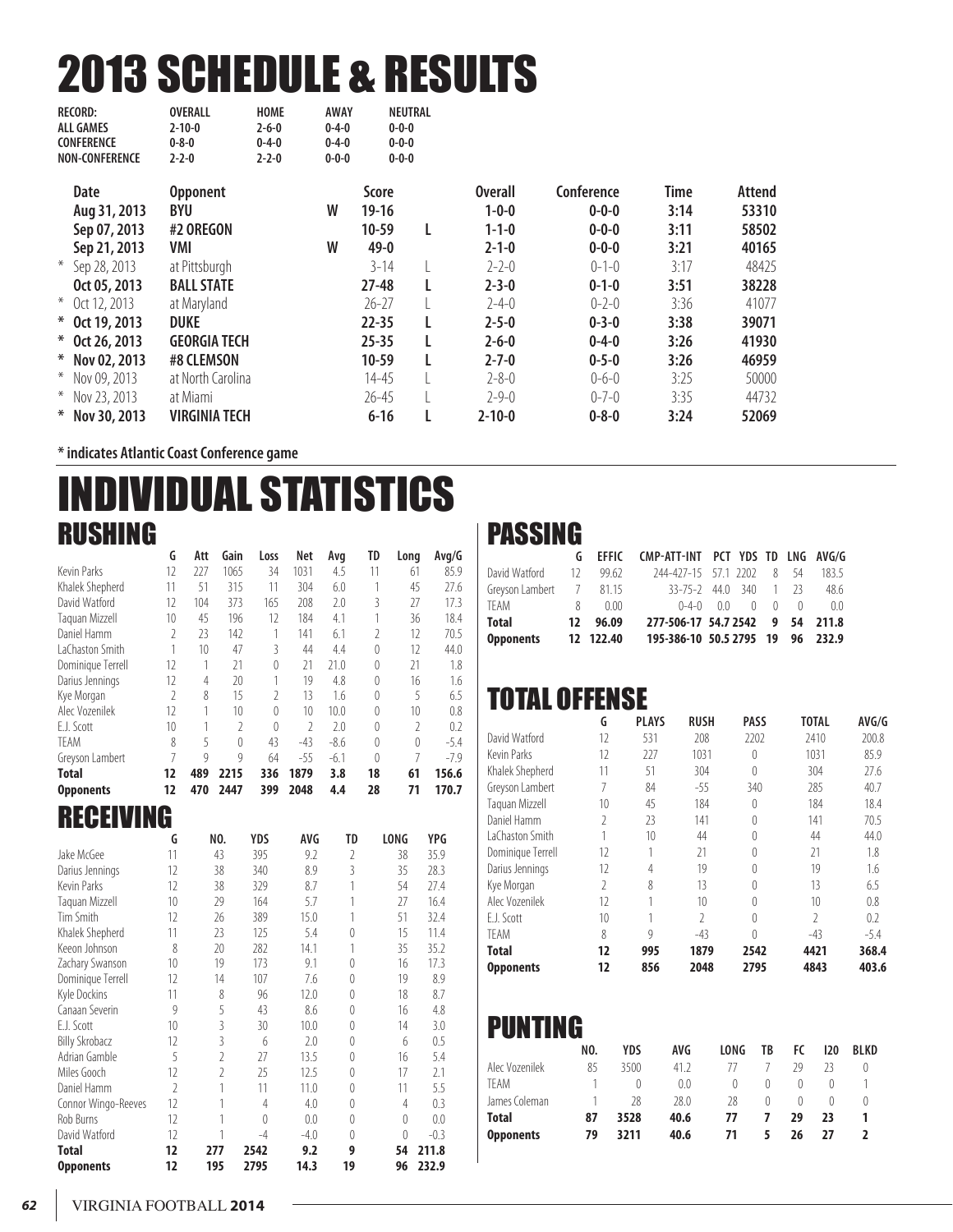### ALL PURPOSE

|                       | G              | <b>RUSH</b>    | <b>REC</b> | PR               | <b>KOR</b>       | INT.             | T <sub>0</sub> T | AVG/G  |
|-----------------------|----------------|----------------|------------|------------------|------------------|------------------|------------------|--------|
| <b>Kevin Parks</b>    | 12             | 1031           | 329        | $\theta$         | $\theta$         | $\theta$         | 1360             | 113.3  |
| Darius Jennings       | 12             | 19             | 340        | $\theta$         | 522              | 0                | 881              | 73.4   |
| Taquan Mizzell        | 10             | 184            | 164        | $\theta$         | 347              | 0                | 695              | 69.5   |
| Khalek Shepherd       | 11             | 304            | 125        | $\left($         | 97               | $\theta$         | 526              | 47.8   |
| Tim Smith             | 12             | 0              | 389        | 80               | $\theta$         | $\theta$         | 469              | 39.1   |
| Jake McGee            | 11             | $\theta$       | 395        | $\Omega$         | $\Omega$         | $\Omega$         | 395              | 35.9   |
| Dominique Terrell     | 12             | 21             | 107        | 142              | 25               | $\theta$         | 295              | 24.6   |
| Keeon Johnson         | 8              | 0              | 282        | $\theta$         | $\theta$         | 0                | 282              | 35.2   |
| David Watford         | 12             | 208            | $-4$       | $\theta$         | $\theta$         | $\Omega$         | 204              | 17.0   |
| Zachary Swanson       | 10             | 0              | 173        | $\theta$         | $\left( \right)$ | $\left( \right)$ | 173              | 17.3   |
| Daniel Hamm           | $\overline{2}$ | 141            | 11         | $\theta$         | $\left( \right)$ | $\theta$         | 152              | 76.0   |
| Kyle Dockins          | 11             | $\theta$       | 96         | $\left( \right)$ | $\theta$         | $\Omega$         | 96               | 8.7    |
| Anthony Harris        | 12             | $\theta$       | $\theta$   | 13               | $\theta$         | 42               | 55               | 4.6    |
| LaChaston Smith       | 1              | 44             | $\theta$   | $\left( \right)$ | $\left( \right)$ | $\left( \right)$ | 44               | 44.0   |
| Canaan Severin        | 9              | $\theta$       | 43         | $\theta$         | $\Omega$         | $\Omega$         | 43               | 4.8    |
| E.J. Scott            | 10             | $\overline{2}$ | 30         | 0                | $\theta$         | $\theta$         | 32               | 3.2    |
| Adrian Gamble         | 5              | $\theta$       | 27         | $\theta$         | $\left( \right)$ | $\left( \right)$ | 27               | 5.4    |
| Miles Gooch           | 12             | $\theta$       | 25         | $\theta$         | $\left( \right)$ | $\Omega$         | 25               | 2.1    |
| Henry Coley           | 12             | 0              | $\theta$   | $\theta$         | $\theta$         | 23               | 23               | 1.9    |
| Connor Wingo-Reeves   | 12             | $\theta$       | 4          | 0                | 12               | $\left($         | 16               | 1.3    |
| Kye Morgan            | $\overline{2}$ | 13             | $\Omega$   | $\theta$         | $\left( \right)$ | $\Omega$         | 13               | 6.5    |
| Alec Vozenilek        | 12             | 10             | $\theta$   | $\left($         | $\theta$         | $\theta$         | 10               | 0.8    |
| <b>Billy Skrobacz</b> | 12             | $\theta$       | 6          | $\theta$         | $\left( \right)$ | $\left($         | 6                | 0.5    |
| <b>TFAM</b>           | 8              | $-43$          | $\Omega$   | $\theta$         | $\theta$         | $\Omega$         | $-43$            | $-5.4$ |
| Greyson Lambert       | 7              | $-55$          | $\theta$   | $\left($         | $\theta$         | $\theta$         | $-55$            | $-7.9$ |
| <b>Total</b>          | 12             | 1879           | 2542       | 235              | 1003             | 65               | 5724             | 477.0  |
| <b>Opponents</b>      | 12             | 2048           | 2795       | 222              | 783              | 406              | 6254             | 521.2  |

### $SCORING$

| TD             | FGS       | KICK      | RUSH    | RCV      | <b>PASS</b> | DXP      | SAF      | <b>POINTS</b> |
|----------------|-----------|-----------|---------|----------|-------------|----------|----------|---------------|
| 12             | $0 - 0$   | $0 - 0$   | $0 - 0$ | 0        | $0 - 0$     | $\theta$ | $\theta$ | 72            |
| $\theta$       | $12 - 15$ | 14-15     | $0 - 0$ | $\theta$ | $0 - 0$     | $\theta$ | $\theta$ | 50            |
| $\theta$       | $3 - 4$   | $10 - 10$ | $0 - 0$ | $\theta$ | $0 - 0$     | $\theta$ | $\theta$ | 19            |
| 3              | $0 - 0$   | $0 - 0$   | $0 - 0$ | $\theta$ | $0 - 0$     | $\theta$ | $\theta$ | 18            |
| 3              | $0 - 0$   | $0 - 0$   | $0 - 0$ | $\theta$ | $1 - 1$     | $\theta$ | $\theta$ | 18            |
| $\mathfrak{I}$ | $0 - 0$   | $0 - 0$   | $0 - 0$ | $\theta$ | $0 - 0$     | $\theta$ | $\theta$ | 12            |
| $\mathfrak{I}$ | $0 - 0$   | $0 - 0$   | $0 - 0$ | $\theta$ | $0 - 0$     | $\theta$ | $\theta$ | 12            |
| 2              | $0 - 0$   | $0 - 0$   | $0 - 0$ | $\theta$ | $0 - 0$     | $\theta$ | $\theta$ | 12            |
|                | $0 - 0$   | $0 - 0$   | $0 - 0$ | 1        | $0 - 0$     | $\theta$ | $\theta$ | 8             |
|                | $0 - 0$   | $0 - 0$   | $0 - 0$ | $\theta$ | $0 - 0$     | $\theta$ | $\theta$ | 6             |
|                | $0 - 0$   | $0 - 0$   | $0 - 0$ | $\theta$ | $0 - 0$     | $\theta$ | $\theta$ | 6             |
| $\Omega$       | $0 - 0$   | $0 - 0$   | $1 - 1$ | $\theta$ | $0 - 0$     | $\theta$ | $\Omega$ |               |
| $\theta$       | $0 - 0$   | $0 - 0$   | $0 - 0$ | $\theta$ | $0 - 0$     | $\theta$ |          |               |
| 27             | 15-19     | 24-25     | $1-1$   | 1        | $1-1$       | 0        |          | 237           |
| 51             | 14-17     | 47-48     | $1-1$   | 1        | $1-2$       | 0        | 0        | 399           |
|                |           |           |         |          | <b>PATS</b> |          |          |               |

# FIELD GOALS

| lan Frye<br>Alec Vozenilek | G<br>4<br>12 | <b>FGM-FGA</b><br>$3 - 4$<br>$12 - 15$   | PCT<br>75.0<br>80.0 | $1 - 19$<br>$0 - 0$<br>$1 - 1$ | $20 - 29$<br>$0 - 0$<br>$6 - 6$ | $30 - 39$<br>$2 - 3$<br>$4 - 4$ | 40-49<br>$0 - 0$<br>$1 - 4$ | $50+$<br>$1 - 1$<br>$0 - 0$ | 53<br>40 | LG BLK<br>$\left( \right)$<br>$\left( \right)$ |
|----------------------------|--------------|------------------------------------------|---------------------|--------------------------------|---------------------------------|---------------------------------|-----------------------------|-----------------------------|----------|------------------------------------------------|
| <b>FG SEQUENCE</b>         |              | <b>Virginia</b>                          |                     |                                |                                 |                                 | <b>OPPONENTS</b>            |                             |          |                                                |
| BYU                        |              | (53)                                     |                     |                                |                                 |                                 | (36)                        |                             |          |                                                |
| Oregon                     |              | (37)                                     |                     |                                |                                 |                                 | (29)                        |                             |          |                                                |
| VMI                        |              | 37                                       |                     |                                |                                 |                                 |                             |                             |          |                                                |
| Pitt                       |              | (32)                                     |                     |                                |                                 |                                 | 36                          |                             |          |                                                |
| <b>Ball State</b>          |              | $(39)$ , $(38)$                          |                     |                                |                                 |                                 | $(21)$ , $(45)$             |                             |          |                                                |
| Maryland                   |              | $(28)$ , $(18)$ , $(27)$ , $(26)$ , $42$ |                     |                                |                                 |                                 | $(36)$ , $(32)$             |                             |          |                                                |
| Duke                       |              | 44                                       |                     |                                |                                 |                                 | (25),(32)                   |                             |          |                                                |
| Georgia Tech               |              | 47, (28)                                 |                     |                                |                                 |                                 |                             |                             |          |                                                |
| Clemson                    |              | (40)                                     |                     |                                |                                 |                                 | 31,(41)                     |                             |          |                                                |
| North Carolina             |              |                                          |                     |                                |                                 |                                 | 38,(24)                     |                             |          |                                                |
| Miami                      |              | (33),(25)                                |                     |                                |                                 |                                 | (33)                        |                             |          |                                                |
| Virginia Tech              |              | $(36)$ , $(29)$                          |                     |                                |                                 |                                 | (22), (30), (38)            |                             |          |                                                |

**Numbers in (parentheses) indicate field goal was made.**

### INTERCEPTIONS

|                      | NO. | YDS | AVG  | TD | LONG |
|----------------------|-----|-----|------|----|------|
| Anthony Harris       |     | 42  | 52   |    |      |
| Demetrious Nicholson |     |     | 0.0  |    |      |
| DreQuan Hoskey       |     |     | 0.0  |    |      |
| <b>Total</b>         | 10  | 65  | 6.5  |    | 23   |
| <b>Opponents</b>     | 17  | 406 | 23.9 |    | 97   |

### KO RETURNS

|                     | NO. | YDS  | <b>AVG</b> | TD | LONG |
|---------------------|-----|------|------------|----|------|
| Darius Jennings     | 24  | 522  | 21.8       |    | 37   |
| Taguan Mizzell      | 21  | 347  | 16.5       | 0  | 48   |
| Khalek Shepherd     | 5   | 97   | 19.4       | 0  | 25   |
| Dominique Terrell   |     | 25   | 12.5       |    | 20   |
| Canaan Severin      |     | 0    | 0.0        | 0  |      |
| Connor Wingo-Reeves |     | 12   | 12.0       | 0  | 12   |
| <b>Total</b>        | 54  | 1003 | 18.6       | 0  | 48   |
| <b>Opponents</b>    | 35  | 783  | 22.4       | 0  | 59   |

### PUNT RETURNS

|                   | NO. | YDS | AVG  | TD | LONG |
|-------------------|-----|-----|------|----|------|
| Dominique Terrell | 18  | 142 | 79   |    | 35   |
| Tim Smith         | 13  | 80  | 62   |    | 45   |
| Anthony Harris    |     | 13  | 6.5  |    |      |
| <b>Total</b>      | 33  | 235 | 7.1  | 0  | 45   |
| <b>Opponents</b>  | 22  | 222 | 10.1 |    | 85   |

### FUMBLE RETURNS

|                  | NO. | YDS | AVG  | TD | LONG |
|------------------|-----|-----|------|----|------|
| <b>Total</b>     |     |     | 0.0  |    | 0    |
| <b>Opponents</b> |     | 72  | 72.0 |    | 72   |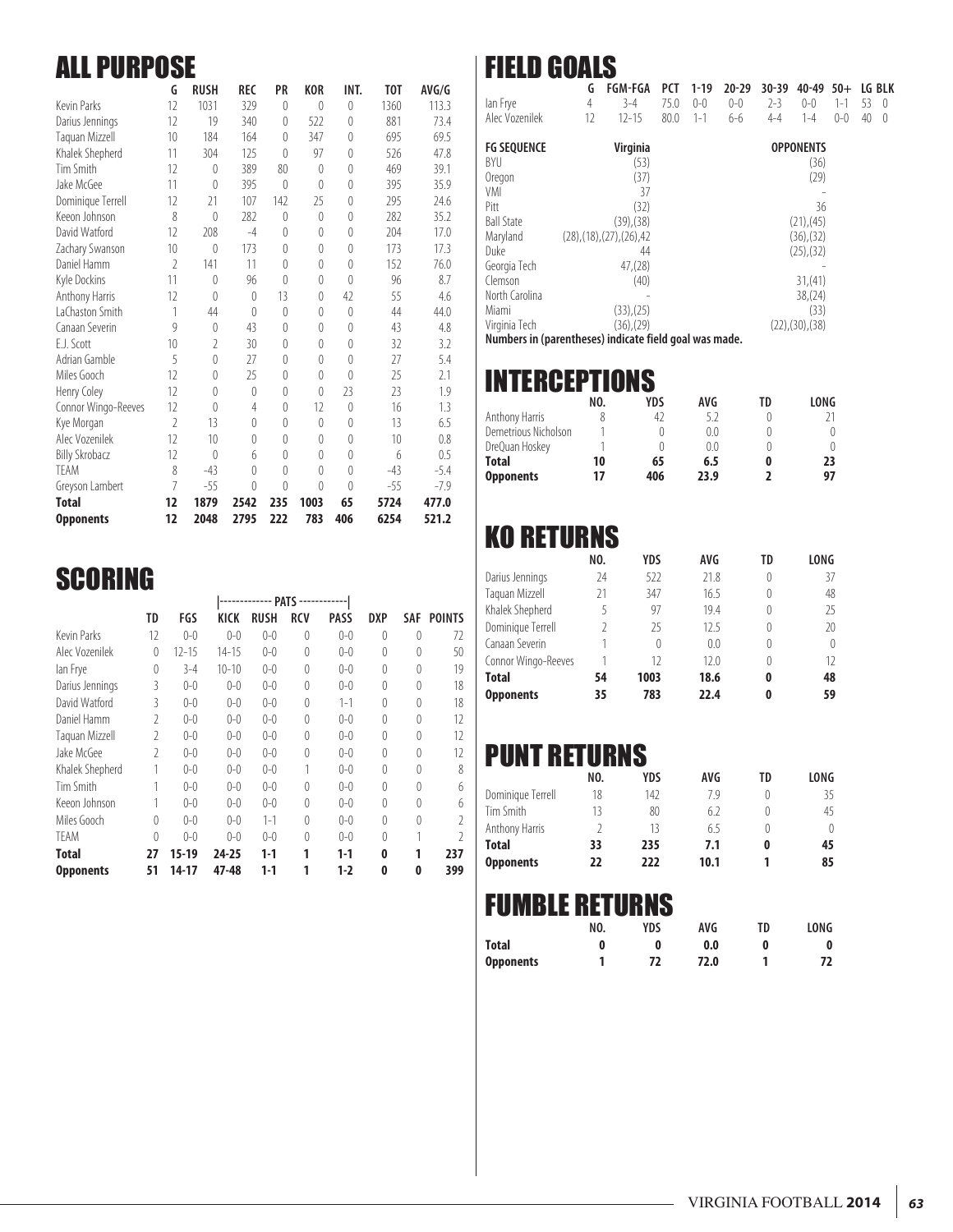### 2013 TEAM STATISTICS

|                              | <b>UVA</b> | <b>OPP</b> |                                           |     |     |               | <b>UVA</b> | <b>OPP</b>      |
|------------------------------|------------|------------|-------------------------------------------|-----|-----|---------------|------------|-----------------|
| <b>SCORING</b>               | 237        | 399        | <b>PUNT RETURN AVERAGE</b>                |     |     |               | 7.1        | 10.1            |
| Points Per Game              | 19.8       | 33.2       | <b>INT RETURN AVERAGE</b>                 |     |     |               | 6.5        | 23.9            |
| <b>FIRST DOWNS</b>           | 253        | 226        | <b>FUMBLES-LOST</b>                       |     |     |               | $79 - 9$   | $22 - 11$       |
| Rushing                      | 92         | 98         | <b>PENALTIES-Yards</b>                    |     |     |               | 81-659     | 81-708          |
| Passing                      | 142        | 108        | Average Per Game                          |     |     |               | 54.9       | 59.0            |
| Penalty                      | 19         | 20         | <b>PUNTS-Yards</b>                        |     |     | 87-3528       |            | 79-3211         |
| <b>RUSHING YARDAGE</b>       | 1879       | 2048       | Average Per Punt                          |     |     |               | 40.6       | 40.6            |
| Yards gained rushing         | 2215       | 2447       | Net punt average<br><b>KICKOFFS-Yards</b> |     |     | 52-3201       | 36.4       | 36.4<br>77-4593 |
| Yards lost rushing           | 336        | 399        | Average Per Kick                          |     |     |               | 61.6       | 59.6            |
| <b>Rushing Attempts</b>      | 489        | 470        | Net kick average                          |     |     |               | 38.3       | 41.1            |
| Average Per Rush             | 3.8        | 4.4        | <b>TIME OF POSSESSION/Game</b>            |     |     |               | 33:23      | 26:37           |
| Average Per Game             | 156.6      | 170.7      | <b>3RD-DOWN Conversions</b>               |     |     |               | 87/229     | 58/181          |
| <b>TDs Rushing</b>           | 18         | 28         | 3rd-Down Pct                              |     |     |               | 38%        | 32%             |
| <b>PASSING YARDAGE</b>       | 2542       | 2795       | <b>4TH-DOWN Conversions</b>               |     |     |               | 6/25       | 6/14            |
|                              | 277-506-17 | 195-386-10 | 4th-Down Pct                              |     |     |               | 24%        | 43%             |
| Comp-Att-Int                 |            |            | <b>SACKS BY-Yards</b>                     |     |     |               | 28-229     | 24-187          |
| Average Per Pass             | 5.0        | 7.2        | <b>MISC YARDS</b>                         |     |     |               | $\left($   | $\theta$        |
| Average Per Catch            | 9.2        | 14.3       | <b>TOUCHDOWNS SCORED</b>                  |     |     |               | 27         | 51              |
| Average Per Game             | 211.8      | 232.9      | <b>FIELD GOALS-ATTEMPTS</b>               |     |     |               | $15 - 19$  | $14 - 17$       |
| <b>TDs Passing</b>           | 9          | 19         | <b>ON-SIDE KICKS</b>                      |     |     |               | $0 - 1$    | $1 - 1$         |
| <b>TOTAL OFFENSE</b>         | 4421       | 4843       | <b>RED-ZONE SCORES</b>                    |     |     | $(33-41) 80%$ |            | $(41-46)89%$    |
| <b>Total Plays</b>           | 995        | 856        | <b>RED-ZONE TOUCHDOWNS</b>                |     |     | $(21-41)$ 51% |            | $(29-46)$ 63%   |
| Average Per Play             | 4.4        | 5.7        | <b>PAT-ATTEMPTS</b>                       |     |     | $(24-25)$ 96% |            | $(47-48)98%$    |
| Average Per Game             | 368.4      | 403.6      | <b>ATTENDANCE</b>                         |     |     |               | 370234     | 184234          |
| <b>KICK RETURNS: #-Yards</b> | 54-1003    | 35-783     | Games/Avg Per Game<br>Neutral Site Games  |     |     | 8/46279       |            | 4/46058<br>0/0  |
| <b>PUNT RETURNS: #-Yards</b> | 33-235     | $77 - 777$ |                                           |     |     |               |            |                 |
| <b>INT RETURNS: #-Yards</b>  | $10 - 65$  | 17-406     | <b>SCORE BY QUARTER</b>                   | 1st | 2nd | 3rd           | 4th        | <b>Total</b>    |
| <b>KICK RETURN AVERAGE</b>   | 18.6       | 22.4       | Virginia                                  | 57  | 68  | 50            | 62         | 237             |
|                              |            |            | Opponents                                 | 104 | 90  | 85            | 120        | 399             |

# 2013 GAME-BY-GAME STARTERS

#### **OFFENSE Game WR LT LG C RG RT TE QB TB FB/TE/WR WR** BYU Jennings Moses Bowanko Burbank Davis Whitmire Swanson Watford Parks Shepherd (WR) Smith Oregon Jennings Moses Bowanko Burbank Davis Whitmire Swanson Watford Parks Skrobacz (FB) Smith VMI Jennings Moses Bowanko Burbank Wallace Whitmire Swanson Watford Parks Skrobacz (FB) Smith Pitt Jennings Moses Bowanko Burbank Wallace Whitmire Burns Watford Parks Skrobacz (FB) Smith Ball State Johnson Moses Bowanko Matteo Whitmire Smith McGee Watford Parks Skrobacz (FB) Dockins Maryland Johnson Moses Davis Bowanko Whitmire Smith McGee Watford Parks Skrobacz (FB) Dockins Duke Johnson Moses Davis Bowanko Whitmire Smith Swanson Watford Parks Skrobacz (FB) Dockins Georgia Tech Johnson Moses Davis Bowanko Whitmire Smith Swanson Watford Parks Jennings (WR) Smith Clemson Johnson Moses Davis Bowanko Whitmire Smith Swanson Watford Parks Skrobacz (FB) Smith North Carolina Johnson Moses Davis Bowanko Whitmire Smith McGee Watford Parks Swanson (TE) Smith Miami Gooch Moses Davis Bowanko Whitmire Smith Swanson Watford Parks Shepherd (WR) Dockins Virginia Tech Johnson Moses Davis Bowanko Whitmire Smith Swanson Watford Parks Shepherd (TB) Smith

#### **DEFENSE**

| Game              | DE     | DT             | DT             | DE     | <b>WLB</b>    | <b>MLB</b> | SLB/CB          | <b>CB</b> | FS            | SS        | CB               |
|-------------------|--------|----------------|----------------|--------|---------------|------------|-----------------|-----------|---------------|-----------|------------------|
| BYU               | Snyder | Urban          | Dean           | Harold | Romero        | Colev      | <b>Brim</b>     | Canadv    | Phelps        | Harris A. | Nicholson        |
| Oregon            | Snyder | <b>Urban</b>   | Dean           | Harold | Romero        | Coley      | Canady (CB)     | Hoskey    | <b>Phelps</b> | Harris A. | Nicholson        |
| VMI               | Snvder | <b>Urban</b>   | Dean           | Harold | Romero        | Colev      | Canady (CB)     | Hoskey    | <b>Phelps</b> | Harris A. | Nicholson        |
| Pitt              | Snyder | <b>Urban</b>   | Dean           | Harold | Romero        | Colev      | <b>Valles</b>   | Canadv    | <b>Phelps</b> | Harris A. | <b>Nicholson</b> |
| <b>Ball State</b> | Snyder | <b>Urban</b>   | <b>Dean</b>    | Harold | Romero        | Colev      | Canady (CB)     | Hoskey    | <b>Phelps</b> | Harris A. | <b>Nicholson</b> |
| Maryland          | Snyder | <b>Urban</b>   | Dean           | Harold | Romero        | Colev      | Harris T. (CB)  | Hoskey    | <b>Phelps</b> | Harris A. | Canadv           |
| <b>Duke</b>       | Moore  | Snyder         | <b>Wilkins</b> | Harold | Romero        | Colev      | Harris T. (CB)  | Hoskey    | Walker R.     | Harris A. | Canadv           |
| Georgia Tech      | Snyder | <b>Wilkins</b> | Dean           | Harold | <b>Valles</b> | Colev      | <b>Bradshaw</b> | Hoskey    | Walker R.     | Harris A. | Harris T.        |
| Clemson           | Snyder | <b>Wilkins</b> | Dean           | Harold | Romero        | Colev      | Phelps (CB)     | Hoskey    | Walker R.     | Harris A. | Harris T.        |
| North Carolina    | Snyder | <b>Wilkins</b> | Dean           | Harold | Romero        | Colev      | <b>Valles</b>   | Hoskey    | <b>Phelps</b> | Harris A. | Harris T.        |
| Miami             | Snyder | <b>Urban</b>   | Dean           | Harold | Romero        | Colev      | <b>Brim</b>     | Hoskey    | <b>Phelps</b> | Harris A. | Harris T.        |
| Virginia Tech     | Snyder | Urban          | Dean           | Harold | Romero        | Colev      | <b>Valles</b>   | Hoskey    | <b>Phelps</b> | Canadv    | Harris. T.       |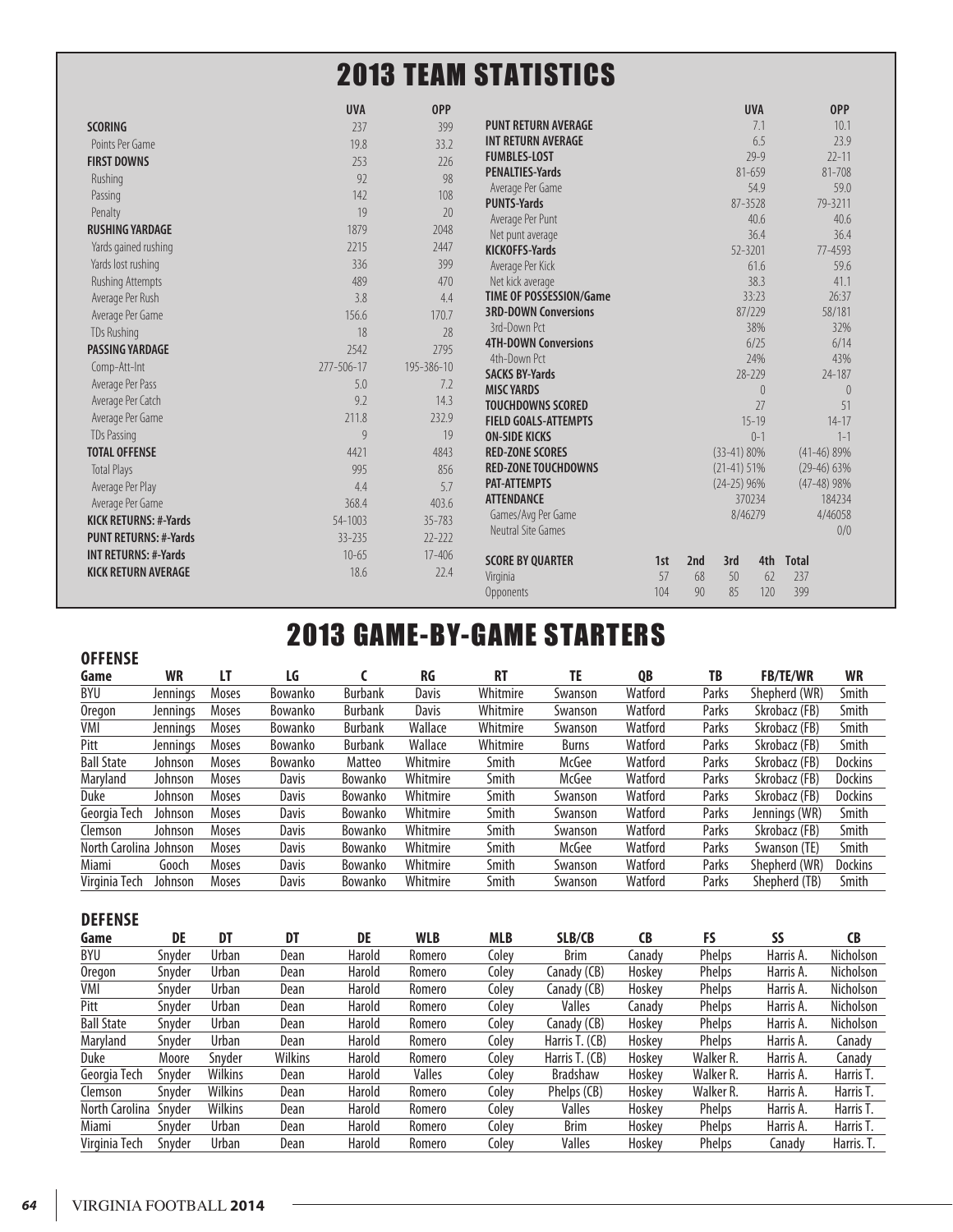### DEFENSIVE STATISTICS

|                       |               |       |              |                  |                  |                |      |                | SOL <sub>0</sub>         | AST.                     |            |                |     |                          |                          | BLK                      |
|-----------------------|---------------|-------|--------------|------------------|------------------|----------------|------|----------------|--------------------------|--------------------------|------------|----------------|-----|--------------------------|--------------------------|--------------------------|
|                       | POS.          | G/GS  | <b>PLAYS</b> | SOL <sub>0</sub> | AST.             | <b>TOTAL</b>   | AVG. | <b>TFL</b>     | QBS/YD.                  | QBS/YD.                  | <b>INT</b> | PBU            | QBH | FR                       | FC                       | KICK                     |
| Henry Coley           | <b>MLB</b>    | 12/12 | 759          | 43               | 48               | 91             | 7.6  | $10.0 - 25$    | $1.0 - 6$                |                          | $0 - 23$   | ÷,             | 1   | $\sim$                   | $\mathbf{1}$             |                          |
| Daguan Romero         | OLB           | 12/11 | 722          | 44               | 45               | 89             | 7.4  | $7.5 - 30$     | $1.5 - 17$               |                          | $\omega$   | $\overline{4}$ |     | J.                       | ÷,                       |                          |
| Anthony Harris        | SS            | 12/11 | 839          | 42               | 38               | 80             | 6.7  | $3.5 - 5$      | $1.0 - 1$                |                          | $8 - 42$   | 6              |     | $\overline{\phantom{a}}$ | $\mathbf{1}$             | $\mathbf{1}$             |
| Jake Snyder           | DE            | 12/12 | 792          | 16               | 39               | 55             | 4.6  | $7.5 - 25$     | $1.5 - 6$                |                          | ÷.         | 5              | 4   | $\overline{2}$           | $\mathbf{1}$             |                          |
| Eli Harold            | DE            | 12/12 | 806          | 34               | 17               | 51             | 4.3  | 15.0-96        | $8.5 - 80$               |                          | ÷.         | $\overline{1}$ |     | $\overline{2}$           | $\overline{2}$           | $\overline{\phantom{a}}$ |
| David Dean            | DT            | 12/11 | 719          | 12               | 37               | 49             | 4.1  | $7.5 - 43$     | $4.0 - 36$               |                          |            | $\overline{1}$ |     | ÷.                       | $\mathbf{1}$             |                          |
| <b>Brandon Phelps</b> | FS            | 12/10 | 803          | 26               | 18               | 44             | 3.7  | $1.0 - 4$      | $\overline{\phantom{a}}$ |                          | ÷,         | $\overline{3}$ |     | $\mathbf{1}$             | ÷,                       |                          |
| Maurice Canady        | CB            | 9/8   | 595          | 27               | 17               | 44             | 4.9  | $2.0 - 28$     | $2.0 - 28$               |                          |            | 8              |     |                          | $\mathbf{1}$             |                          |
| DreQuan Hoskey        | CB            | 12/10 | 806          | 37               | 6                | 43             | 3.6  | $3.0 - 6$      |                          |                          | $1 - 0$    | 6              |     | Ĭ.                       |                          | 1                        |
| <b>Brent Urban</b>    | DT            | 8/8   | 387          | 13               | 27               | 40             | 3.1  | $11.5 - 34$    | $1.0 - 5$                |                          | L.         | 9              |     | 1                        |                          | $\mathbf{1}$             |
| Rijo Walker           | FS            | 12/3  | 532          | 12               | 15               | 27             | 2.3  | $0.5 - 0$      | ÷,                       |                          | ٠          |                |     |                          | $\mathbf{1}$             |                          |
| Tim Harris            | CB            | 11/7  | 503          | 16               | 10               | 26             | 2.4  | $1.0 - 1$      | L,                       |                          |            | $\overline{2}$ |     |                          |                          |                          |
| Max Valles            | OLB           | 10/4  | 424          | 8                | 15               | 23             | 2.3  | $5.5 - 36$     | $4.0 - 33$               |                          |            | $\overline{4}$ |     | $\mathbf{1}$             | $\overline{\phantom{a}}$ |                          |
| Demetrious Nicholson  | CB            | 5/5   | 324          | 12               | $\,8\,$          | 20             | 4.0  | L.             | ÷,                       |                          |            | $\overline{4}$ |     |                          |                          |                          |
| Demeitre Brim         | OLB           | 12/2  | 370          | $\overline{7}$   | 11               | 18             | 1.5  | $0.5 - 1$      | $\sim$                   |                          |            |                |     | $\mathbf{1}$             |                          |                          |
| Mike Moore            | DT            | 11/1  | 319          | 4                | 12               | 16             | 1.5  | $1.5 - 6$      | $1.0 - 5$                |                          |            |                |     |                          |                          |                          |
| Trent Corney          | DE            | 12/0  | 212          | 4                | $\,8\,$          | 12             | 1.0  | $4.0 - 11$     | $2.0 - 8$                |                          |            | $\overline{1}$ |     | ÷,                       | $\mathbf{1}$             |                          |
| Donte Wilkins         | DT            | 9/4   | 245          | 3                | 9                | 12             | 1.3  | $2.0 - 7$      | $0.5 - 4$                |                          |            |                |     |                          |                          |                          |
| Kelvin Rainey         | SS            | 9/0   | 248          | 7                | $\overline{4}$   | 11             | 1.2  | $1.0 - 1$      | L.                       |                          |            |                |     |                          |                          |                          |
| Zach Bradshaw         | OLB           | 5/1   | 127          | $\overline{2}$   | 8                | 10             | 2.0  | $2.0 - 4$      |                          |                          |            |                |     |                          |                          |                          |
| D.J. Hill             | OLB           | 12/0  | 193          | 5                | $\overline{4}$   | 9              | 0.8  | $1.0 - 2$      |                          |                          |            |                |     | Ĭ.                       | $\mathbf{1}$             |                          |
| Darius Lee            | OLB           | 12/0  | 240          | 6                | 3                | 9              | 0.8  | $\overline{a}$ |                          |                          |            |                |     |                          |                          |                          |
| Divante Walker        | CB            | 11/0  | 151          | 7                | $\mathbf{1}$     | 8              | 0.7  |                |                          |                          |            |                |     |                          | $\mathbf{1}$             |                          |
| Kyle Dockins          | WR            | 11/4  | 476          | $\overline{2}$   | $\overline{4}$   | 6              | 0.5  |                |                          |                          |            |                |     |                          |                          |                          |
| Greg Gallop           | DT            | 4/0   | 45           | $\overline{3}$   | $\overline{2}$   | 5              | 1.3  |                |                          |                          |            |                |     |                          |                          |                          |
| Miles Gooch           | WR            | 12/0  | 315          | 4                | $\mathbf{0}$     | 4              | 0.3  |                |                          |                          |            |                |     |                          |                          |                          |
| Mark Hall             | OLB           | 9/0   | 42           |                  | 3                | 4              | 0.4  | L,             |                          |                          |            |                |     |                          |                          |                          |
| Kwontie Moore         | OLB           | 2/0   | 26           | $\theta$         | $\overline{2}$   | $\overline{2}$ | 1.0  | $0.5 - 1$      |                          |                          |            |                |     |                          |                          |                          |
| Mason Thomas          | SS            | 6/0   | 73           |                  | $\mathbf{1}$     | $\overline{2}$ | 0.3  | $0.5 - 1$      |                          |                          |            |                |     |                          |                          |                          |
| E.J. Scott            | WR            | 10/0  | 223          |                  |                  | $\sqrt{2}$     | 0.2  | L.             |                          |                          |            |                |     |                          |                          |                          |
| Darius Jennings       | WR            | 12/5  | 607          |                  | $\mathbf{1}$     | $\sqrt{2}$     | 0.2  |                |                          |                          |            |                |     |                          |                          |                          |
| Zachary Swanson       | TE            | 10/9  | 440          |                  | $\mathbf{1}$     | $\overline{2}$ | 0.2  |                |                          |                          |            |                |     |                          |                          |                          |
| Jake McGee            | TE            | 11/3  | 515          | $\overline{2}$   | $\mathbb O$      | $\overline{2}$ | 0.2  | L.             |                          |                          |            |                |     |                          |                          |                          |
| Andre Miles-Redmond   | DT            | 4/0   | 29           | $\theta$         | $\overline{2}$   | $\overline{2}$ | 0.5  | $0.5 - 0$      |                          |                          |            |                |     |                          |                          |                          |
| Rob Burns             | TE            | 12/1  | 234          |                  | $\left( \right)$ | 1              | 0.1  | ÷,             |                          |                          |            |                |     |                          |                          |                          |
| Stephen Lawe          | DE            | 3/0   | 13           |                  | $\theta$         | 1              | 0.3  |                |                          |                          |            |                |     |                          |                          |                          |
| lan Frye              | PK            | 4/0   | 31           | $\left( \right)$ | $\mathbf{1}$     | 1              | 0.3  |                |                          |                          |            |                |     |                          |                          |                          |
| Connor Wingo-Reeves   | FB            | 12/0  | 178          | $\theta$         | $\mathbf{1}$     | 1              | 0.2  |                |                          |                          |            |                |     |                          |                          |                          |
| Khalek Shepherd       | TB            | 11/3  | 184          | $\mathbf{0}$     | $\mathbf{1}$     | 1              | 0.2  |                |                          |                          |            |                |     |                          |                          |                          |
| <b>Billy Skrobacz</b> | FB            | 12/7  | 109          | $\theta$         | $\mathbf{1}$     | 1              | 0.2  |                |                          |                          |            |                |     |                          |                          |                          |
| Tim Smith             | WR            | 12/8  | 585          | $\mathbf{1}$     | $\mathbf{0}$     | 1              | 0.2  |                |                          |                          |            |                |     |                          |                          |                          |
|                       | WR            | 12/0  | 361          |                  | $\theta$         | 1              | 0.2  |                |                          |                          |            |                |     |                          |                          |                          |
| Dominique Terrell     |               |       |              |                  | $\mathbf{1}$     | 1              |      |                |                          |                          |            |                |     |                          |                          |                          |
| Matt Fortin           | LS            | 12/0  | 129          | $\mathbf{0}$     |                  |                | 0.2  |                |                          |                          |            |                |     | 1                        |                          |                          |
| Luke Bowanko          | 0G/C          | 12/12 | 982          | $\mathbf{0}$     | $\mathbf{1}$     | 1              | 0.2  |                |                          |                          |            |                |     |                          |                          |                          |
| Jackson Matteo        | $\mathcal{C}$ | 12/1  | 326          | $\theta$         | $\mathbf{1}$     | 1              | 0.2  |                |                          |                          |            |                |     | ÷,                       |                          |                          |
| Jay Whitmire          | OG            | 12/12 | 994          | $\mathbf{1}$     | $\mathbf{0}$     | $\mathbf{1}$   | 0.2  | $\overline{a}$ |                          |                          | L.         | i.             | ÷.  | ÷,                       | $\sim$                   |                          |
| <b>Total</b>          |               | 12    |              | 408              | 424              | 832            |      | 89-367         | 28-229                   |                          | $10 - 65$  | 56             | 10  | $11 - 0$                 | 13                       | 3                        |
| <b>Opponents</b>      |               | 12    |              | 540              | 456              | 996            |      | 84-324         | 24-187                   | $\overline{\phantom{a}}$ | 17-406     | 56             | 15  | $9 - 72$                 | 13                       | $\overline{2}$           |

### 2013 INDIVIDUAL SINGLE-GAME DEFENSIVE SUPERLATIVES

**Most Total Tackles:** 14, Henry Coley vs. Duke

**Most Unassisted Tackles:** 9, Maurice Canady vs. BYU

**Most Assisted Tackles:** 8, Henry Coley vs. BYU; Anthony Harris vs. BYU; Brent Urban vs. Ball State; Henry Coley vs. Duke

**Most Tackles for Loss (inc. sacks):** 4.0, Brent Urban at Pitt

**Most Sacks:** 3, Eli Harold vs. Virginia Tech (3 solo)

**Most Fumbles Recovered:** 1, Demitre Brim vs. VMI; Donte Wilkins vs. VMI; Jake Snyder at Pitt; Eli Harold at Maryland; Darius Lee at Maryland; Matt Fortin at Maryland; Eli Harold vs. Georgia Tech; Max Valles vs. Georgia Tech; Brandon Phelps vs. Georgia Tech; Jake Snyder at Miami; Brent Urban vs. Virginia Tech

**Most Fumbles Caused:** 1, Eli Harold vs. BYU; David Dean vs. Oregon; Trent Corney vs. VMI; Divante Walker vs. VMI; D.J. Hill vs. VMI; Anthony Harris at Pitt; Eli Harold at Maryland; Maurice Canady vs. Duke;

Jake Snyder vs. Georgia Tech; Donte Wilkins vs. Georgia Tech; Henry Coley at Miami; Rijo Walker at Miami; Max Valles vs. Virginia Tech

**Most Passes Broken Up:** 3, Brent Urban vs. BYU; Maurice Canady vs. VMI; Jake Snyder at Maryland; DreQuan Hoskey at North Carolina

**Most Interceptions:** 2, Anthony Harris vs. Georgia Tech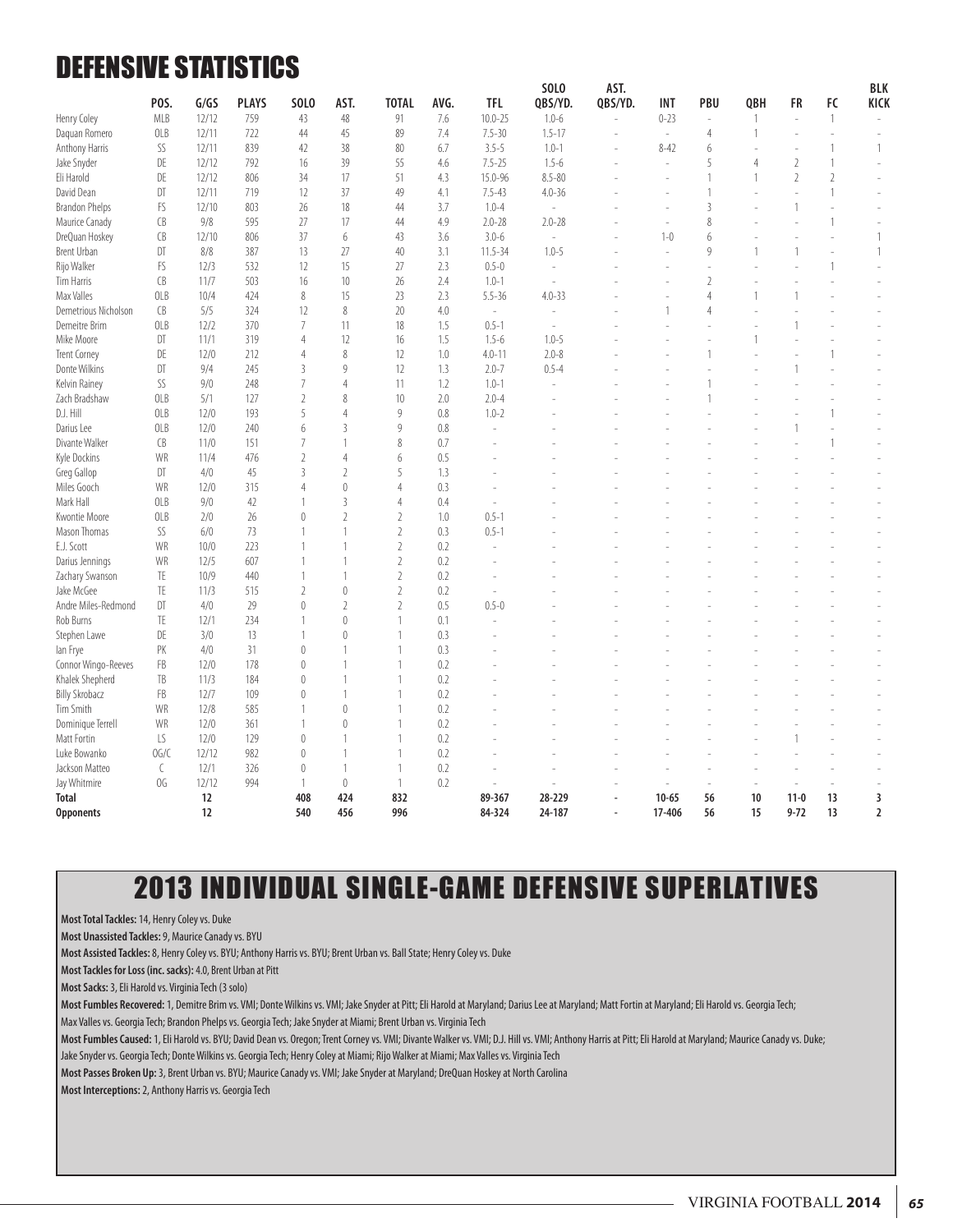### VIRGINIA GAME-BY-GAME

|              |                                  |            | ---RUSHING---   |           |          |            | --RECEIVING--  |                  |          | -------PASSING-------    |                         |          |          | --KICK RET--l |                  |                |          | --PUNT RET-- |                  |              | T <sub>0</sub> T |
|--------------|----------------------------------|------------|-----------------|-----------|----------|------------|----------------|------------------|----------|--------------------------|-------------------------|----------|----------|---------------|------------------|----------------|----------|--------------|------------------|--------------|------------------|
| <b>DATE</b>  | <b>OPPONENT</b>                  | NO.        | YDS             | <b>TD</b> | LG       | NO.        | YDS            | <b>TD</b>        | LG       | <b>CMP-ATT-INT</b>       | <b>YDS TD</b>           | LG       | NO.      | YDS           | TD               | LG             | NO       | YDS          | TD               | LG           | 0FF              |
| Aug 31, 2013 | BYU                              | 42         | 109             |           | 13       | 18         | 114            |                  | 20       | $18 - 32 - 1$            | 114                     | 20       |          | 95            |                  | 25             | 4        | 63           | $\left($         | 35           | 223              |
| Sep 07, 2013 | OREGON                           | 39         | 124             |           | 45       | 31         | 174            | $\theta$         | 16       | $31 - 47 - 3$            | $174 \quad 0$           | 16       |          | 123           | $\left( \right)$ | 25             |          | 12           | $\theta$         | 12           | 298              |
| Sep 21, 2013 | VMI                              | 63         | 357             |           | 61       | 20         | 223            |                  | -54      | $20 - 30 - 2$            | 223                     | -54      |          | 32            | $\left($         | 32             | 8        | 75           | $\left($         | 30           | 580              |
| Sep 28, 2013 | at Pitt                          | 33         | 65              | $\theta$  | 21       | 15         | 123            | $\left( \right)$ | 27       | $15 - 37 - 0$            | 123<br>$\left($         | 27       | 3        | 45            | $\left($         | 26             |          |              | $\left( \right)$ | 8            | 188              |
| Oct 05, 2013 | <b>BALL STATE</b>                | 41         | 236             | र         | 32       | 22         | 223            | $\left( \right)$ | 46       | $22 - 42 - 1$            | 223<br>$\bigcirc$       | 46       | 8        | 155           | $\Omega$         | 37             | 3.       | 31           | $\Omega$         | 36           | 459              |
| Oct 12, 2013 | at Maryland                      | 49         | 242             |           | 44       | 27         | 263            |                  | 38       | $77 - 44 - 0$            | 263                     | 38       | 6        | 104           | $\Omega$         | 28             |          | 0            | $\Omega$         | $\Omega$     | 505              |
| Oct 19, 2013 | <b>DUKE</b>                      | 39         | 100             |           | 36       | 20         | 263            |                  | 51       | $20 - 38 - 1$            | 263                     | 51       |          | 117           |                  | 26             |          | $-5$         | $\Omega$         | h.           | 363              |
| Oct 26, 2013 | <b>GEORGIA TECH</b>              | 31         | 68              |           | 15       | 43         | 376            |                  | 31       | $43 - 62 - 1$            | 376                     | 31       | 4        | 53            | $\left($         | 18             | $\Omega$ | 0            | $\left($         |              | 444              |
| Nov 02, 2013 | CLEMSON                          | 39         | 114             |           | 27       | 19         | 163            | $^{0}$           | 27       | $19 - 46 - 2$            | 163<br>$\left( \right)$ | 27       | 3        | 59            | $\left($         | 31             |          |              | $\left($         | <sub>b</sub> | 277              |
| Nov 09, 2013 | at North Carolina                | 40         | 112             |           | 16       | 22         | 204            |                  | 35       | $22 - 43 - 2$            | 204                     | 35       | 6        | 125           | $\Omega$         | 48             |          | -2           | $\left( \right)$ | $\Omega$     | 316              |
| Nov 23, 2013 | at Miami                         | 46         | 243             |           | 29       | 23         | 240            |                  | 35       | $23 - 45 - 3$            | 240                     | 35       |          | 41            | $\Omega$         | $\frac{26}{5}$ | 4        | 39           | $\Omega$         | 45           | 483              |
| Nov 30, 2013 | VIRGINIA TECH                    | 27         | 109             | $\theta$  | 48       | 17         | 176            | $\left( \right)$ | 38       | $17 - 40 - 1$            | 176<br>$\left( \right)$ | 38       | 4        | 54            | $\left( \right)$ | 20             | 4        | 13           | $\left($         | 10           | 285              |
|              | <b>Totals</b><br><b>Opponent</b> | 489<br>470 | 1879<br>2048 28 | 18        | 61<br>71 | 277<br>195 | 2542 9<br>2795 | 19               | 54<br>96 | 277-506-17<br>195-386-10 | 25429<br>279519         | 54<br>96 | 54<br>35 | 1003<br>783   | 0<br>0           | 48<br>59       | 33<br>22 | 235<br>222   | - 0              | 45<br>85     | 4421<br>4843     |

GAMES PLAYED: 12 • AVG PER RUSH: 3.8 • AVG PER CATCH: 9.2 • PASS EFFICIENCY: 96.09 • KICK RET AVG: 18.6 • PUNT RET AVG: 7.1 • ALL PURPOSE AVG/GAME: 477.0 • TOTAL OFFENSE AVG/GM: 368.4

|              |                      |          |     | ---------TACKLES--------- |                |            | -SACKS-  |               | -FUMBLE-       |            |     | BLKD             | -KICKS--XPTS- |                  |                |                  |            |
|--------------|----------------------|----------|-----|---------------------------|----------------|------------|----------|---------------|----------------|------------|-----|------------------|---------------|------------------|----------------|------------------|------------|
| DATE         | <b>OPPONENT</b>      | SOLO AST |     | <b>TOTAL</b>              | <b>TFL-YDS</b> | NO-YDS     | FF       | <b>FR-YDS</b> | <b>INT-YDS</b> | <b>OBH</b> | BRK | KICK             | ATT-MAD       | <b>RUN</b>       | <b>RCV</b>     | SAF              | <b>PTS</b> |
| Aug 31, 2013 | BYU                  | 38       | 54  | 92                        | $6.0 - 21$     | $3.0 - 15$ |          | $0 - 0$       | $1 - 33$       | 0          | 11  |                  | $2 - 2$       | 0                |                |                  | 19         |
| Sep 07, 2013 | OREGON               | 30       | 40  | 70                        | $3.0 - 4$      | $0.0 - 0$  |          | $0 - 0$       | $0-0$          | 0          | 3   |                  | $1 - 1$       | $\left( \right)$ | $^{0}$         | $\left( \right)$ | 10         |
| Sep 21, 2013 | VMI                  | 27       | 26  | -53                       | $7.0 - 21$     | $3.0 - 16$ | 3        | $2 - 0$       | $0 - 0$        | 0          | 9   |                  | $7 - 7$       | $\overline{0}$   | $\overline{0}$ | $\left( \right)$ | 49         |
| Sep 28, 2013 | at Pitt              | 27       | 28  | 55                        | 13.0-78        | $7.0 - 69$ |          | $1 - 0$       | $2 - 0$        | 4          |     | $\theta$         | $0 - 0$       | 0                |                | $\mathbf{0}$     |            |
| Oct 05, 2013 | <b>BALL STATE</b>    | 35       | 40  | 75                        | $10.0 - 22$    | $1.0 - 7$  | $\theta$ | $0 - 0$       | $0 - 0$        | 0          | 6   | $\left( \right)$ | $3 - 3$       | $\theta$         |                | $\left( \right)$ | 27         |
| Oct 12, 2013 | at Maryland          | 33       | 28  | 61                        | $10.0 - 48$    | $3.0 - 28$ |          | $3 - 0$       | $0 - 0$        | 0          | 3   | 0                | $2 - 2$       | 0                |                | $\mathbf{0}$     | 26         |
| Oct 19, 2013 | DUKE                 | 36       | 44  | 80                        | $4.0 - 11$     | $1.0 - 6$  |          | $0 - 0$       | $1 - 0$        | 0          |     | $\theta$         | $2 - 2$       |                  |                | $\left( \right)$ | 22         |
| Oct 26, 2013 | <b>GEORGIA TECH</b>  | 26       | 50  | 76                        | $3.0 - 9$      | $0.0 - 0$  |          | $3 - 0$       | $2 - 0$        | 0          |     | $\theta$         | $2 - 2$       | 0                |                | $\left( \right)$ | 25         |
| Nov 02, 2013 | <b>CLEMSON</b>       | 46       | 48  | 94                        | $11.0 - 52$    | $2.0 - 24$ | $\Omega$ | $0 - 0$       | $1-0$          | 0          | 3   | $\left( \right)$ | $1 - 1$       | $\left( \right)$ | $\overline{0}$ | $\left( \right)$ | 10         |
| Nov 09, 2013 | at North Carolina    | 44       | 20  | 64                        | $7.0 - 20$     | $2.0 - 10$ | $\theta$ | $0 - 0$       | $1 - 21$       | 6          | 6   | $\theta$         | $2 - 2$       | 0                | $\Omega$       | $\left( \right)$ | 14         |
| Nov 23, 2013 | at Miami             | 32       | 4   | 36                        | $4.0 - 16$     | $1.0 - 5$  |          | $1 - 0$       | $1 - 11$       | 0          | 3   | $\left( \right)$ | $3 - 2$       | 0                |                | $\left( \right)$ | 26         |
| Nov 30, 2013 | <b>VIRGINIA TECH</b> | 34       | 42  | 76                        | $11.0 - 65$    | $5.0 - 49$ |          | $1 - 0$       | $1 - 0$        | 0          |     | $\left( \right)$ | $0 - 0$       | $\theta$         |                | $\theta$         | 6          |
|              | <b>Totals</b>        | 408      | 424 | 832                       | 89.0-367       | 28.0-229   | 13       | $11 - 0$      | $10 - 65$      | 10         | 56  | 3                | $25 - 24$     |                  |                |                  | 237        |
|              | <b>Opponent</b>      | 540      | 456 | 996                       | 84.0-324       | 23.0-186   | 13       | $9 - 72$      | 17-406         | 15         | 56  |                  | 48-47         |                  |                | 0                | 399        |

|              | ------------------PUNTING------------------ |                |      |      |             |                  |          |    | --FIELD GOALS-- |     |           |          | ------KICKOFFS------ |      |      |    |                  |
|--------------|---------------------------------------------|----------------|------|------|-------------|------------------|----------|----|-----------------|-----|-----------|----------|----------------------|------|------|----|------------------|
| <b>DATE</b>  | <b>OPPONENT</b>                             | N <sub>0</sub> | YDS  | AVG  | <b>LONG</b> | <b>BLKD</b>      | TB       | FC | $50+$           | 120 | ATT-MADE  | LG       | <b>BLKD</b>          | YDS  | AVG  | TB | - OB             |
| Aug 31, 2013 | BYU                                         | 13             | 537  | 41.3 | 50          |                  |          | 4  |                 | 4   | $1 - 1$   | 53       | 03                   | 187  | 62.3 | 0  | $\mathbf{0}$     |
| Sep 07, 2013 | OREGON                                      |                | 237  | 33.9 | 53          |                  |          |    |                 |     | $1 - 1$   | 37       | 0 <sub>3</sub>       | 177  | 59.0 | 0  | $\left($         |
| Sep 21, 2013 | VMI                                         |                | 58   | 29.0 | 30          |                  | $\theta$ |    |                 |     | $1 - 0$   | 0        | 08                   | 501  | 62.6 |    | 0                |
| Sep 28, 2013 | at Pitt                                     | 9              | 419  | 46.6 | 77          |                  |          |    | 4               | 4   | $1 - 1$   | 32       | 0 <sub>2</sub>       | 130  | 65.0 |    | $\mathbf{0}$     |
| Oct 05, 2013 | <b>BALL STATE</b>                           | 4              | 180  | 45.0 | 56          | $\theta$         | 0        |    |                 |     | $2 - 2$   | 39       | 06                   | 371  | 61.8 |    | $\mathbf{0}$     |
| Oct 12, 2013 | at Maryland                                 |                | 274  | 39.1 | 46          |                  |          |    |                 |     | $5 - 4$   | 28       | 07                   | 403  | 57.6 |    | $\left($         |
| Oct 19, 2013 | <b>DUKE</b>                                 | 8              | 319  | 39.9 | 54          |                  |          |    |                 |     | $1 - 0$   | $\theta$ | 04                   | 258  | 64.5 |    | $\left($         |
| Oct 26, 2013 | <b>GEORGIA TECH</b>                         |                | 177  | 35.4 | 49          |                  | 0        |    | 0               |     | $2 - 1$   | 28       | 0 <sub>5</sub>       | 316  | 63.2 |    | 0                |
| Nov 02, 2013 | CLEMSON                                     | 12             | 522  | 43.5 | 54          |                  | 0        |    |                 |     | $1 - 1$   | 40       | 0 <sub>3</sub>       | 183  | 61.0 |    | $\left($         |
| Nov 09, 2013 | at North Carolina                           | 8              | 325  | 40.6 | 52          | $\left( \right)$ | $\theta$ | ζ  |                 |     | $0 - 0$   | $\left($ | 0 <sub>3</sub>       | 172  | 57.3 | 0  | $\left($         |
| Nov 23, 2013 | at Miami                                    | 6              | 251  | 41.8 | 44          |                  |          |    |                 |     | $2 - 2$   | 33       | 0 <sub>5</sub>       | 311  | 62.2 |    | $\theta$         |
| Nov 30, 2013 | VIRGINIA TECH                               | 6              | 229  | 38.2 | 46          |                  | $\theta$ |    | $\theta$        |     | $2 - 2$   | 36       | 03                   | 192  | 64.0 | 0  | $\left( \right)$ |
|              | <b>Totals</b>                               | 87             | 3528 | 40.6 | 77          |                  |          | 29 | 13              | 23  | $19 - 15$ | 53       | 052                  | 3201 | 61.6 | 17 | $\mathbf{0}$     |
|              | <b>Opponent</b>                             | 79             | 3211 | 40.6 | 71          |                  | 5        | 26 | 10              | 27  | $17 - 14$ | 45       | 077                  | 4593 | 59.6 | 17 | 5                |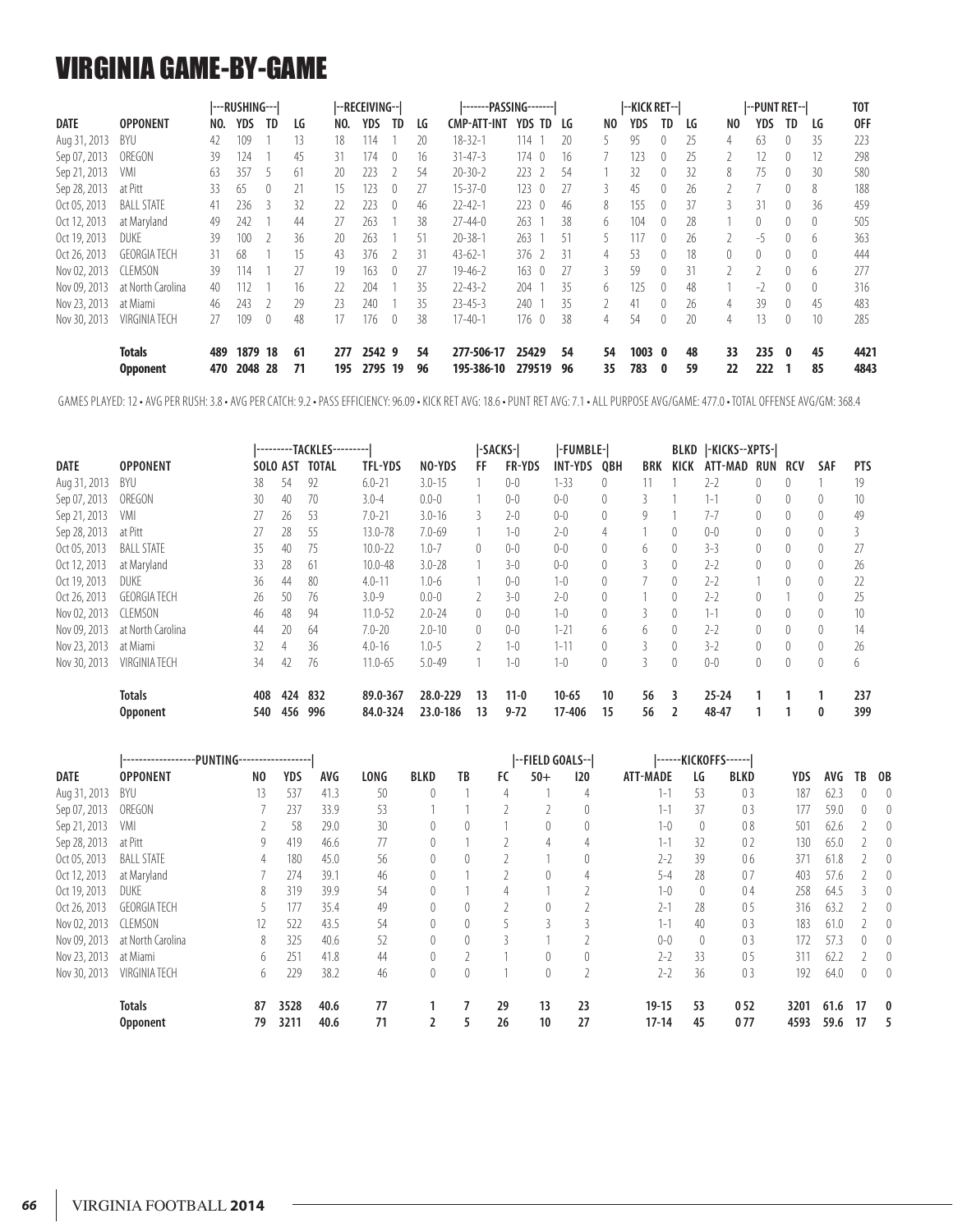### OPPONENT GAME-BY-GAME

|              |                     |     | ---RUSHING--- |           |    |          | --RECEIVING-- |    |     | -------PASSING------- |        |                  |      |    | --KICK RET--     |                  |          |                | --PUNT RET--I |           |                  | <b>TOT</b> |
|--------------|---------------------|-----|---------------|-----------|----|----------|---------------|----|-----|-----------------------|--------|------------------|------|----|------------------|------------------|----------|----------------|---------------|-----------|------------------|------------|
| <b>DATE</b>  | <b>OPPONENT</b>     | NO. | YDS           | <b>TD</b> | LG | NO.      | <b>YDS</b>    | TD | LG  | <b>CMP-ATT-INT</b>    | YDS TD |                  | LG   | NO | YDS              | TD.              | LG       | NO             | YDS           | <b>TD</b> | LG               | <b>OFF</b> |
| Aug 31, 2013 | BYU                 | -53 | 187           |           | 21 | 13       | 175           |    | 52  | $13 - 40 - 1$         | 175    |                  | -52  |    | 66               | 0                | 27       |                | 34            | 0         | 17               | 362        |
| Sep 07, 2013 | OREGON              | 40  | 350           | b.        |    | 15       | 207           |    | 31  | $15 - 29 - 0$         | 207    |                  | 2 31 |    | 56               | 0                | 25       |                | 21            | 0         | 21               | 557        |
| Sep 21, 2013 | VMI                 | 25  | 41            | $\theta$  | 10 | 9        | 38            | 0  | 10  | $9 - 31 - 0$          | 38     | $\left( \right)$ | -10  | 6. | 113              | $\overline{0}$   | 26       | $\overline{0}$ | $^{0}$        | 0         | $\theta$         | 79         |
| Sep 28, 2013 | at Pitt             | 35  | 8             |           | 16 | 13       | 191           |    | 37  | $13 - 31 - 2$         | 191    |                  | - 37 | 0  | $\left( \right)$ | 0                | $\left($ |                |               | 0         | 4                | 199        |
| Oct 05, 2013 | <b>BALL STATE</b>   | 40  | 160           | 4         | 32 | 23       | 346           |    | 72  | $23 - 41 - 0$         | 346    |                  | 2 72 | 4  | 81               | $\theta$         | 27       |                | 5             | 0         |                  | 506        |
| Oct 12, 2013 | at Marvland         | 30  | 136           |           | 38 | 18       | 332           |    | 77  | $18 - 34 - 0$         | 332    |                  |      |    | 105              | 0                | 26       |                | $\theta$      | 0         | $\theta$         | 468        |
| Oct 19, 2013 | <b>DUKE</b>         | 44  | 180           |           | 30 | 77       | 292           |    | 47  | $22 - 40 - 1$         | 292    |                  | 47   |    | 40               | 0                | 40       | $\mathbf{0}$   | $\theta$      | $\theta$  | $\left( \right)$ | 472        |
| Oct 26, 2013 | <b>GEORGIA TECH</b> | 52  | 394           |           | 65 |          | 113           | 0  | -38 | $5 - 9 - 2$           | 13     | $\left( \right)$ | -38  |    | 108              | $\mathbf{0}$     | 59       | $\mathbf{0}$   | 0             | 0         | $\theta$         | 507        |
| Nov 02, 2013 | <b>CLEMSON</b>      | 43  | 175           |           | 38 | 34       | 435           |    | 96  | $34 - 45 - 1$         | 435    | ₹                | 96   |    | 13               | $\theta$         | 13       | $\overline{4}$ | 41            | 0         | 26               | 610        |
| Nov 09, 2013 | at North Carolina   | 41  | 201           |           | 41 | 16.      | 214           |    | 30  | 16-29-1               | 214    | 3                | 30   |    | 75               | $\left( \right)$ | 36       | 4              | 11            |           | 85               | 415        |
| Nov 23, 2013 | at Miami            | 25  | 90            |           | 16 | 13.      | 214           |    | 62  | $13 - 27 - 1$         | 214    |                  | -62  |    | 60               | $\overline{0}$   | 33       | $\Omega$       | $\theta$      | $\theta$  | $\left( \right)$ | 304        |
| Nov 30, 2013 | VIRGINIA TECH       | 42  | 126           | $\theta$  | 30 | 14       | 238           |    | 48  | $14 - 30 - 1$         | 238    |                  | 48   | 3  | 66               | 0                | 21       |                | 9             | 0         | 9                | 364        |
|              | Opponent totals     |     | 470 2048      | 28        | 71 |          | 195 2795      | 19 | 96  | 195-386-10 2795 19    |        |                  | 96   | 35 | 783              | 0                | 59       | 22             | 222           |           | 85               | 4843       |
|              | Virginia            | 489 | 1879          | 18        | 61 | 277 2542 |               | 9  | 54  | 277-506-17 2542       |        | 9                | 54   | 54 | 1003             | 0                | 48       | 33             | 235           | 0         | 45               | 4421       |

GAMES PLAYED: 12 • AVG PER RUSH: 4.4 • AVG PER CATCH:14.3 • PASS EFFICIENCY: 122.40 • KICK RET AVG: 22.4 • PUNT RET AVG: 10.1 • ALL PURPOSE AVG/GAME: 521.2 • TOTAL OFFENSE AVG/GM: 403.6

|              |                        |          |     | ---------TACKLES <sup>.</sup> | -------        | -SACKS-       |    | -FUMBLE-      |           |          |            | BLKD     |           | -KICKS--XPTS-I   |                  |                  |            |
|--------------|------------------------|----------|-----|-------------------------------|----------------|---------------|----|---------------|-----------|----------|------------|----------|-----------|------------------|------------------|------------------|------------|
| DATE         | <b>OPPONENT</b>        | SOLO AST |     | <b>TOTAL</b>                  | <b>TFL-YDS</b> | NO-YDS        | FF | <b>FR-YDS</b> | INT-YDS   | 0BH      | <b>BRK</b> | KICK     | ATT-MAD   | RUN              | <b>RCV</b>       | SAF              | <b>PTS</b> |
| Aug 31, 2013 | BYU                    | 42       | 48  | 90                            | $7.0 - 14$     | $0.0 - 0$     |    | $1 - 0$       | $1 - 0$   | $\left($ |            |          | $1 - 1$   | $\theta$         | $\left( \right)$ | $\theta$         | 16         |
| Sep 07, 2013 | OREGON                 | 41       | 64  | 105                           | $8.0 - 24$     | $2.0 - 1^{-}$ |    | $1 - 0$       | $3 - 113$ | $\theta$ | 4          |          | 7-6       |                  | $\theta$         | $\theta$         | 59         |
| Sep 21, 2013 | VMI                    | 50       | 60  | 110                           | $4.0 - 6$      | $1.0 - 2$     | 0  | $0 - 0$       | $2 - 39$  | $\Omega$ | $\theta$   |          | $0 - 0$   | $\Omega$         | $\theta$         | $\theta$         | 0          |
| Sep 28, 2013 | at Pitt                | 40       | 12  | 52                            | $7.0 - 38$     | $3.0 - 24$    |    | $2-0$         | $0 - 0$   | 4        | 4          |          | $2 - 2$   | $\theta$         | 0                | $\theta$         | 14         |
| Oct 05, 2013 | <b>BALL STATE</b>      | 49       | 36  | 85                            | $9.0 - 33$     | $2.0 - 15$    |    | $3-0$         | $1 - 0$   | $\theta$ | 4          |          | $6 - 6$   | $\theta$         |                  | $\left( \right)$ | 48         |
| Oct 12, 2013 | at Maryland            | 54       | 48  | 102                           | $8.0 - 23$     | $0.0 - 0$     |    | $0 - 0$       | $0 - 0$   | $\theta$ | 4          | 0        | $3 - 3$   | $\theta$         | $^{0}$           | $\theta$         | 27         |
| Oct 19, 2013 | <b>DUKE</b>            | 41       | 34  | 75                            | $10.0 - 50$    | $4.0 - 39$    |    | $0 - 0$       | 1-16      | $\Omega$ | 3          |          | $3-3$     | $\Omega$         |                  | $\left( \right)$ | 35         |
| Oct 26, 2013 | <b>GEORGIA TECH</b>    | 52       | 32  | 84                            | $5.0 - 35$     | $3.0 - 30$    |    | $0 - 0$       | $1 - 12$  | $\Omega$ | 6          |          | $5 - 5$   | $\Omega$         | 0                | $\theta$         | 35         |
| Nov 02, 2013 | CLEMSON                | 38       | 38  | 76                            | $12.0 - 23$    | $1.0 - 3$     |    | $1 - 0$       | $2 - 52$  | $\Omega$ | 4          | $\theta$ | $8 - 8$   | $\left( \right)$ |                  | $\theta$         | 59         |
| Nov 09, 2013 | at North Carolina      | 48       | 32  | 80                            | $5.0 - 27$     | $3.0 - 19$    |    | $0 - 0$       | $2 - 60$  |          |            |          | $6 - 6$   | $\left( \right)$ | $\Omega$         | $\left( \right)$ | 45         |
| Nov 23, 2013 | at Miami               | 53       | 24  | 77                            | $1.0 - 10$     | $1.0 - 10$    |    | $1 - 72$      | $3 - 114$ | 4        | 8          |          | $6 - 6$   | $\theta$         | $^{0}$           | $\theta$         | 45         |
| Nov 30, 2013 | VIRGINIA TECH          | 32       | 28  | 60                            | $8.0 - 41$     | $3.0 - 33$    | 0  | $0 - 0$       | $1 - 0$   | $\theta$ |            | $\theta$ | $1 - 1$   | $\theta$         | 0                | $\left( \right)$ | 16         |
|              | <b>Opponent totals</b> | 540      | 456 | 996                           | 84.0-324       | 23.0-186      | 13 | $9 - 72$      | 17-406    | 15       | 56         |          | 48-47     |                  |                  | $\bf{0}$         | 399        |
|              | <b>Virginia</b>        | 408      | 424 | 832                           | 89.0-367       | 28.0-229      | 13 | $11-0$        | $10 - 65$ | 10       | 56         |          | $25 - 24$ |                  |                  |                  | 237        |

|                      |                        |    |      |      |      | ------------------PUNTING------------------ |          |          |       |     |                 | --FIELD GOALS-- |                |      | ------KICKOFFS------ |          |                  |
|----------------------|------------------------|----|------|------|------|---------------------------------------------|----------|----------|-------|-----|-----------------|-----------------|----------------|------|----------------------|----------|------------------|
| <b>DATE OPPONENT</b> |                        | N0 | YDS  | AVG  | LONG | <b>BLKD</b>                                 | TB       | FC       | $50+$ | 120 | <b>ATT-MADE</b> | LG              | <b>BLKD</b>    | YDS  | AVG                  | TB       | - OB             |
| Aug 31, 2013         | BYU                    | 11 | 403  | 36.6 | 48   |                                             |          | 6        |       | 4   | 1-1             | 36              | 05             | 304  | 60.8                 |          | $\left( \right)$ |
| Sep 07, 2013         | OREGON                 | 4  | 164  | 41.0 | 50   |                                             | 0        |          |       |     | 1-1             | 29              | 010            | 61   | 61.                  |          |                  |
| Sep 21, 2013         | <b>VMI</b>             | 13 | 474  | 36.5 | 46   |                                             | $\left($ |          |       |     | $0 - 0$         | $\left($        | 0 <sub>1</sub> | 58   | 58.0                 |          | $\theta$         |
| Sep 28, 2013         | at Pitt                | 9  | 405  | 45.0 | 57   |                                             |          |          |       |     | $1 - 0$         | $\left($        | 0 <sub>3</sub> | 173  | 57.7                 | $^{0}$   |                  |
| Oct 05, 2013         | <b>BALL STATE</b>      |    | 202  | 40.4 | 49   |                                             | 0        | $\theta$ |       |     | $2 - 2$         | 45              | 09             | 519  | 57.7                 |          |                  |
| Oct 12, 2013         | at Maryland            |    | 198  | 39.6 | 43   |                                             |          |          |       |     | $2 - 2$         | 36              | 06             | 359  | 59.8                 |          |                  |
| Oct 19, 2013         | <b>DUKE</b>            | b  | 240  | 40.0 | 52   |                                             |          |          |       |     | $2-2$           | 32              | 07             | 438  | 62.6                 |          |                  |
| Oct 26, 2013         | <b>GEORGIA TECH</b>    |    | 90   | 45.0 | 53   |                                             | $\theta$ |          |       |     | $0 - 0$         | $\left($        | 06             | 358  | 59.7                 |          |                  |
| Nov 02, 2013         | <b>CLEMSON</b>         | b  | 222  | 37.0 | 45   | 0                                           | 0        | 4        |       |     | $2 - 1$         | 41              | 010            | 561  | 56.1                 |          |                  |
| Nov 09, 2013         | at North Carolina      | h. | 249  | 41.5 | 47   |                                             | $\theta$ | 4        |       |     | $2 - 1$         | 24              | 08             | 496  | 62.0                 |          |                  |
| Nov 23, 2013         | at Miami               |    | 344  | 49.1 |      |                                             |          |          |       |     | $1 - 1$         | 33              | 08             | 515  | 64.4                 | b        |                  |
| Nov 30, 2013         | VIRGINIA TECH          |    | 220  | 44.0 | 48   | 0                                           |          | 0        | 0     |     | $3-3$           | 38              | 04             | 201  | 50.2                 | $\theta$ | $\Omega$         |
|                      | <b>Opponent totals</b> | 79 | 3211 | 40.6 | 71   |                                             | 5        | 26       | 10    | 27  | $17 - 14$       | 45              | 077            | 4593 | 59.6                 | 17       |                  |
| Virginia             |                        | 87 | 3528 | 40.6 | 77   |                                             |          | 29       | 13    | 23  | 19-15           | 53              | 052            | 3201 | 61.6                 | 17       | 0                |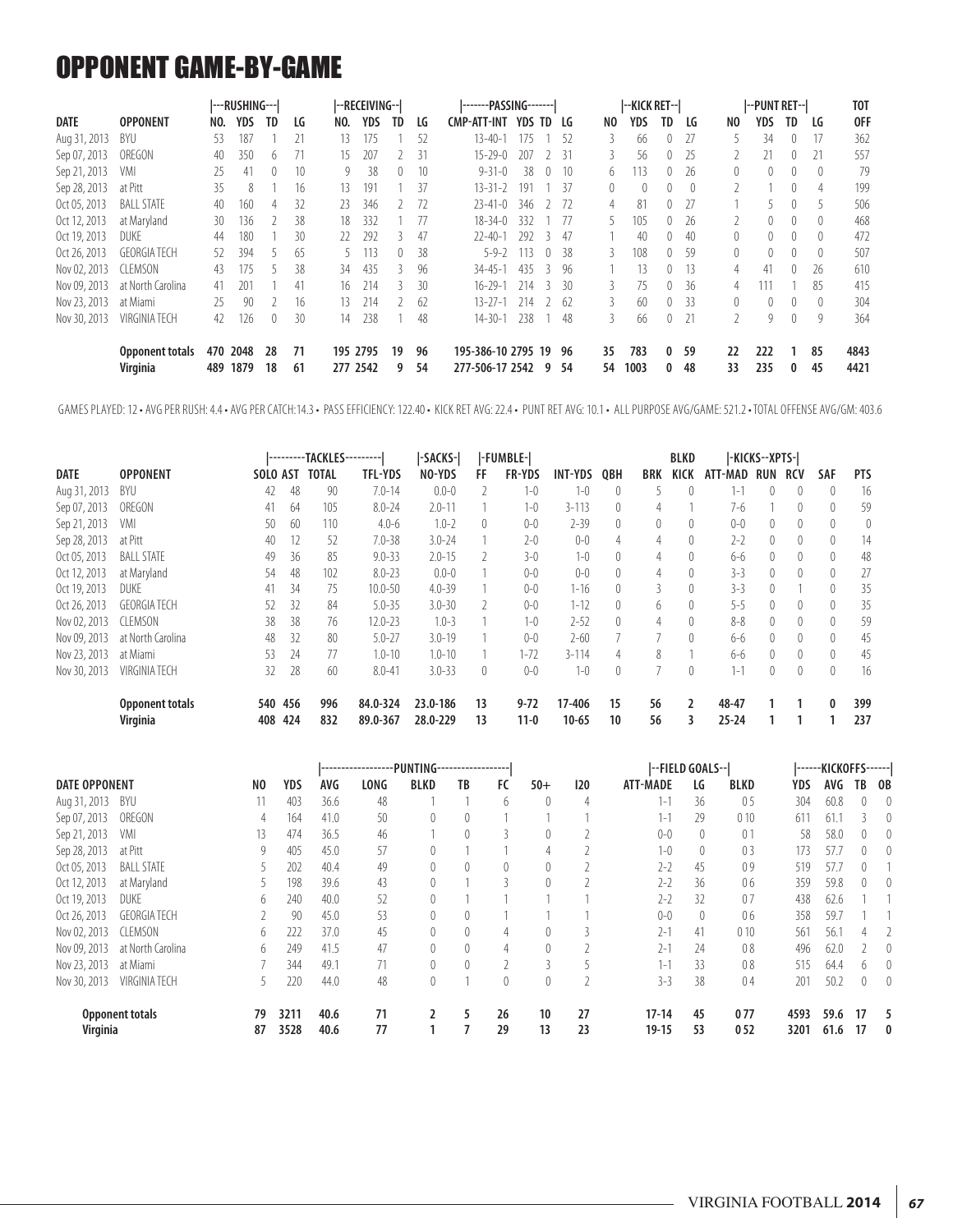### VIRGINIA GAME SUPERLATIVES INDIVIDUAL GAME HIGHS

| <b>Rushes</b>           | 28             | Kevin Parks at Maryland (Oct 12, 2013)          |
|-------------------------|----------------|-------------------------------------------------|
| <b>Yards Rushing</b>    | 136            | Daniel Hamm vs VMI (Sep 21, 2013)               |
| <b>TD Rushes</b>        | V              | Kevin Parks vs VMI (Sep 21, 2013)               |
|                         |                | Daniel Hamm vs VMI (Sep 21, 2013)               |
|                         |                | Kevin Parks vs Ball State (Oct 05, 2013)        |
|                         |                | Kevin Parks vs Duke (Oct 19, 2013)              |
| Long Rush               | 61             | Kevin Parks vs VMI (Sep 21, 2013)               |
| Pass attempts           | 61             | David Watford vs Georgia Tech (Oct 26, 2013)    |
| Pass completions        | 43             | David Watford vs Georgia Tech (Oct 26, 2013)    |
| <b>Yards Passing</b>    | 376            | David Watford vs Georgia Tech (Oct 26, 2013)    |
| <b>TD Passes</b>        | 2              | David Watford vs VMI (Sep 21, 2013)             |
|                         |                | David Watford vs Georgia Tech (Oct 26, 2013)    |
| <b>Long Pass</b>        | 54             | David Watford vs VMI (Sep 21, 2013)             |
| <b>Receptions</b>       | 13             | Darius Jennings vs Georgia Tech (Oct 26, 2013)  |
| Yards Receiving         | 151            | Tim Smith vs Georgia Tech (Oct 26, 2013)        |
| <b>TD Receptions</b>    | $\mathcal{P}$  | Darius Jennings vs Georgia Tech (Oct 26, 2013)  |
| <b>Long Reception</b>   | 54             | Kevin Parks vs VMI (Sep 21, 2013)               |
| <b>Field Goals</b>      | 4              | Alec Vozenilek at Maryland (Oct 12, 2013)       |
| Long Field Goal         | 53             | lan Frye vs BYU (Aug 31, 2013)                  |
| <b>Punts</b>            | 13             | Alec Vozenilek vs BYU (Aug 31, 2013)            |
| <b>Punting Avg</b>      | 46.6           | Alec Vozenilek at Pitt (Sep 28, 2013)           |
| <b>Long Punt</b>        | 77             | Alec Vozenilek at Pitt (Sep 28, 2013)           |
| Punts inside 20         | $\overline{4}$ | Alec Vozenilek vs BYU (Aug 31, 2013)            |
|                         |                | Alec Vozenilek at Pitt (Sep 28, 2013)           |
|                         |                | Alec Vozenilek at Maryland (Oct 12, 2013)       |
| <b>Long Punt Return</b> | 45             | Tim Smith at Miami (Nov 23, 2013)               |
| Long Kickoff Return     | 48             | Taquan Mizzell at North Carolina (Nov 09, 2013) |
| <b>Tackles</b>          | 14             | Henry Coley vs Duke (Oct 19, 2013)              |
| Sacks                   | 3.0            | Eli Harold vs Virginia Tech (Nov 30, 2013)      |
| <b>Tackles For Loss</b> | 4.0            | Brent Urban at Pitt (Sep 28, 2013)              |
| <b>Interceptions</b>    | $\mathfrak{I}$ | Anthony Harris vs Georgia Tech (Oct 26, 2013)   |

### TEAM GAME HIGHS

| <b>Rushes</b>           | 63             | vs VMI (Sep 21, 2013)          |
|-------------------------|----------------|--------------------------------|
| <b>Yards Rushing</b>    | 357            | vs VMI (Sep 21, 2013)          |
| <b>Yards Per Rush</b>   | 5.8            | vs Ball State (Oct 05, 2013)   |
| <b>TD Rushes</b>        | 5              | vs VMI (Sep 21, 2013)          |
| Pass attempts           | 62             | vs Georgia Tech (Oct 26, 2013) |
| Pass completions        | 43             | vs Georgia Tech (Oct 26, 2013) |
| <b>Yards Passing</b>    | 376            | vs Georgia Tech (Oct 26, 2013) |
| <b>Yards Per Pass</b>   | 7.4            | vs VMI (Sep 21, 2013)          |
| <b>TD Passes</b>        | $\mathfrak{I}$ | vs VMI (Sep 21, 2013)          |
|                         |                | vs Georgia Tech (Oct 26, 2013) |
| <b>Total Plays</b>      | 93             | vs VMI (Sep 21, 2013)          |
|                         |                | at Maryland (Oct 12, 2013)     |
|                         |                | vs Georgia Tech (Oct 26, 2013) |
| <b>Total Offense</b>    | 580            | vs VMI (Sep 21, 2013)          |
| <b>Yards Per Play</b>   | 6.2            | vs VMI (Sep 21, 2013)          |
| <b>Points</b>           | 49             | vs VMI (Sep 21, 2013)          |
| Sacks By                | 7              | at Pitt (Sep 28, 2013)         |
| <b>First Downs</b>      | 32             | vs Georgia Tech (Oct 26, 2013) |
| <b>Penalties</b>        | 13             | vs Ball State (Oct 05, 2013)   |
| <b>Penalty Yards</b>    | 93             | vs Ball State (Oct 05, 2013)   |
| <b>Turnovers</b>        | 4              | vs Oregon (Sep 07, 2013)       |
|                         |                | vs Ball State (Oct 05, 2013)   |
|                         |                | at Miami (Nov 23, 2013)        |
| <b>Interceptions By</b> | $\mathfrak{I}$ | at Pitt (Sep 28, 2013)         |
|                         |                | vs Georgia Tech (Oct 26, 2013) |
| <b>Punts</b>            | 13             | vs BYU (Aug 31, 2013)          |
| <b>Punting Avg</b>      | 46.6           | at Pitt (Sep 28, 2013)         |
| <b>Long Punt</b>        | 77             | at Pitt (Sep 28, 2013)         |
| <b>Punts inside 20</b>  | 4              | vs BYU (Aug 31, 2013)          |
|                         |                | at Pitt (Sep 28, 2013)         |
|                         |                | at Maryland (Oct 12, 2013)     |
| <b>Long Punt Return</b> | 45             | at Miami (Nov 23, 2013)        |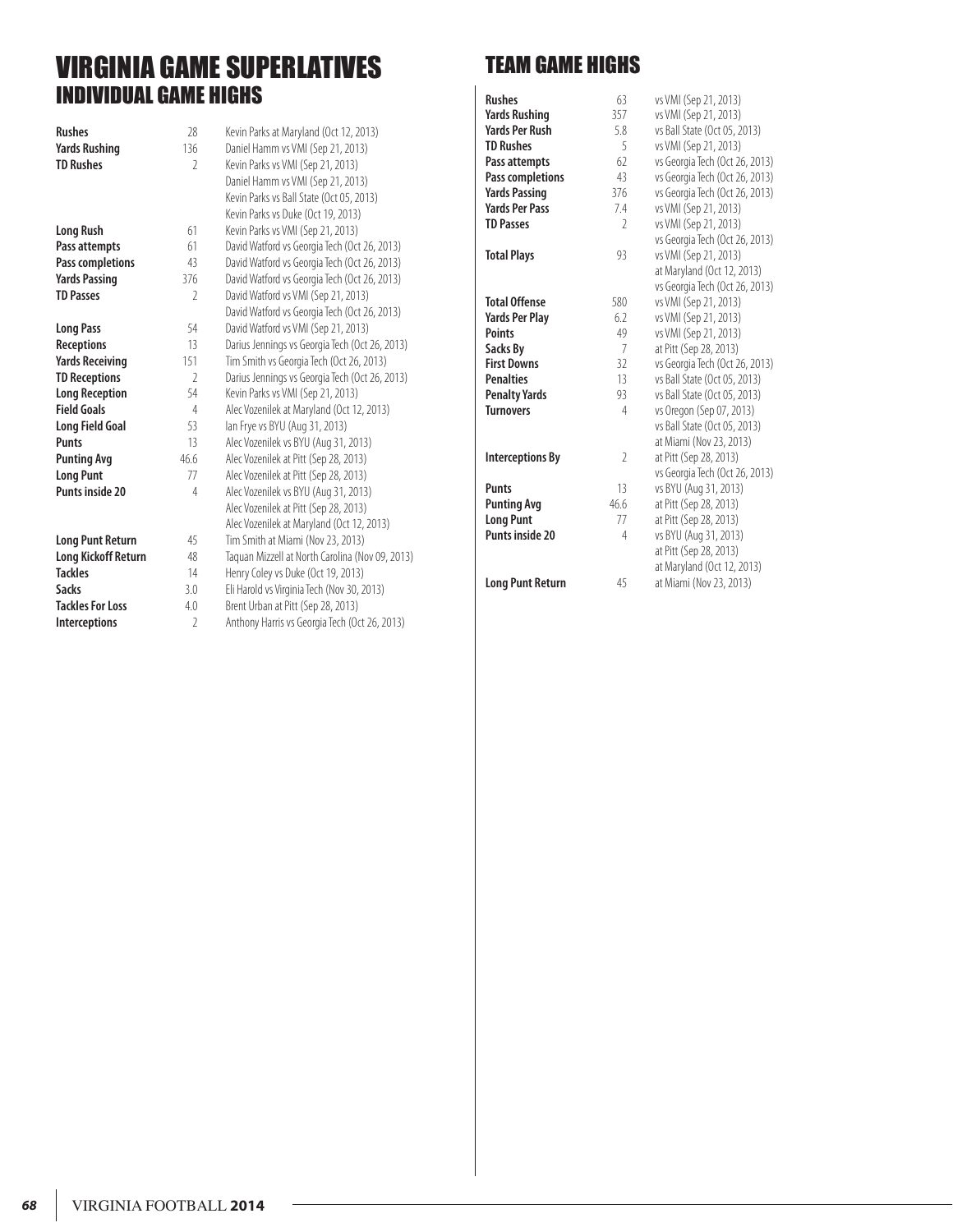### OPPONENT INDIVIDUAL GAME HIGHS

| <b>Rushes</b>              | 33   | Jamaal Williams, vs BYU (Aug 31, 2013)            |
|----------------------------|------|---------------------------------------------------|
| <b>Yards Rushing</b>       | 155  | Jahwan Edwards, vs Ball State (Oct 05, 2013)      |
| <b>TD Rushes</b>           | 3    | De'Anthony Thomas, vs Oregon (Sep 07, 2013)       |
|                            |      | Jahwan Edwards, vs Ball State (Oct 05, 2013)      |
| <b>Long Rush</b>           | 71   | Marcus Mariota, vs Oregon (Sep 07, 2013)          |
| Pass attempts              | 41   | Keith Wenning, vs Ball State (Oct 05, 2013)       |
| Pass completions           | 24   | Tajh Boyd vs Clemson (Nov 02, 2013)               |
| <b>Yards Passing</b>       | 377  | Tajh Boyd, vs Clemson (Nov 02, 2013)              |
| <b>TD Passes</b>           | 3    | Tajh Boyd, vs Clemson (Nov 02, 2013)              |
| <b>Long Pass</b>           | 96   | Tajh Boyd, vs Clemson (Nov 02, 2013)              |
| <b>Receptions</b>          | 9    | Jordan Williams, vs Ball State (Oct 05, 2013)     |
|                            |      | Jamison Crowder, vs Duke (Oct 19, 2013)           |
| <b>Yards Receiving</b>     | 169  | Sammy Watkins, vs Clemson (Nov 02, 2013)          |
| <b>TD Receptions</b>       | 2    | Braxton Deaver, vs Duke (Oct 19, 2013)            |
|                            |      | Sammy Watkins, vs Clemson (Nov 02, 2013)          |
| <b>Long Reception</b>      | 96   | Sammy Watkins, vs Clemson (Nov 02, 2013)          |
| <b>Field Goals</b>         | 3    | Eric Kristensen, vs Virginia Tech (Nov 30, 2013)  |
| <b>Long Field Goal</b>     | 45   | Scott Secor, vs Ball State (Oct 05, 2013)         |
| <b>Punts</b>               | 9    | Scott Arellano, vs BYU (Aug 31, 2013)             |
|                            |      | Matt Yoklic, at Pitt (Sep 28, 2013)               |
| <b>Punting Avg</b>         | 49.1 | Pat O'Donnell, at Miami (Nov 23, 2013)            |
| <b>Long Punt</b>           | 71   | Pat O'Donnell, at Miami (Nov 23, 2013)            |
| <b>Punts inside 20</b>     | 5    | Pat O'Donnell, at Miami (Nov 23, 2013)            |
| <b>Long Punt Return</b>    | 85   | Ryan Switzer, at North Carolina (Nov 09, 2013)    |
| <b>Long Kickoff Return</b> | 59   | Lynn Griffin, vs Georgia Tech (Oct 26, 2013)      |
| <b>Tackles</b>             | 16   | L.A. Goree, at Maryland (Oct 12, 2013)            |
| Sacks                      | 2.0  | Aaron Donald, at Pitt (Sep 28, 2013)              |
|                            |      | Jonathan Newsome, vs Ball State (Oct 05, 2013)    |
|                            |      | Jordan DeWalt-Ondijo, vs Duke (Oct 19, 2013)      |
|                            |      | Jeremiah Attaochu, vs Georgia Tech (Oct 26, 2013  |
|                            |      | Norkeithus Otis, at North Carolina (Nov 09, 2013) |
| <b>Tackles For Loss</b>    | 3.0  | Norkeithus Otis, at North Carolina (Nov 09, 2013) |
| Interceptions              | 1    | Craig Bills, vs BYU (Aug 31, 2013)                |
|                            |      | Dior Mathis, vs Oregon (Sep 07, 2013)             |
|                            |      | Terrance Mitchell, vs Oregon (Sep 07, 2013)       |
|                            |      | Rodney Hardrick, vs Oregon (Sep 07, 2013)         |
|                            |      | James Fruehan, vs VMI (Sep 21, 2013)              |
|                            |      | Doug Moore, vs VMI (Sep 21, 2013)                 |
|                            |      | Jeffery Garrett, vs Ball State (Oct 05, 2013)     |
|                            |      | $D_{\text{mean}}$ $D_{\text{alpha}}$              |

| Jahwan Edwards, vs Ball State (Oct 05, 2013)<br>De'Anthony Thomas, vs Oregon (Sep 07, 2013)<br>Jahwan Edwards, vs Ball State (Oct 05, 2013)<br>Marcus Mariota, vs Oregon (Sep 07, 2013)<br>Keith Wenning, vs Ball State (Oct 05, 2013)<br>Tajh Boyd vs Clemson (Nov 02, 2013)<br>Tajh Boyd, vs Clemson (Nov 02, 2013)<br>Tajh Boyd, vs Clemson (Nov 02, 2013)<br>Tajh Boyd, vs Clemson (Nov 02, 2013)<br>Jordan Williams, vs Ball State (Oct 05, 2013)<br>Jamison Crowder, vs Duke (Oct 19, 2013)<br>Sammy Watkins, vs Clemson (Nov 02, 2013)<br>Braxton Deaver, vs Duke (Oct 19, 2013)<br>Sammy Watkins, vs Clemson (Nov 02, 2013)<br>Sammy Watkins, vs Clemson (Nov 02, 2013)<br>Eric Kristensen, vs Virginia Tech (Nov 30, 2013)<br>Scott Secor, vs Ball State (Oct 05, 2013)<br>Scott Arellano, vs BYU (Aug 31, 2013)<br>Matt Yoklic, at Pitt (Sep 28, 2013)<br>Pat O'Donnell, at Miami (Nov 23, 2013)<br>Pat O'Donnell, at Miami (Nov 23, 2013)<br>Pat O'Donnell, at Miami (Nov 23, 2013)<br>Ryan Switzer, at North Carolina (Nov 09, 2013)<br>Lynn Griffin, vs Georgia Tech (Oct 26, 2013)<br>L.A. Goree, at Maryland (Oct 12, 2013)<br>Aaron Donald, at Pitt (Sep 28, 2013)<br>Jonathan Newsome, vs Ball State (Oct 05, 2013)<br>Jordan DeWalt-Ondijo, vs Duke (Oct 19, 2013)<br>Jeremiah Attaochu, vs Georgia Tech (Oct 26, 2013)<br>Norkeithus Otis, at North Carolina (Nov 09, 2013)<br>Norkeithus Otis, at North Carolina (Nov 09, 2013)<br>Craig Bills, vs BYU (Aug 31, 2013)<br>Dior Mathis, vs Oregon (Sep 07, 2013)<br>Terrance Mitchell, vs Oregon (Sep 07, 2013)<br>Rodney Hardrick, vs Oregon (Sep 07, 2013)<br>James Fruehan, vs VMI (Sep 21, 2013)<br>Doug Moore, vs VMI (Sep 21, 2013)<br>Jeffery Garrett, vs Ball State (Oct 05, 2013)<br>Breon Borders, vs Duke (Oct 19, 2013)<br>Brandon Watts, vs Georgia Tech (Oct 26, 2013)<br>Korrin Wiggins, vs Clemson (Nov 02, 2013)<br>Jayron Kearse, vs Clemson (Nov 02, 2013)<br>Tre Boston, at North Carolina (Nov 09, 2013)<br>Dominique Green, at North Carolina (Nov 09, 2013) |
|------------------------------------------------------------------------------------------------------------------------------------------------------------------------------------------------------------------------------------------------------------------------------------------------------------------------------------------------------------------------------------------------------------------------------------------------------------------------------------------------------------------------------------------------------------------------------------------------------------------------------------------------------------------------------------------------------------------------------------------------------------------------------------------------------------------------------------------------------------------------------------------------------------------------------------------------------------------------------------------------------------------------------------------------------------------------------------------------------------------------------------------------------------------------------------------------------------------------------------------------------------------------------------------------------------------------------------------------------------------------------------------------------------------------------------------------------------------------------------------------------------------------------------------------------------------------------------------------------------------------------------------------------------------------------------------------------------------------------------------------------------------------------------------------------------------------------------------------------------------------------------------------------------------------------------------------------------------------------------------------------------------------------------------------------|
| Tracy Howard, at Miami (Nov 23, 2013)<br>Kacy Rodgers II, at Miami (Nov 23, 2013)<br>Ladarius Gunter, at Miami (Nov 23, 2013)<br>Kyle Fuller, vs Virginia Tech (Nov 30, 2013)                                                                                                                                                                                                                                                                                                                                                                                                                                                                                                                                                                                                                                                                                                                                                                                                                                                                                                                                                                                                                                                                                                                                                                                                                                                                                                                                                                                                                                                                                                                                                                                                                                                                                                                                                                                                                                                                        |
|                                                                                                                                                                                                                                                                                                                                                                                                                                                                                                                                                                                                                                                                                                                                                                                                                                                                                                                                                                                                                                                                                                                                                                                                                                                                                                                                                                                                                                                                                                                                                                                                                                                                                                                                                                                                                                                                                                                                                                                                                                                      |

### OPPONENT TEAM GAME HIGHS

| <b>Rushes</b>           | 53             | vs BYU (Aug 31, 2013)            |
|-------------------------|----------------|----------------------------------|
| Yards Rushing           | 394            | vs Georgia Tech (Oct 26, 2013)   |
| Yards Per Rush          | 8.8            | vs Oregon (Sep 07, 2013)         |
| <b>TD Rushes</b>        | 6              | vs Oregon (Sep 07, 2013)         |
| Pass attempts           | 45             | vs Clemson (Nov 02, 2013)        |
| Pass completions        | 34             | vs Clemson (Nov 02, 2013)        |
| <b>Yards Passing</b>    | 435            | vs Clemson (Nov 02, 2013)        |
| <b>Yards Per Pass</b>   | 12.6           | vs Georgia Tech (Oct 26, 2013)   |
| <b>TD Passes</b>        | 3              | vs Duke (Oct 19, 2013)           |
|                         |                | vs Clemson (Nov 02, 2013)        |
|                         |                | at North Carolina (Nov 09, 2013) |
| <b>Total Plays</b>      | 93             | vs BYU (Aug 31, 2013)            |
| <b>Total Offense</b>    | 610            | vs Clemson (Nov 02, 2013)        |
| Yards Per Play          | 8.3            | vs Georgia Tech (Oct 26, 2013)   |
| Points                  | 59             | vs Oregon (Sep 07, 2013)         |
|                         |                | vs Clemson (Nov 02, 2013)        |
| Sacks By                | 4              | vs Duke (Oct 19, 2013)           |
| <b>First Downs</b>      | 29             | vs Ball State (Oct 05, 2013)     |
| <b>Penalties</b>        | 13             | at North Carolina (Nov 09, 2013) |
| Penalty Yards           | 119            | vs Oregon (Sep 07, 2013)         |
| Turnovers               | 5              | vs Georgia Tech (Oct 26, 2013)   |
| <b>Interceptions By</b> | $\overline{3}$ | vs Oregon (Sep 07, 2013)         |
|                         |                | at Miami (Nov 23, 2013)          |
| Punts                   | 13             | vs VMI (Sep 21, 2013)            |
| <b>Punting Avg</b>      | 49.1           | at Miami (Nov 23, 2013)          |
| <b>Long Punt</b>        | 71             | at Miami (Nov 23, 2013)          |
| Punts inside 20         | 5              | at Miami (Nov 23, 2013)          |
| Long Punt Return        | 85             | at North Carolina (Nov 09, 2013) |
|                         |                |                                  |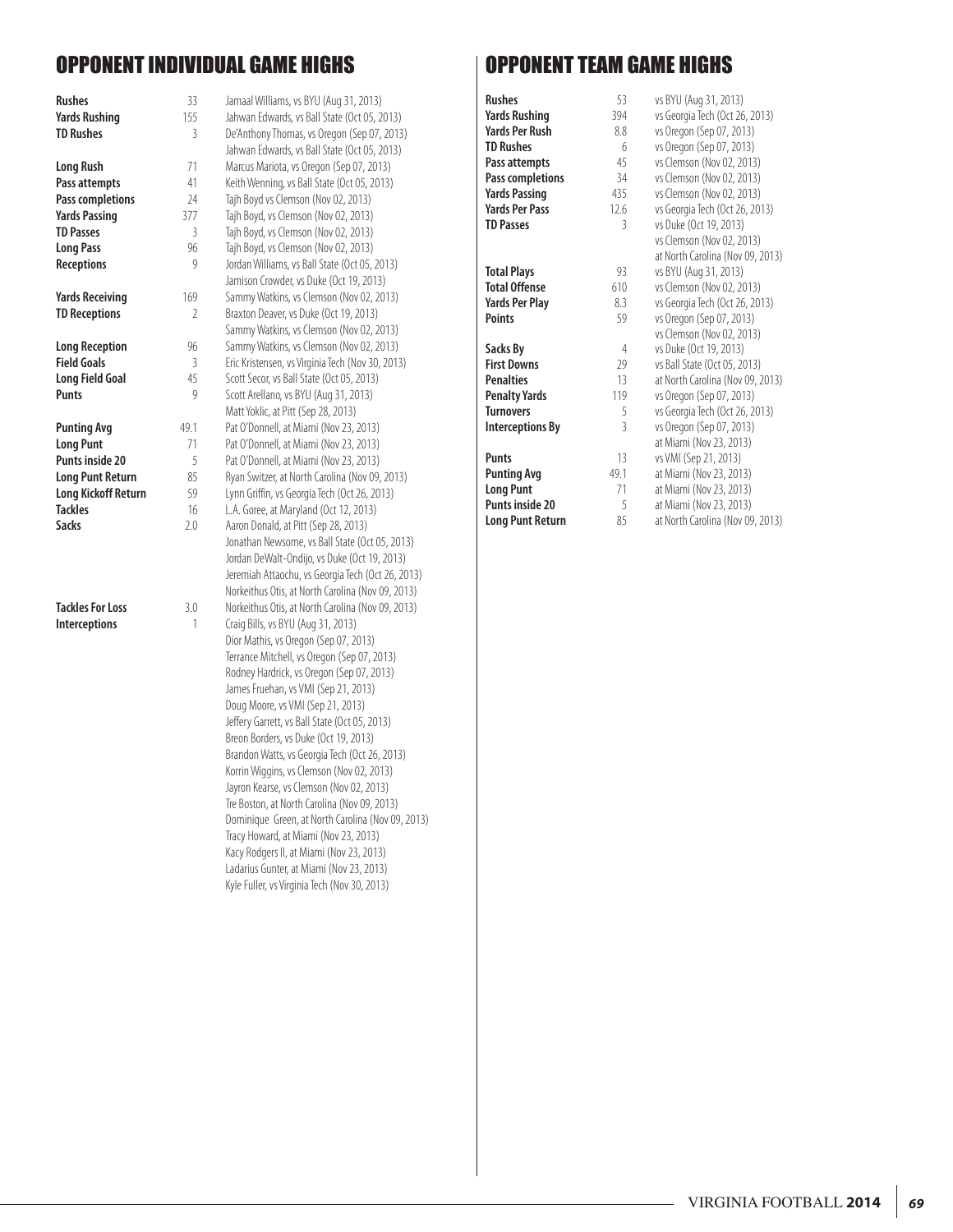### PASSING GAME-BY-GAME

| <b>WATFORD, D</b>   | ATT        | <b>COMP</b> | <b>INT</b> | <b>PCT</b> | <b>YARDS</b> | TD       | LONG        | <b>SACK</b> | <b>YDS</b>     | <b>EFFIC</b> |
|---------------------|------------|-------------|------------|------------|--------------|----------|-------------|-------------|----------------|--------------|
| BYU                 | 32         | 18          |            | 56.2       | 114          |          | 20          |             | 0              | 90.2         |
| OREGON              | 41         | 29          |            | 70.7       | 161          |          | 16          |             |                | 89.1         |
| VMI                 | 25         | 18          |            | 72.0       | 206          |          | 54          |             | 3              | 151.6        |
| PITT                | 37         | 15          |            | 40.5       | 123          |          | 27          |             | 24             | 68.5         |
| <b>BALL STATE</b>   | 36         | 21          |            | 58.3       | 209          |          | 46          |             | 15             | 101.5        |
| MARYLAND            | 44         | 27          |            | 61.4       | 263          |          | 38          |             | $\theta$       | 119.1        |
| DUKE                | 38         | 20          |            | 52.6       | 263          |          | 51          |             | 39             | 114.2        |
| <b>GEORGIA TECH</b> | 61         | 43          |            | 70.5       | 376          |          | 31          |             | 30             | 129.8        |
| CLEMSON             | 35         | 16          |            | 45.7       | 130          |          | 27          |             | $\overline{3}$ | 71.2         |
| NORTH CAROLINA      | 30         | 14          |            | 46.7       | 129          |          | 35          |             | 10             | 69.5         |
| <b>MIAMI</b>        | 25         | 10          |            | 40.0       | 106          |          | 35          |             | 0              | 64.8         |
| VIRGINIA TECH       | 23         | 13          |            | 56.5       | 122          |          | 38          |             |                | 101.1        |
| <b>TOTALS</b>       | 427        | 244         | 15         | 57.1       | 2202         | 8        | 54          | 19          | 135            | 99.6         |
| LAMBERT, G          | <b>ATT</b> | <b>COMP</b> | <b>INT</b> | <b>PCT</b> | <b>YARDS</b> | TD       | LONG        | <b>SACK</b> | <b>YDS</b>     | <b>EFFIC</b> |
| OREGON              | 6          |             | $\theta$   | 33.3       | 13           | $\theta$ | 8           | 0           | 0              | 51.5         |
| VMI                 |            |             |            | 40.0       | 17           |          | 11          |             |                | 68.6         |
| <b>BALL STATE</b>   |            |             |            | 20.0       | 14           |          | 14          |             |                | 43.5         |
| <b>CLEMSON</b>      |            |             |            | 27.3       | 33           |          | 21          |             |                | 34.3         |
| NORTH CAROLINA      | 13         |             |            | 61.5       | 75           |          | 23          |             | 9              | 135.4        |
| <b>MIAMI</b>        | 19         | 13          |            | 68.4       | 134          |          | 18          |             | 10             | 127.7        |
| VIRGINIA TECH       | 16         | 4           |            | 25.0       | 54           |          | 16          |             | 33             | 40.8         |
| <b>TOTALS</b>       | 75         | 33          | 2          | 44.0       | 340          |          | 23          | 5           | 52             | 81.1         |
| <b>TEAM</b>         | <b>ATT</b> | COMP        | <b>INT</b> | <b>PCT</b> | <b>YARDS</b> | TD       | <b>LONG</b> | SACK        | YDS            | <b>EFFIC</b> |
| <b>BALL STATE</b>   |            |             | 0          | 0.0        | 0            | 0        | 0           | 0           | 0              | 0.0          |
| <b>GEORGIA TECH</b> |            |             |            | 0.0        |              |          |             |             |                | 0.0          |
| MIAMI               |            |             |            | 0.0        |              |          |             |             |                | 0.0          |
| VIRGINIA TECH       |            |             |            | 0.0        |              |          |             |             |                | 0.0          |
| <b>TOTALS</b>       |            | 0           |            | 0.0        | 0            |          | 0           | 0           | 0              | 0.0          |

### RUSHING GAME-BY-GAME

| <b>RUSHING</b> | NO-YDS/TD    | <b>BYU</b>               | 0RE                             | VMI                      | <b>PITT</b>              | <b>BSU</b>               | MD                       | DU                       | GT                       | CU                       | UNC                      | UM           | VT                       |
|----------------|--------------|--------------------------|---------------------------------|--------------------------|--------------------------|--------------------------|--------------------------|--------------------------|--------------------------|--------------------------|--------------------------|--------------|--------------------------|
| PARKS, K       | 227-1031/11  | 20-65/1                  | $19 - 60/0$                     | 17-135/2                 | $16 - 34/0$              | $16 - 104/2$             | 28-112/1                 | 15-50/2                  | 13-54/1                  | 16-82/0                  | 24-100/1                 | $26 - 130/1$ | 17-105/0                 |
| SHEPHERD, K    | $51 - 304/1$ | $5 - 18/0$               | $4 - 46/1$                      | DNP                      | $2 - 7/0$                | $8 - 71/0$               | 10-81/0                  | $3 - 10/0$               | $6 - 15/0$               | 5-8/0                    | $4 - 11/0$               | $4 - 37/0$   | $-$                      |
| WATFORD, D     | 104-208/3    | $10 - 10/0$              | $8 - 8/0$                       | $8 - 30/1$               | $11 - 15/0$              | $11 - 47/1$              | 7-34/0                   | $1 - -6/0$               | $9 - -17/0$              | 7-8/1                    | $6 - -4/0$               | $9 - 46/0$   | $7 - 37/0$               |
| MIZZELL,       | $45 - 184/1$ | 7-16/0                   | $6 - 14/0$                      | DNP                      | DNP                      | $5 - 14/0$               | $3 - 13/0$               | $6 - 52/0$               | $3 - 16/0$               | $8 - 17/0$               | $3 - 9/0$                | $4 - 33/1$   | $\overline{\phantom{a}}$ |
| HAMM, D        | $23 - 141/2$ | DNP                      | DNP                             | 21-136/2                 | 2-5/0                    | DNP                      | DNP                      | DNP                      | DNP                      | DNP                      | DNP                      | DNP          | DNP                      |
| SMITH, L       | $10 - 44/0$  | DNP                      | DNP                             | $10 - 44/0$              | DNP                      | DNP                      | DNP                      | DNP                      | DNP                      | DNP                      | DNP                      | DNP          | DNP                      |
| TERRELL, D     | $1 - 21/0$   | $\overline{\phantom{a}}$ | $\hspace{0.1mm}-\hspace{0.1mm}$ | $\overline{\phantom{0}}$ | 1-21/0                   | $\overline{\phantom{a}}$ | $\overline{\phantom{a}}$ | $\overline{\phantom{a}}$ |                          | $\overline{\phantom{0}}$ |                          |              |                          |
| JENNINGS, D    | $4 - 19/0$   |                          |                                 |                          | $\overline{\phantom{0}}$ | $1 - 0/0$                | $\overline{\phantom{a}}$ | $-4/0$                   | $\overline{\phantom{a}}$ | $-1/0$                   | $\overline{\phantom{0}}$ | $1 - 16/0$   |                          |
| MORGAN, K      | $8 - 13/0$   | DNP                      | $1 - 1/0$                       | 12/0<br>$/ - 1$          | DNP                      | DNP                      | DNP                      | DNP                      | DNP                      | DNP                      | DNP                      | DNP          | DNP                      |
| VOZENILEK, A   | $1 - 10/0$   |                          |                                 |                          | $\overline{\phantom{a}}$ | $\overline{\phantom{a}}$ | $\qquad \qquad =$        | $1 - 10/0$               |                          | $\overline{\phantom{0}}$ |                          |              |                          |
| SCOTT, E       | $1 - 2/0$    |                          |                                 |                          |                          | $\overline{\phantom{a}}$ | 1-2/0                    | $\overline{\phantom{0}}$ | DNP                      | DNP                      |                          |              |                          |
| TEAM           | $5 - -43/0$  | $\overline{\phantom{0}}$ | $-5/0$                          | DNP                      | $1 - -17/0$              | $\overline{\phantom{0}}$ | DNP                      | $2 - -20/0$              | $\qquad \qquad -$        | DNP                      | DNP                      | $1 - 1/0$    |                          |
| LAMBERT, G     | $9 - -55/0$  | DNP                      |                                 | $\overline{\phantom{a}}$ | DNP                      | $\overline{\phantom{a}}$ | DNP                      | DNP                      | DNP                      | 2-0/0                    | $3 - -4/0$               | 1--18/0      | $3 - -33/0$              |

### RECEIVING GAME-BY-GAME

| <b>RUSHING</b>  | NO-YDS/TD    | BYU                      | 0RE                      | VMI                      | <b>PITT</b>              | BSU                      | MD                       | DU                       | GT           | CU                       | <b>UNC</b>               | <b>UM</b>                | VT         |
|-----------------|--------------|--------------------------|--------------------------|--------------------------|--------------------------|--------------------------|--------------------------|--------------------------|--------------|--------------------------|--------------------------|--------------------------|------------|
| MCGEE, J        | 43-395/2     | $3 - 9/0$                | $8 - 53/0$               | $3 - 19/1$               | $2 - 10/0$               | $3 - 28/0$               | $8 - 114/1$              | $4 - 32/0$               | DNP          | $2 - 12/0$               | $3 - 28/0$               | $3 - 25/0$               | $4 - 65/0$ |
| SMITH, T        | 26-389/1     | $2 - 19/0$               | $3 - 21/0$               | $4 - 52/1$               | $1 - 4/0$                | $1 - 46/0$               | 1-6/0                    | $1 - 51/0$               | $10 - 151/0$ | $\overline{\phantom{a}}$ | $1 - 15/0$               | $2 - 24/0$               | $\sim$     |
| JENNINGS, D     | $38 - 340/3$ | $7 - 62/1$               | $3 - -2/0$               | $2 - 17/0$               | $2 - 30/0$               | $\overline{\phantom{a}}$ | $1 - 21/0$               |                          | $-13-119/2$  | $3 - 13/0$               | $2 - 41/0$               | $3 - 18/0$               | $2 - 21/0$ |
| PARKS, K        | 38-329/1     | $\sim$ $-$               | $2 - 9/0$                | $3 - 69/0$               | $6 - 29/0$               | $3 - 25/0$               | $5 - 50/0$               | $6 - 88/1$               | $4 - 15/0$   | $3 - 20/0$               | $2 - 0/0$                | $1 - 6/0$                | $3 - 18/0$ |
| JOHNSON, K      | $20 - 282/1$ | DNP                      | DNP                      | DNP                      | DNP                      | $3 - 46/0$               | $2 - 12/0$               | $1 - 25/0$               | $1 - 7/0$    | $5 - 77/0$               | $5 - 59/1$               | $2 - 51/0$               | $1 - 5/0$  |
| SWANSON, Z      | 19-173/0     | $3 - 21/0$               | $4 - 43/0$               | $1 - 11/0$               | DNP                      | DNP                      | $3 - 36/0$               | $3 - 28/0$               | $3 - 11/0$   | $\overline{\phantom{a}}$ |                          | $2 - 23/0$               | $\sim$     |
| MIZZELL, T      | $29 - 164/1$ | $\overline{\phantom{a}}$ | $4 - 18/0$               | DNP                      | DNP                      | $5 - 30/0$               | $1 - -4/0$               | $1 - 4/0$                | $3 - 13/0$   | $4 - 24/0$               | $4 - 25/0$               | $6 - 45/1$               | $1 - 9/0$  |
| SHEPHERD, K     | $23 - 125/0$ | $1 - 0/0$                | $3 - 10/0$               | DNP                      | $1 - 7/0$                | $4 - 14/0$               | $2 - 16/0$               | $3 - 25/0$               | $7 - 40/0$   | $\overline{\phantom{a}}$ | $1 - 10/0$               |                          | $1 - 3/0$  |
| TERRELL, D      | $14 - 107/0$ | 1-4/0                    | $2 - 4/0$                | $4 - 27/0$               | $2 - 27/0$               | $1 - 19/0$               | $2 - 10/0$               | $\sim 100$ m $^{-1}$     |              | $\overline{\phantom{0}}$ | $1 - 5/0$                | $\qquad \qquad -$        | $1 - 11/0$ |
| DOCKINS, K      | $8 - 96/0$   | $\sim$ $-$               |                          |                          |                          |                          | 1-6/0                    | $1 - 10/0$               | DNP          | $\overline{\phantom{a}}$ | $\overline{\phantom{a}}$ | $4 - 48/0$               | $2 - 32/0$ |
| SEVERIN, C      | $5 - 43/0$   | DNP                      | $\overline{\phantom{a}}$ | $1 - 6/0$                |                          |                          |                          | $\overline{\phantom{0}}$ | $2 - 20/0$   | $2 - 17/0$               | DNP                      | DNP                      | $\sim$ $-$ |
| SCOTT, E        | $3 - 30/0$   | $\overline{\phantom{a}}$ | $1 - 10/0$               | $\overline{\phantom{a}}$ | $-$                      | $1 - 14/0$               | $\overline{\phantom{a}}$ | $\overline{\phantom{0}}$ | DNP          | DNP                      | $\sim$                   | $\overline{\phantom{a}}$ | $1 - 6/0$  |
| GAMBLE, A       | $2 - 27/0$   | DNP                      | $\overline{\phantom{a}}$ | $1 - 11/0$               | $1 - 16/0$               |                          | <b>DNP</b>               | $\overline{\phantom{a}}$ | DNP          | DNP                      | DNP                      | DNP                      | DNP        |
| GOOCH, M        | $2 - 25/0$   | $\overline{\phantom{a}}$ | $1 - 8/0$                | $\overline{\phantom{a}}$ |                          | $\overline{\phantom{0}}$ | $\overline{\phantom{a}}$ |                          |              | $\overline{\phantom{a}}$ | $1 - 17/0$               | $\sim$ $-$               |            |
| HAMM, D         | $1 - 11/0$   | DNP                      | DNP                      | $1 - 11/0$               | $\overline{\phantom{0}}$ | DNP                      | DNP                      | DNP                      | DNP          | DNP                      | DNP                      | DNP                      | DNP        |
| SKROBACZ, B     | $3 - 6/0$    | $1 - -1/0$               |                          |                          |                          | $1 - 1/0$                |                          |                          |              |                          |                          |                          | $1 - 6/0$  |
| WINGO-REEVES, C | $1 - 4/0$    |                          |                          |                          |                          |                          |                          |                          |              | $\overline{\phantom{0}}$ | $1 - 4/0$                |                          |            |
| BURNS, R        | $1 - 0/0$    |                          |                          |                          |                          |                          |                          |                          |              | $\overline{\phantom{0}}$ | $1 - 0/0$                |                          |            |
| WATFORD, D      | $1 - -4/0$   |                          |                          |                          |                          | $\overline{\phantom{0}}$ | $1 - -4/0$               |                          |              |                          |                          |                          |            |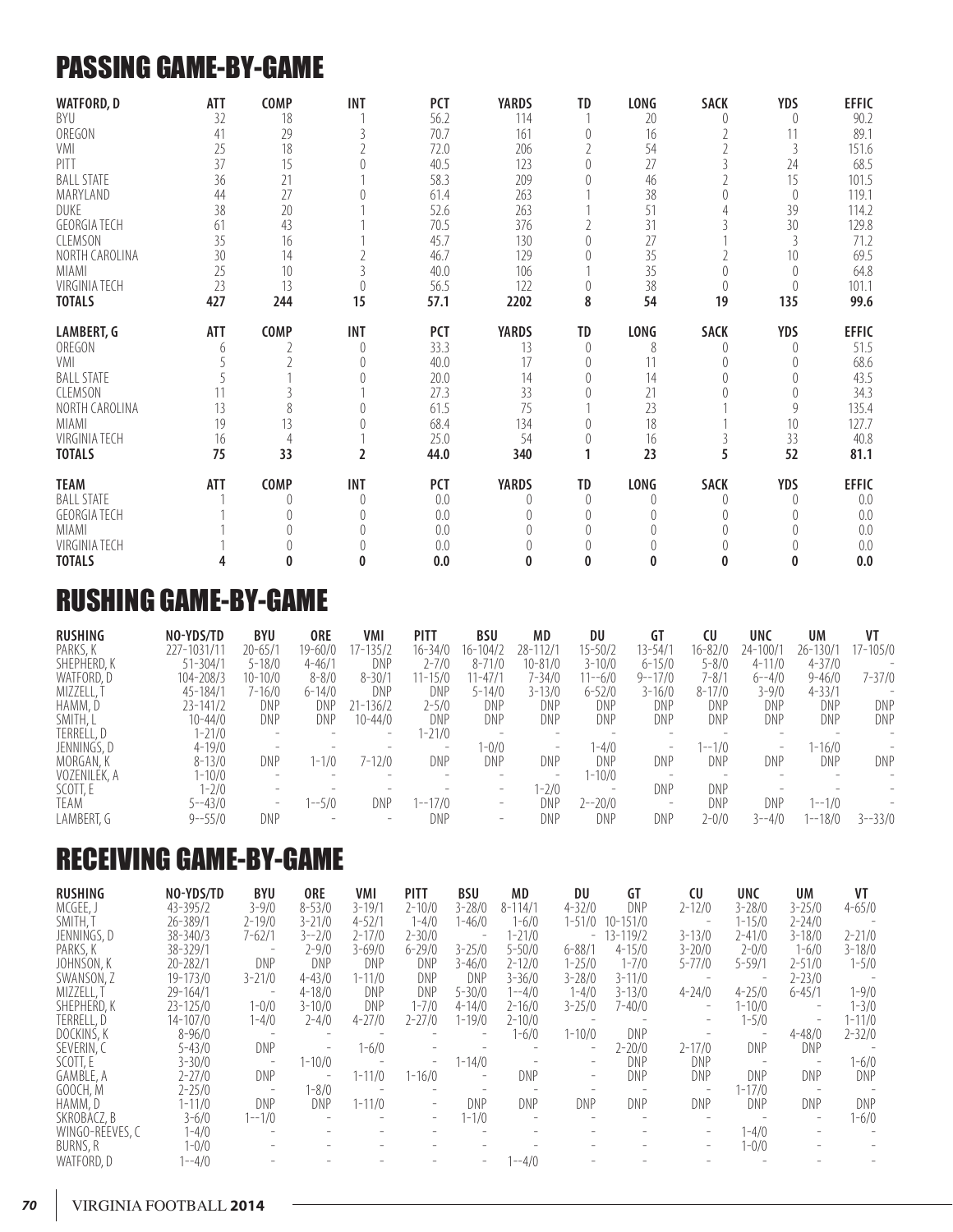### PUNT RETURNS

|             | NO-YDS              | BYU | <b>ORE</b> | VMI | <b>PITT</b>      | <b>BSU</b> | MD | DU                                              |  | <b>UNC</b> | UM | VT      |
|-------------|---------------------|-----|------------|-----|------------------|------------|----|-------------------------------------------------|--|------------|----|---------|
| STERRELL, D |                     |     |            |     |                  |            |    | 18-142 3-45 2-12 8-75 2-7 - - - - - - - - - - - |  |            |    | $3 - 3$ |
| SMITH, T    | $13-80$ - - - - - - |     |            |     |                  |            |    | $2-36$ $1-0$ $2-5$ $ 2-2$ $1-2$ $4-39$ $1-10$   |  |            |    |         |
| HARRIS, A   | $2 - 13$            |     |            |     | $1-18$ - - - - - |            |    |                                                 |  |            |    |         |

### KICK RETURNS

|               | NO-YDS     | BYU                      | 0RE                             | <b>VMI</b>                      | PITT                     | BSU                      | UMD                             | DU                              | GT                       | CU                       | UNC   | UM     | VT                       |
|---------------|------------|--------------------------|---------------------------------|---------------------------------|--------------------------|--------------------------|---------------------------------|---------------------------------|--------------------------|--------------------------|-------|--------|--------------------------|
| JENNINGS, D   | 24-522     | $\qquad \qquad =$        | $1 - 19$                        | $-32$                           | 2-40                     | 5-125                    | 2-49                            | 5 – 1                           | 3-44                     | $\overline{\phantom{a}}$ | $-17$ | $-4^1$ | $2 - 38$                 |
| MIZZELL, T    | $21 - 347$ | 3-56                     | $2 - 26$                        | DNP                             | DNP                      | 2-18                     | $4 - 55$                        | $\overline{\phantom{a}}$        | $ -Q$                    | 3-59                     | 5-108 |        | $1 - 16$                 |
| SHEPHERD, K   | $5 - 97$   | 7-39                     | $3 - 58$                        | DNP                             | $\overline{\phantom{a}}$ |                          |                                 |                                 |                          |                          |       |        |                          |
| TERRELL, D    | 2-25       | $\overline{\phantom{a}}$ | $1 - 20$                        | $\overline{\phantom{a}}$        | $-$                      | -                        | $\overline{\phantom{0}}$        | $\overline{\phantom{a}}$        |                          |                          |       |        | $\overline{\phantom{a}}$ |
| WINGO-REEVES, | $1 - 12$   | $\overline{\phantom{a}}$ | $\overline{\phantom{m}}$        | $-$                             | $\overline{\phantom{m}}$ | $-1/$                    | $\hspace{0.1mm}-\hspace{0.1mm}$ | $\overline{\phantom{0}}$        |                          | $\overline{\phantom{a}}$ |       |        | $\overline{\phantom{a}}$ |
| SEVERIN, C    | 1-0        | DNP                      | $\hspace{0.1mm}-\hspace{0.1mm}$ | $\hspace{0.1mm}-\hspace{0.1mm}$ | $\overline{\phantom{m}}$ | $\overline{\phantom{0}}$ | $\overline{\phantom{a}}$        | $\hspace{0.1mm}-\hspace{0.1mm}$ | $\overline{\phantom{0}}$ | $\overline{\phantom{a}}$ | DNP   | DNP    | 1-0                      |

### INTERCEPTION RETURNS

|              | NO-YDS   | <b>BYU</b> | <b>ORE</b>                                                                                                                                                                                                                    | <b>VMI</b> | <b>PITT</b> | BSU                        | <b>UMD</b>                                                                                                     | DU  | GT    | CU      | <b>UNC</b> | UM       | VT                                                    |
|--------------|----------|------------|-------------------------------------------------------------------------------------------------------------------------------------------------------------------------------------------------------------------------------|------------|-------------|----------------------------|----------------------------------------------------------------------------------------------------------------|-----|-------|---------|------------|----------|-------------------------------------------------------|
| HARRIS, A    | $8 - 42$ |            | $1-10$ - $ 1-0$                                                                                                                                                                                                               |            |             |                            | $  1-0$                                                                                                        |     | $2-0$ | $1 - 0$ | $1 - 21$   | $1 - 11$ | $\mathcal{L}_{\rm{max}}$ and $\mathcal{L}_{\rm{max}}$ |
| NICHOLSON, D | $1 - 0$  |            | the company's state of the company's state                                                                                                                                                                                    |            | $1 - 0$     | and the state of           | DNP                                                                                                            | DNP | DNP   | DNP     | DNP        | DNP      | DNP                                                   |
| HOSKEY, D    | $-()$    |            | the control of the control of the control of the control of the control of the control of the control of the control of the control of the control of the control of the control of the control of the control of the control |            |             | and the state of the state | 1000 And All And All And All And All And All And All And All And All And All And All And All And All And All A |     |       |         |            |          | $1 - 0$                                               |

### DEFENSE GAME-BY-GAME

| <b>TOTAL TACKLES</b><br>COLEY, H<br>ROMERO, D<br>HÀRRIS, A<br>SNYDER<br>HAROLD, E<br>DEAN, D<br>CANADY, M<br>PHELPS, B<br>HOSKEY, D<br>URBAN, B<br>WALKER, R<br>HARRIS,<br>VALLES, M<br>NICHOL'SON, D<br>BRIM, D<br><u>MOORE, M</u><br>ĊŎŔŇĔÝ, T<br>WILKINŚ, D<br>RAINEY, K<br>BRADSHAW, Z<br>HILL, D<br>LEE, D_<br>WALKER, D<br>DOCKINŚ, K<br>GĂLLOP, G<br>GOOCH. M<br>HALL, M<br>MILES-REDMOND, A<br>MOORE, K<br>SCOTT. É<br>THÒMAS, M<br>MCGEE,<br>SWANSON, Z<br>JENNINGS, D<br>FÖRTIN, M<br>MATTEÓ,<br>BÖWANKŌ, L<br>SMITH,<br>TERRELL, D<br>FRYE, I<br>SHEPHERD, K | UA-A<br>$43 - 48$<br>$44 - 45$<br>$42 - 38$<br>$16 - 39$<br>$34 - 17$<br>$\frac{12-37}{27-17}$<br>$26 - 18$<br>$37 - 6$<br>$\frac{13}{2} - \frac{27}{2}$<br>$16 - 10$<br>$8 - 15$<br>$12 - 8$<br>$7 - 11$<br>$4 - 12$<br>$4 - 8$<br>$3 - 9$<br>7-4<br>$2 - 8$<br>$5 - 4$<br>$6 - 3$<br>$7 - 1$<br>$2 - 4$<br>$3 - 2$<br>$4 - 0$<br>$1 - 3$<br>$0 - 2$<br>$0 - 2$<br>$1 - 1$<br>$1 - 1$<br>$2 - 0$<br>$1 - 1$<br>$1 - 1$<br>$() - 1$<br>$() - 1$<br>$() - 1$<br>$1 - 0$<br>$1 - 0$<br>$() - 1$<br>$0 - 1$ | T <sub>0</sub> T<br>91<br>89<br>80<br>55<br>51<br>49<br>44<br>44<br>43<br>40<br>27<br>26<br>23<br>20<br>18<br>16<br>12<br>12<br>11<br>10<br>9<br>$\overline{9}$<br>8<br>6<br>5<br>4<br>4 | <b>BYU</b><br>$3 - 8$<br>$6 - 6$<br>$3 - 8$<br>$1 - 3$<br>$7 - 4$<br>$1 - 6$<br>$9 - 4$<br>$0 - 3$<br>$2 - 3$<br>$1 - 1$<br><b>DNP</b><br>DNP<br>$2 - 3$<br>$1 - 0$<br>$0 - 1$<br>$\overline{a}$<br>DNP<br>DNP<br>$\overline{\phantom{a}}$<br>$0 - 1$<br>$1 - 1$<br>DNP<br>DNP<br>$\overline{\phantom{a}}$<br>$1 - 1$<br>DNP<br>$\overline{\phantom{a}}$<br>$\overline{\phantom{a}}$<br>$0 - 1$ | <b>ORE</b><br>$3-1$<br>5-3<br>$3 - 4$<br>$0 - 5$<br>$0 - 1$<br>$4 - 0$<br>$0 - 1$<br>$4 - 1$<br>$3 - 2$<br>$1 - 1$<br>$2 - 2$<br>$\overline{a}$<br>DNP<br>$1 - 1$<br>$0 - 2$<br>$0 - 2$<br>$0 - 2$<br>DNP<br>$1 - 2$<br>DNP<br>$1 - 2$<br>$\overline{\phantom{a}}$<br>$0 - 1$<br>$\overline{a}$<br>DNP<br>$0 - 2$<br>$\overline{\phantom{a}}$<br>$0 - 2$<br>$\overline{a}$<br>$1 - 0$<br>$\overline{a}$<br>$\overline{\phantom{a}}$<br>$0 - 1$<br>$0 - 1$<br>$\overline{\phantom{a}}$ | <b>VMI</b><br>$2 - 2$<br>$\bar{1}$ - $\bar{1}$<br>$7 - 1$<br>$2 - 2$<br>$1 - 1$<br>$() - 1$<br>$1 - 1$<br>$() - 1$<br>$() - 4$<br>$() - 1$<br>$1 - 0$<br>$\overline{\phantom{a}}$<br>$0 - 1$<br>$0 - 2$<br>$0 - 1$<br>$3 - 2$<br>$1 - 0$<br>$\overline{\phantom{0}}$<br>DNP<br>$2 - 0$<br>$1 - 0$<br>$4 - 0$<br>$0 - 1$<br>$\overline{\phantom{a}}$<br>$0 - 1$<br>$() - 1$<br><b>DNP</b><br>$0 - 1$<br>$1 - 0$<br>$\overline{\phantom{a}}$<br>$\overline{\phantom{a}}$<br>$\overline{\phantom{a}}$<br><b>DNP</b> | <b>PITT</b><br>$4 - 4$<br>$4 - 4$<br>$3 - 5$<br>$0 - 3$<br>$0 - 2$<br>$1 - 1$<br>$3 - 2$<br>$\overline{\phantom{a}}$<br>$1 - 0$<br>$3 - 4$<br>$1 - 0$<br>$\overline{a}$<br>$3 - 2$<br>$4 - 1$<br>$\overline{a}$<br><b>DNP</b><br>$\overline{\phantom{0}}$<br><b>DNP</b><br>$\overline{a}$<br><b>DNP</b><br><b>DNP</b><br><b>DNP</b><br><b>DNP</b><br><b>DNP</b> | <b>BSU</b><br>$4 - 6$<br>$3 - 6$<br>$2 - 1$<br>$3 - 0$<br>$1 - 2$<br>$1-\overline{3}$<br>5-3<br>2-3<br>$\overline{\phantom{a}}$<br>$2 - 8$<br>$0 - 1$<br>$0 - 1$<br>$2 - 1$<br>$\overline{5-2}$<br>$2-0$<br>$\overline{a}$<br>$1 - 0$<br>$0 - 1$<br>$1 - 0$<br>DNP<br>$\overline{\phantom{a}}$<br>$1 - 0$<br>$0 - 1$<br>DNP<br>$\overline{\phantom{a}}$<br>$() - 1$<br>DNP<br>DNP<br>DNP<br>DNP | <b>UMD</b><br>$5 - 4$<br>$4 - 1$<br>$5 - 3$<br>$0 - 3$<br>$2 - 1$<br>$1 - 6$<br>$0 - 2$<br>$1 - 0$<br>$7 - 0$<br>$0 - 2$<br>$\overline{\phantom{a}}$<br>$4 - 1$<br>$() - 1$<br><b>DNP</b><br>$1 - 2$<br>$0 - 1$<br>$\overline{\phantom{a}}$<br>$\overline{a}$<br>$1 - 0$<br>DNP<br>$2 - 0$<br>$\overline{a}$<br>$0 - 1$<br><b>DNP</b><br><b>DNP</b><br>DNP<br>DNP<br><b>DNP</b><br><b>DNP</b> | DU<br>$6 - 8$<br>$3 - 5$<br>$3 - 4$<br>$\frac{2}{5}$ -6<br>5-2<br>$0 - 2$<br>5-2<br>$2 - 4$<br>$5 - 1$<br>DÑP<br>$1 - 2$<br>$3 - 2$<br>$\overline{a}$<br>DNP<br>$0 - 2$<br>$0 - 3$<br>$() - 1$<br>$\overline{\phantom{a}}$<br>DNP<br>$\overline{\phantom{a}}$<br>$\overline{\phantom{a}}$<br>$\overline{\phantom{a}}$<br>DNP<br>DNP<br>DNP<br>DNP<br>DNP<br>$\overline{\phantom{a}}$<br>$\overline{\phantom{a}}$<br>$\overline{\phantom{a}}$<br>$1 - 0$<br>DNP | GT<br>$() - 4$<br>$5 - 5$<br>$4 - 6$<br>$3 - 5$<br>$4 - 3$<br>$() - 5$<br>DNP<br>$3-0$<br>$1 - 2$<br>DNP<br>$2 - 4$<br>$() - 1$<br>$0 - 5$<br>DNP<br>$() - 1$<br><b>DNP</b><br>$\sim$<br>$1 - 6$<br>$\overline{\phantom{a}}$<br>$0 - 2$<br>$\overline{a}$<br>$0 - 1$<br>$1 - 0$<br><b>DNP</b><br>DNP<br>$1 - 0$<br><b>DNP</b><br><b>DNP</b><br><b>DNP</b><br>DNP<br><b>DNP</b><br>$1 - 0$<br>$\overline{\phantom{a}}$<br>$\overline{a}$<br>$\overline{a}$<br>$\overline{a}$<br>DNP | CU<br>$5 - 6$<br>$\frac{5}{3}$ -5<br>$5 - 2$<br>$0 - 4$<br>$3 - 0$<br>$2-5$<br>DNP<br>$2 - 2$<br>$5 - 1$<br><b>DNP</b><br>$3 - 4$<br>$6 - 1$<br>$1 - 2$<br>DNP<br>$1 - 2$<br>$0 - 1$<br>$0 - 2$<br>$1 - 2$<br>4-2<br>$0 - 3$<br>$1 - 2$<br>$\overline{\phantom{a}}$<br>$\overline{\phantom{a}}$<br>$0 - 1$<br>$1 - 0$<br>$1 - 0$<br>DNP<br>DNP<br>DNP<br>$\overline{\phantom{a}}$<br>$\overline{\phantom{a}}$<br>$\overline{\phantom{a}}$<br>$1 - 0$<br>$\overline{\phantom{a}}$<br>$0 - 1$<br>$\overline{\phantom{a}}$<br>$1 - 0$<br>$\sim$<br>DNP | <b>UNC</b><br>$3-2$<br>5-2<br>$4-1$<br>5-3<br>$3 - 1$<br>$0 - 2$<br>DNP<br>$8 - 1$<br>$5-0$<br>DNP<br>$\overline{a}$<br>$0 - 1$<br>$\overline{\phantom{a}}$<br><b>DNP</b><br>$2-0$<br>$1 - 3$<br>$\overline{\phantom{a}}$<br>$\overline{\phantom{a}}$<br>DNP<br>$2 - 1$<br>$\overline{a}$<br>$\overline{\phantom{a}}$<br>$\overline{\phantom{0}}$<br>$2 - 1$<br>2-0<br>$\overline{\phantom{a}}$<br><b>DNP</b><br>ĎŃP<br>$0 - 1$<br>$0 - 1$<br>DNP | UM<br>$5-0$<br>$\frac{1}{1-2}$<br>$1 - 0$<br>$0 - 1$<br>$1 - 0$<br>$() - 1$<br>$1 - 0$<br>$1 - 0$<br>$8 - 0$<br>$3 - 0$<br>$2 - 0$<br>$\overline{\phantom{a}}$<br>$\overline{\phantom{a}}$<br>DNP<br>$2 - 0$<br>$\overline{\phantom{a}}$<br>$\overline{\phantom{a}}$<br>DNP<br>$\overline{\phantom{a}}$<br>$1 - 0$<br>$2 - 0$<br>$1 - 0$<br>$1 - 0$<br>$1 - 0$<br>$\overline{\phantom{a}}$<br>$\overline{\phantom{a}}$<br>DNP<br>DNP<br>$\overline{\phantom{a}}$<br>$\overline{\phantom{a}}$<br>$1 - 0$<br>$\overline{\phantom{0}}$<br>$\overline{\phantom{a}}$<br>DNP | VT<br>$3 - 3$<br>4-5<br>$2 - 3$<br>0-4<br>$7 - 0$<br>,<br>2-5<br>3-2<br>3-3<br>$\frac{2}{2}$ -0<br>2-5<br>$2 - 3$<br>2-4<br>DÑP<br>$1 - 0$<br>$0 - 1$<br><b>DNP</b><br>$0 - 2$<br>$1 - 1$<br>DNP<br><b>DNP</b><br><b>DNP</b><br>DNP<br>$\overline{a}$<br>$0 - 1$ |
|-------------------------------------------------------------------------------------------------------------------------------------------------------------------------------------------------------------------------------------------------------------------------------------------------------------------------------------------------------------------------------------------------------------------------------------------------------------------------------------------------------------------------------------------------------------------------|----------------------------------------------------------------------------------------------------------------------------------------------------------------------------------------------------------------------------------------------------------------------------------------------------------------------------------------------------------------------------------------------------------------------------------------------------------------------------------------------------------|------------------------------------------------------------------------------------------------------------------------------------------------------------------------------------------|-------------------------------------------------------------------------------------------------------------------------------------------------------------------------------------------------------------------------------------------------------------------------------------------------------------------------------------------------------------------------------------------------|---------------------------------------------------------------------------------------------------------------------------------------------------------------------------------------------------------------------------------------------------------------------------------------------------------------------------------------------------------------------------------------------------------------------------------------------------------------------------------------|------------------------------------------------------------------------------------------------------------------------------------------------------------------------------------------------------------------------------------------------------------------------------------------------------------------------------------------------------------------------------------------------------------------------------------------------------------------------------------------------------------------|-----------------------------------------------------------------------------------------------------------------------------------------------------------------------------------------------------------------------------------------------------------------------------------------------------------------------------------------------------------------|-------------------------------------------------------------------------------------------------------------------------------------------------------------------------------------------------------------------------------------------------------------------------------------------------------------------------------------------------------------------------------------------------|-----------------------------------------------------------------------------------------------------------------------------------------------------------------------------------------------------------------------------------------------------------------------------------------------------------------------------------------------------------------------------------------------|----------------------------------------------------------------------------------------------------------------------------------------------------------------------------------------------------------------------------------------------------------------------------------------------------------------------------------------------------------------------------------------------------------------------------------------------------------------|------------------------------------------------------------------------------------------------------------------------------------------------------------------------------------------------------------------------------------------------------------------------------------------------------------------------------------------------------------------------------------------------------------------------------------------------------------------------------------|-----------------------------------------------------------------------------------------------------------------------------------------------------------------------------------------------------------------------------------------------------------------------------------------------------------------------------------------------------------------------------------------------------------------------------------------------------------------------------------------------------------------------------------------------------|---------------------------------------------------------------------------------------------------------------------------------------------------------------------------------------------------------------------------------------------------------------------------------------------------------------------------------------------------------------------------------------------------------------------------------------------------|------------------------------------------------------------------------------------------------------------------------------------------------------------------------------------------------------------------------------------------------------------------------------------------------------------------------------------------------------------------------------------------------------------------------------------------------------------------------------------------------------------------------------------------------------------------------|------------------------------------------------------------------------------------------------------------------------------------------------------------------------------------------------------------------------------------------------------------------|
|                                                                                                                                                                                                                                                                                                                                                                                                                                                                                                                                                                         |                                                                                                                                                                                                                                                                                                                                                                                                                                                                                                          |                                                                                                                                                                                          |                                                                                                                                                                                                                                                                                                                                                                                                 |                                                                                                                                                                                                                                                                                                                                                                                                                                                                                       |                                                                                                                                                                                                                                                                                                                                                                                                                                                                                                                  |                                                                                                                                                                                                                                                                                                                                                                 |                                                                                                                                                                                                                                                                                                                                                                                                 |                                                                                                                                                                                                                                                                                                                                                                                               |                                                                                                                                                                                                                                                                                                                                                                                                                                                                |                                                                                                                                                                                                                                                                                                                                                                                                                                                                                    |                                                                                                                                                                                                                                                                                                                                                                                                                                                                                                                                                     |                                                                                                                                                                                                                                                                                                                                                                                                                                                   |                                                                                                                                                                                                                                                                                                                                                                                                                                                                                                                                                                        | $\overline{a}$<br><b>DNP</b>                                                                                                                                                                                                                                     |
| SKROBACZ, B<br>LÄWE, S<br>WHITMIRE, J<br><b>BURNS, R</b>                                                                                                                                                                                                                                                                                                                                                                                                                                                                                                                | $() - 1$<br>$1 - 0$<br>$1 - 0$<br>$1 - 0$                                                                                                                                                                                                                                                                                                                                                                                                                                                                |                                                                                                                                                                                          | DNP                                                                                                                                                                                                                                                                                                                                                                                             | $() - 1$<br>DNP<br>$1 - 0$<br>$\overline{\phantom{a}}$                                                                                                                                                                                                                                                                                                                                                                                                                                |                                                                                                                                                                                                                                                                                                                                                                                                                                                                                                                  | <b>DNP</b>                                                                                                                                                                                                                                                                                                                                                      | $\overline{\phantom{a}}$<br>DNP                                                                                                                                                                                                                                                                                                                                                                 | DNP                                                                                                                                                                                                                                                                                                                                                                                           | $\overline{\phantom{a}}$<br>DNP                                                                                                                                                                                                                                                                                                                                                                                                                                | $\overline{\phantom{a}}$<br>DNP                                                                                                                                                                                                                                                                                                                                                                                                                                                    | $\overline{\phantom{a}}$<br>$\overline{a}$                                                                                                                                                                                                                                                                                                                                                                                                                                                                                                          | $\overline{\phantom{a}}$<br>$1 - 0$<br>$\sim$<br>$1 - 0$                                                                                                                                                                                                                                                                                                                                                                                          | $\overline{\phantom{a}}$<br>DNP<br>$\overline{\phantom{a}}$                                                                                                                                                                                                                                                                                                                                                                                                                                                                                                            | <b>DNP</b>                                                                                                                                                                                                                                                       |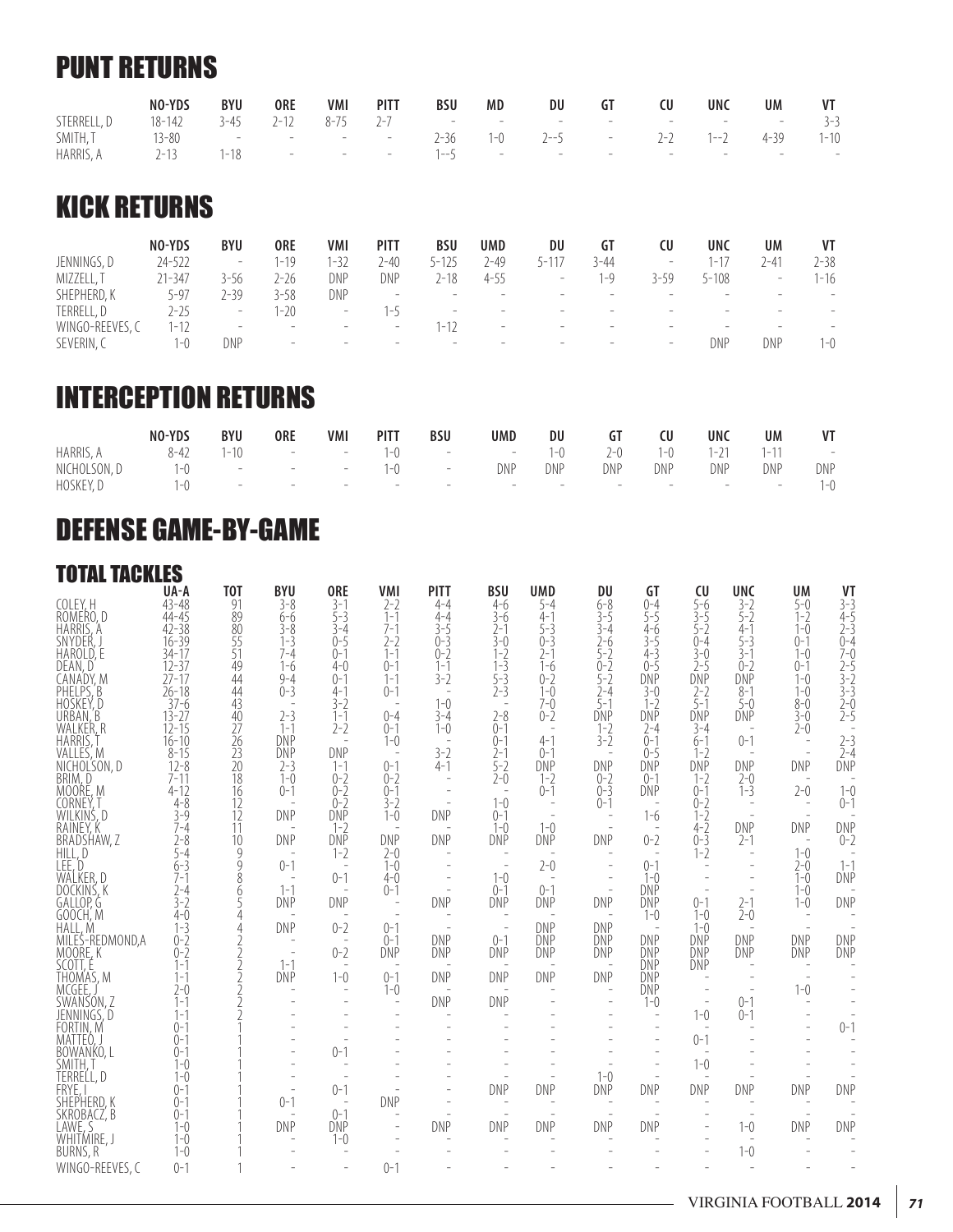| <b>TACKLES FOR LOSS</b> |          |                  |                          |                          |                          |                          |                          |                          |                          |                          |                          |                          |                          |                          |
|-------------------------|----------|------------------|--------------------------|--------------------------|--------------------------|--------------------------|--------------------------|--------------------------|--------------------------|--------------------------|--------------------------|--------------------------|--------------------------|--------------------------|
|                         | UA-A     | <b>TOT</b>       | <b>BYU</b>               | <b>ORE</b>               | <b>VMI</b>               | <b>PITT</b>              | <b>BSU</b>               | <b>UMD</b>               | DU                       | GT                       | CU                       | <b>UNC</b>               | <b>UM</b>                | <b>VT</b>                |
| HAROLD, E               | $13 - 4$ | 15.0             | $3.5 - 17$               | $\overline{\phantom{a}}$ | $1.5 - 8$                | $0.5 - 4$                | $\overline{\phantom{a}}$ | $2.0 - 27$               | $0.5 - 0$                | $\overline{\phantom{a}}$ | $2.0 - 9$                | $1.0 - 3$                | $1.0 - 1$                | $3.0 - 27$               |
| URBAN, B                | $7 - 9$  | 11.5             |                          | $0.5 - 0$                | $1.0 - 2$                | $4.0 - 10$               | $1.5 - 4$                | $0.5 - 0$                | DNP                      | <b>DNP</b>               | <b>DNP</b>               | DNP                      | $2.0 - 10$               | $2.0 - 8$                |
| COLEY, H                | $9 - 2$  | 10.0             | $\overline{\phantom{a}}$ | $\overline{\phantom{a}}$ | $\overline{\phantom{a}}$ | $2.0 - 3$                | $2.5 - 5$                | $1.0 - 1$                | $2.0 - 8$                | $\overline{\phantom{a}}$ | $1.0 - 4$                | $\overline{\phantom{a}}$ | $\overline{\phantom{a}}$ | $1.5 - 4$                |
| ROMERO, D               | $3 - 9$  | 7.5              | $0.5 - 1$                | $\overline{a}$           | $\overline{a}$           | $\overline{\phantom{a}}$ | $2.0 - 2$                | $1.5 - 7$                | $0.5 - 1$                | $0.5 - 1$                | $0.5 - 8$                | $1.0 - 9$                | $\overline{a}$           | $1.0 - 1$                |
| DEAN, D                 | $4 - 7$  | 7.5              | $0.5 - 1$                | $1.0 - 2$                | $\overline{\phantom{a}}$ | $1.5 - 16$               | $1.5 - 7$                | $0.5 - 1$                | $\overline{\phantom{a}}$ | $\overline{\phantom{a}}$ | $2.0 - 15$               | $\overline{\phantom{a}}$ | $\overline{\phantom{a}}$ | $0.5 - 1$                |
| SNYDER, J               | $3 - 9$  | 7.5              | $0.5 - 1$                | $0.5 - 1$                | $0.5 - 1$                | $0.5 - 1$                | $\overline{\phantom{a}}$ | $0.5 - 6$                | $0.5 - 1$                | $1.5 - 6$                | $\overline{a}$           | $2.0 - 2$                | $\overline{\phantom{a}}$ | $1.0 - 6$                |
| VALLES, M               | $3 - 5$  | 5.5              | DNP                      | <b>DNP</b>               | $\overline{\phantom{m}}$ | $2.5 - 16$               | $\overline{\phantom{a}}$ | $\overline{\phantom{m}}$ | $\bar{ }$                | $1.0 - 2$                | $\overline{\phantom{a}}$ | $\overline{\phantom{a}}$ | $\overline{\phantom{a}}$ | $2.0 - 18$               |
| CORNEY, T               | $4 - 0$  | 4.0              | $\overline{a}$           | $\overline{\phantom{a}}$ | $3.0 - 9$                | $\overline{a}$           | $1.0 - 2$                | $\overline{a}$           | $\overline{a}$           |                          |                          |                          | $\overline{a}$           | $\overline{\phantom{0}}$ |
| HARRIS, A               | $3 - 1$  | 3.5              | $1.0 - 1$                | $\overline{a}$           | $\overline{a}$           | $\overline{\phantom{a}}$ | $0.5 - 1$                | $2.0 - 3$                |                          |                          |                          |                          |                          | $\overline{\phantom{0}}$ |
| HOSKEY, D               | $3 - 0$  | 3.0              | $\overline{\phantom{a}}$ | $\overline{\phantom{a}}$ |                          | $\overline{\phantom{a}}$ | $\sim$                   | $1.0 - 2$                |                          | $\overline{\phantom{a}}$ | $1.0 - 3$                | $1.0 - 1$                |                          | $\overline{\phantom{0}}$ |
| WILKINS, D              | $1 - 2$  | 2.0              | <b>DNP</b>               | <b>DNP</b>               | $\overline{\phantom{a}}$ | <b>DNP</b>               | $0.5 - 1$                | $\overline{a}$           | $\overline{\phantom{a}}$ | $\overline{a}$           | $1.5 - 6$                | $\overline{\phantom{a}}$ |                          | $\overline{\phantom{0}}$ |
| BRADSHAW, Z             | $1 - 2$  | 2.0              | <b>DNP</b>               | <b>DNP</b>               | <b>DNP</b>               | <b>DNP</b>               | DNP                      | <b>DNP</b>               | <b>DNP</b>               | $\overline{\phantom{0}}$ | $1.0 - 3$                | $1.0 - 1$                |                          | $\overline{\phantom{0}}$ |
| CANADY, M               | $2 - 0$  | 2.0              |                          | $\overline{a}$           | $\overline{\phantom{a}}$ | $2.0 - 28$               |                          | $\overline{\phantom{a}}$ | $\overline{\phantom{a}}$ | <b>DNP</b>               | <b>DNP</b>               | <b>DNP</b>               |                          | $\overline{a}$           |
| MOORE, M                | $1 - 1$  | 1.5              |                          | $\overline{a}$           | $\overline{a}$           | $\overline{a}$           |                          |                          | $\overline{\phantom{a}}$ | DNP                      | $0.5 - 1$                | $\overline{\phantom{a}}$ | $1.0 - 5$                | $\overline{\phantom{0}}$ |
| RAINEY, K               | $1 - 0$  | 1.0              |                          | $\overline{a}$           |                          |                          |                          |                          | $\overline{\phantom{a}}$ | $\overline{a}$           | $1.0 - 1$                | DNP                      | DNP                      | <b>DNP</b>               |
| PHELPS, B               | $1 - 0$  | 1.0              |                          | $\overline{a}$           |                          |                          |                          | $\overline{a}$           |                          | $\overline{a}$           | $\overline{\phantom{a}}$ | $1.0 - 4$                | $\overline{\phantom{a}}$ |                          |
| HARRIS, T               | $1 - 0$  | 1.0              | <b>DNP</b>               |                          |                          |                          |                          | $1.0 - 1$                | $\overline{a}$           |                          | $\overline{a}$           |                          | $\overline{a}$           | $\overline{\phantom{0}}$ |
| HILL, D                 | $0 - 2$  | 1.0              | $\overline{\phantom{a}}$ | $0.5 - 0$                |                          |                          |                          | $\overline{\phantom{a}}$ |                          | $\overline{a}$           | $0.5 - 2$                |                          |                          | $\overline{\phantom{0}}$ |
| BRIM, D                 | $0 - 1$  | 0.5              | $\overline{\phantom{a}}$ |                          |                          | $\overline{\phantom{a}}$ |                          | $\overline{\phantom{m}}$ | $0.5 - 1$                | $\overline{\phantom{a}}$ |                          |                          |                          | $\overline{a}$           |
| THOMAS, M               | $0 - 1$  | 0.5              | <b>DNP</b>               | $\overline{\phantom{a}}$ | $0.5 - 1$                | <b>DNP</b>               | <b>DNP</b>               | <b>DNP</b>               | <b>DNP</b>               | <b>DNP</b>               | $\overline{\phantom{a}}$ | $\overline{a}$           | $\overline{a}$           | $\overline{\phantom{a}}$ |
| MOORE, K                | $0 - 1$  | 0.5              | $\overline{\phantom{a}}$ | $0.5 - 1$                | <b>DNP</b>               | <b>DNP</b>               | DNP                      | <b>DNP</b>               | <b>DNP</b>               | DNP                      | DNP                      | DNP                      | <b>DNP</b>               | <b>DNP</b>               |
| MILES-REDMOND, A        | $0 - 1$  | 0.5              |                          | $\overline{\phantom{a}}$ | $\overline{\phantom{a}}$ | DNP                      | $0.5 - 0$                | DNP                      | <b>DNP</b>               | <b>DNP</b>               | <b>DNP</b>               | DNP                      | DNP                      | <b>DNP</b>               |
| WALKER, R               | $0 - 1$  | 0.5              |                          | $\overline{a}$           | $0.5 - 0$                | $\overline{\phantom{a}}$ |                          | $\overline{\phantom{a}}$ | $\overline{a}$           | $\overline{a}$           | $\overline{\phantom{a}}$ | $\overline{\phantom{a}}$ | $\overline{\phantom{a}}$ | $\frac{1}{2}$            |
|                         |          |                  |                          |                          |                          |                          |                          |                          |                          |                          |                          |                          |                          |                          |
| <b>SACKS</b>            |          |                  |                          |                          |                          |                          |                          |                          |                          |                          |                          |                          |                          |                          |
|                         | UA-A     | T <sub>0</sub> T | <b>BYU</b>               | <b>ORE</b>               | <b>VMI</b>               | <b>PITT</b>              | <b>BSU</b>               | <b>UMD</b>               | DU                       | GT                       | CU                       | <b>UNC</b>               | <b>UM</b>                | VT                       |
| HAROLD, E               | $8 - 1$  | 8.5              | $2.0 - 14$               | $\overline{\phantom{a}}$ | $1.0 - 8$                | $0.5 - 4$                | $\overline{\phantom{m}}$ | $2.0 - 27$               | $\overline{\phantom{a}}$ | $\overline{a}$           | $\overline{\phantom{a}}$ | $\overline{\phantom{a}}$ | $\overline{a}$           | $3.0 - 27$               |
| DEAN, D                 | $2 - 4$  | 4.0              | $\overline{a}$           | $\overline{\phantom{a}}$ | $\overline{\phantom{a}}$ | $1.5 - 16$               | $1.0 - 7$                | $0.5 - 1$                | $\overline{a}$           | $\overline{a}$           | $1.0 - 12$               | ÷,                       |                          |                          |
| VALLES, M               | $3 - 2$  | 4.0              | <b>DNP</b>               | <b>DNP</b>               | $\overline{\phantom{a}}$ | $2.5 - 16$               | $\overline{\phantom{a}}$ | L,                       | $\overline{a}$           | $\overline{a}$           | $\overline{\phantom{a}}$ | $\overline{\phantom{a}}$ |                          | $1.5 - 17$               |
| CANADY, M               | $2 - 0$  | 2.0              | $\overline{\phantom{a}}$ | $\overline{\phantom{a}}$ | $\overline{\phantom{a}}$ | $2.0 - 28$               | $\overline{\phantom{a}}$ |                          | $\overline{\phantom{a}}$ | <b>DNP</b>               | DNP                      | <b>DNP</b>               |                          | $\overline{\phantom{a}}$ |
| CORNEY, T               | $2 - 0$  | 2.0              |                          | $\overline{\phantom{a}}$ | $2.0 - 8$                | $\overline{a}$           |                          |                          | $\overline{\phantom{a}}$ | $\overline{\phantom{a}}$ | $\overline{\phantom{a}}$ | L.                       |                          |                          |
| ROMERO, D               | $1 - 1$  | 1.5              |                          | $\overline{a}$           | $\overline{a}$           |                          |                          |                          |                          | $\overline{a}$           | $0.5 - 8$                | $1.0 - 9$                |                          |                          |
| SNYDER, J               | $1 - 1$  | 1.5              |                          |                          |                          |                          |                          |                          |                          | $\overline{a}$           | $\overline{\phantom{a}}$ | $1.0 - 1$                |                          | $0.5 - 5$                |
| MOORE, M                | $1 - 0$  | 1.0              |                          |                          |                          | $\overline{a}$           |                          |                          | $\overline{\phantom{a}}$ | <b>DNP</b>               | $\overline{\phantom{a}}$ | $\overline{\phantom{a}}$ | $1.0 - 5$                |                          |
| URBAN, B                | $0 - 2$  | 1.0              |                          |                          | $\overline{a}$           | $0.5 - 5$                | L,                       | $0.5 - 0$                | <b>DNP</b>               | <b>DNP</b>               | DNP                      | DNP                      |                          |                          |
| HARRIS, A               | $1 - 0$  | 1.0              | $1.0 - 1$                | $\overline{a}$           | $\overline{a}$           | $\overline{\phantom{a}}$ | $\overline{a}$           | $\overline{a}$           | $\overline{a}$           |                          | $\overline{a}$           |                          |                          | $\overline{\phantom{a}}$ |

COLEY, H 1-0 1.0 - - - - - - 1.0-6 - - - - - WILKINS, D 0-1 0.5 DNP DNP - - - 0.5-4 - - -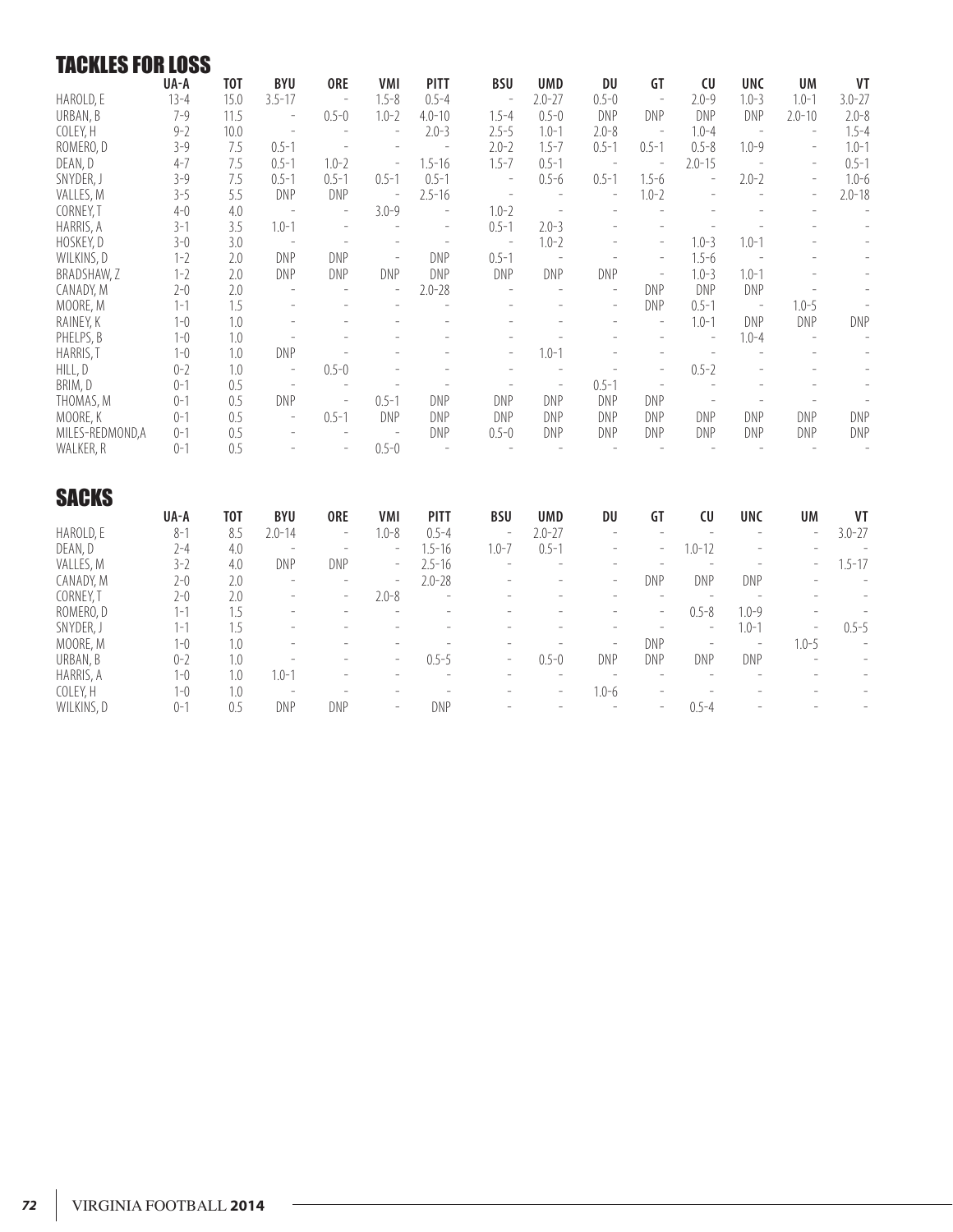## **GAME 1 • Virginia 19, BYU 16 Aug. 31 • Charlottesville, Va.**

#### **Game Notes**

- The game was delayed 2:09 due to severe weather (4:11p.m. 6:20 p.m.).
- The temperature at game time was 89 degrees and 71 degrees when the game resumed at 6:20 p.m.
- Virginia became 80-35-9 all-time in season-opening games, including a 74-19-7 home-season opening mark in Charlottesville.

• Virginia has won 17 of its last 20 openers in Scott Stadium.

• Mike London is 6-0 in season-opening games as a head coach, including a 4-0 mark at UVa.

• London is the first UVa head coach to win the season-opening game in each of his first four seasons.

- David Watford started his first career game at quarterback.
- Watford established career bests in completions (18), attempts (32), yards (114), and matched his career high with one touchdown pass.
- Dominique Terrell has caught a pass in 15 consecutive games.
- Terrell added a career-long 35-yard punt return, marking UVa's longest punt return since Vic Hall's 45-yarder vs. Pittsburgh on Sept. 29, 2007.
- Darius Jennings has caught a pass in 14 consecutive games.
- Jennings' 11-yard touchdown reception marked his seventh career touchdown.
- Jennings matched a career-high with seven receptions (Miami, 2012).
- Anthony Harris' first career punt block was Virginia's first since Trey Womack and Terence Fells-Danzer each blocked a punt at Miami (2009).
- Harris also had his first career quarterback sack and second career interception.
- Vincent Croce recorded his first fumble recovery on Harris' punt block.
- Eli Harold set career highs in tackles (11), tackles for loss (3.5) and sacks (2.0).
- Maurice Canady led Virginia with a career-best 13 tackles.
- Daquan Romero had a career-high 12 tackles.
- Henry Coley matched a career best with 11 tackles.
- Ian Frye's 53-yard field goal tied for the third longest in UVa history

• Frye's 53-yard field goal was the longest since Chris Hinkebein's 52-yarder vs. Maryland (Nov. 13, 2010).

#### **Score by Quarters:**

| BYU      |  | a | 16 |  |
|----------|--|---|----|--|
| Virginia |  |   | 19 |  |

#### **Scoring Summary:**

- 2nd 05:12 BYU Jd Falslev 4 yd pass from Hill (Sorensen kick), 5-32 1:26, BYU 7 VA 0
- lan Frye 53 yd field goal, 8-42 0:57, BYU 7 VA 3
- 3rd 12:28 VA Darius Jennings 11 yd pass from Watford (Frye Kick), 3-16 1:23, BYU 7 VA 10 02:38 VA Team Safety, BYU 7 - VA 12
- 4th 06:26 BYU Taysom Hill 1 yd run (pass failed), 11-92 2:26, BYU 13 VA 12
- 05:02 BYU Justin Sorensen 36 yd field goal, 5-9 1:15, BYU 16 VA 12
- 02:36 VA Kevin Parks 13 yd run, 1-13 0:05, BYU 16 VA 19 **Attendance**—53,310

| ,,,,,,,,,,,,,,<br><i><u>JJJIV</u></i> |            |            |                                 |             |             |
|---------------------------------------|------------|------------|---------------------------------|-------------|-------------|
|                                       | <b>BYU</b> | <b>UVa</b> |                                 | <b>BYU</b>  | <b>UVa</b>  |
| <b>First Downs</b>                    | 21         | 14         | Punts (Number-Avg)              | $11 - 36.6$ | $13 - 41.3$ |
| Rushes-Yards (Net)                    | 53-187     |            | 42-109 Fumbles-Lost             | $3-0$       | $3-1$       |
| Passing Yards (Net)                   | 175        | 114        | Penalties-Yards                 | $7-43$      | $6 - 41$    |
| Passes Att-Comp-Int                   |            |            | 13-40-1 18-32-1 Possession Time | 25:51       | 34:09       |
| <b>Total Offense Plays-Yards</b>      | 93-32      |            | 74-223 Third-Down Conversions   | 7 of 23     | 6 of 20     |
| <b>Fumble Returns-Yards</b>           | $0-0$      | $0 - 0$    | <b>Fourth-Down Conversions</b>  | $0$ of $1$  | $0$ of $0$  |
| <b>Punt Returns-Yards</b>             | $5 - 34$   | $4 - 63$   | Red-Zone Scores-Chances         | $3 - 3$     | $2 - 2$     |
| Kickoff Returns-Yards                 | $3 - 66$   | 5-95       | Sacks By: Number-Yards          | $0 - 0$     | $3 - 15$    |
| Interception Returns-Yards            | $1 - 0$    | $1 - 33$   |                                 |             |             |
|                                       |            |            |                                 |             |             |

**RUSHING: BYU-**Jamaal Williams 33-144; Taysom Hill 11-42; Mike Alisa 2-9; Paul Lasike 3-5; Adam Hine 1-5; Team 2--18. **Virginia**-Kevin Parks 20-65; Khalek Shepherd 5-18; Taquan Mizzell 7-16; David Watford 10-10.

**PASSING: BYU**-Taysom Hill 12-4-1-175. **Virginia**-David Watford 18-32-1-114.

**RECEIVING: BYU**-Jd Falslev 3-32; Sklyer Ridley 3-29; Ross Apo 2-59; Jamaal Williams 2-25; Brett Thompson 2-20; Mitch Mathews 1-10. **Virginia**-Darius Jennings 7-62; Zachary Swanson 3-21; Jake McGee 3-9; Tim Smith 2-19; Dominique Terrell 1-4; Khalek Shepherd 1-0; Billy Skrobacz 1--1.

## **GAME 2 • No. 2 Oregon 59, Virginia 10 Sept. 7 • Charlottesville, Va.**

#### **Game Notes**

- The Cavaliers are 2-18-1 all-time vs. top-five programs.
- Oregon's 59 points are the most allowed by Virginia since Illinois' 63 in the 1999 Micronpc.com Bowl. The 59 points are the sixth-most allowed by Virginia in school history.

• Oregon's Marcus Mariota's 71-yard rushing touchdown was the longest vs. Virginia since Georgia Tech's Orwin Smith's 77-yarder on Sept. 15, 2012.

• Oregon's Dior Mathis' 97-yard interception return was the second longest against UVa in school history.

• Mariota's 122 rushing yards were the sixth-most allowed by Virginia for an opposing quarterback in school history.

• Virginia allowed a pair of 100-yard rushers (Mariota and De'Anthony Thomas) for the 25th time in school history and first time since Georgia Tech (Johnathan Dwyer and Anthony Allen) in 2009.

• Thomas' three rushing touchdowns were the most against Virginia since Virginia Tech's Ryan Williams had four in 2009.

• Josh Huff's punt block in the first quarter was the first against Virginia since Auburn's Angelo Blackson in 2011.

• David Watford made his second career start and had a career bests in completions (29), attempts (41) and yards (161).

• Watford tied his a career-high with three interceptions.

• Brent Urban's blocked extra-point attempt was Virginia's first since Henry Coley vs. Penn State in 2012.

• Khalek Shepherd's 45-yard rushing touchdown marked the longest run of his career. His previous long rush was 26 yards at NC State in 2012.

• Jake McGee had a career-best eight receptions for a team-leading 53 yards.

- McGee has caught a pass in five straight games.
- Zachary Swanson had a career-best four receptions.
- Dominique Terrell has caught a pass in 16 consecutive games.
- Darius Jennings has caught a pass in 15 consecutive games.

#### **Score by Quarters:**

| Oregon   |  | 14 | $-59$ |  |
|----------|--|----|-------|--|
| Virginia |  |    | $-10$ |  |

#### **Scoring Summary:**

| 13:09 | U0             | Marcus Mariota 71 yd run (Haines rush), 5-89 1:51, UO 8 - VA 0            |
|-------|----------------|---------------------------------------------------------------------------|
| 07:15 | U <sub>0</sub> | D. Thomas 1 yd run (Wogan kick blocked), 3-14 1:13, UO 14 - VA 0          |
| 04:28 | U <sub>0</sub> | D. Thomas 4 yd run (Maldonado kick), 1-40 0:08, UO 21 - VA 0              |
| 00:45 | VA             | Khalek Shepherd 45 yd run (Frye kick), 7-75 3:43, UO 21 - VA 7            |
| 10:01 | U <sub>0</sub> | B. Addison 30 yd pass from Mariota (Wogan kick), 4-80 0:41, UO 28 - VA 7  |
| 02:04 | VA             | lan Frye 37 yard field goal, 7-25 2:47, UO 28 - VA 10                     |
| 12:48 | U0             | Alejandro Maldonado 29 yard field goal, 8-43 1:07, UO 31 - VA 10          |
| 03:46 | U <sub>0</sub> | D. Thomas 8 yd run (Maldonado kick), 10-75 3:08, UO 28 - VA 10            |
| 02:42 | U0             | Keanon Lowe 11 d pass from Mariota (Wogan kick), 5-24 0:49, UO 45 - VA 10 |
| 09:40 | U <sub>0</sub> | Thomas Tyner 3 yd run (Maldonado kick) 1-3 0:05, UO 52 - VA 10            |
| 07:28 | U <sub>0</sub> | Thomas Tyner 31 yd run (Wogan kick) 4-52 1:21, UO 59 - VA 10              |
|       |                |                                                                           |

|                            | U <sub>0</sub> | <b>UVa</b> |                                 | U0         | <b>UVa</b> |
|----------------------------|----------------|------------|---------------------------------|------------|------------|
| First Downs                | 25             | 19         | Punts (Number-Avg)              | $4 - 41.0$ | $7 - 33.9$ |
| Rushes-Yards (Net)         | 40-350         |            | 39-124 Fumbles-Lost             | $1 - 0$    | $3 - 1$    |
| Passing Yards (Net)        | 207            | 174        | Penalties-Yards                 | 11-119     | $4 - 45$   |
| Passes Att-Comp-Int        |                |            | 29-15-0 47-31-3 Possession Time | 21:25      | 38:35      |
| Total Offense Plays-Yards  | 69-557         |            | 86-298 Third-Down Conversions   | 3 of 10    | 6 of 20    |
| Fumble Returns-Yards       | $0 - 0$        | $0-0$      | <b>Fourth-Down Conversions</b>  | $0$ of $2$ | $0$ of $3$ |
| Punt Returns-Yards         | $2 - 21$       | $2 - 12$   | Red-Zone Scores-Chances         | $5 - 6$    | $1 - 2$    |
| Kickoff Returns-Yards      | $3 - 56$       |            | 7-123   Sacks By: Number-Yards  | $2 - 11$   | $0 - 0$    |
| Interception Returns-Yards | $3 - 113$      | $0 - 0$    |                                 |            |            |
|                            |                |            |                                 |            |            |

**RUSHING: Oregon-**De'Anthony Thomas 11-124; Marcus Mariota 4-122; Thomas Tyner 4-51; Byron Marshall 15-31; Ayele Forde 6-22. **Virginia**-Kevin Parks 19-60; Khalek Shepherd 4-46; Taquan Mizzell 6-14; David Watford 8-8; Kye Morgan 1-1; TEAM 1--5.

**PASSING: Oregon**-Marcus Mariota 14-28-0-199; Jeff Lockie 1-1-0-8. **Virginia**-David Watford 29-41-3-161; Greyson Lambert 2-6-0-13.

**RECEIVING: Oregon**-Josh Huff 3-55; Bralon Addison 3-54; Keanon Lowe 3-26; Daryle Hawkins 2-23; De'Anthony Thomas 1-28; Colt Lyerla 1-13; Blake Stanton 1-8; Byron Marshall 1-0. **Virginia**-Jake McGee 8-53; Zachary Swanson 4-43; Taquan Mizzell 4-18; Tim Smith 3-21; Khalek Shepherd 3-10; Darius Jennings 3--2; Kevin Parks 2-9; Dominique Terrell 2-4; E.J. Scott 1-10; Miles Gooch 1-8.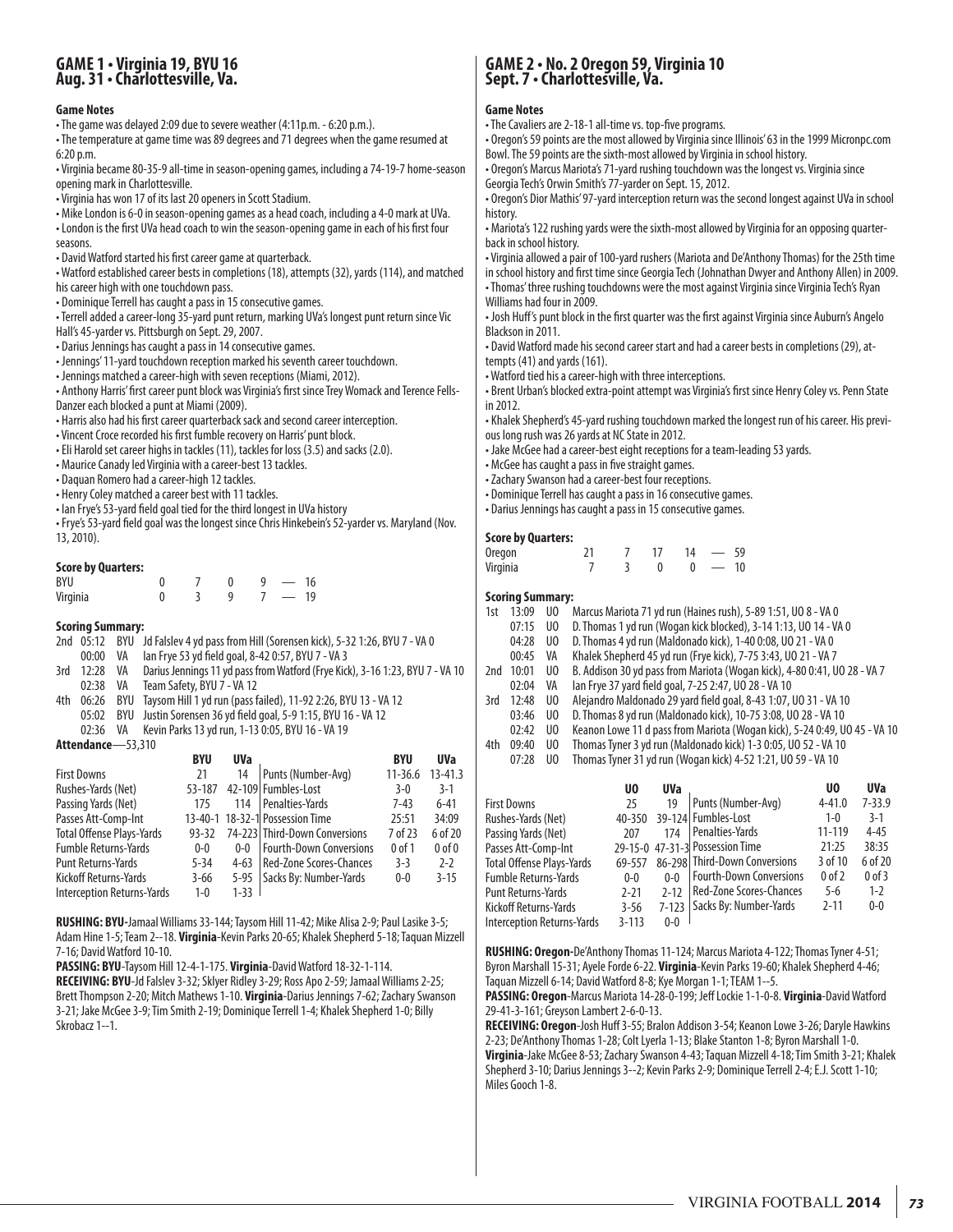### **GAME 3 • Virginia 49, VMI 0 Sept. 21 • Charlottesville, Va.**

#### **Game Notes**

• The 49-0 win marked Virginia's first shutout during the Mike London era and first since a 31-0 decision vs. Maryland (2008).

• The shutout was the third in London's six-year head coaching career.

• Virginia (2-1) is 57-23-3 all-time against VMI, including a 10-game winning streak that started in 1979.

• Mike London is 4-0 against VMI as a head coach.

• Virginia has outscored VMI 169-7 over the last four meetings (1987, 1991, 2010, 2013).

• Virginia had over 300 rushing yards (357) for the first time since rushing for 348 vs. Duke in 2004.

• Virginia held its opponent to fewer than five first downs for the first time since 1979 (3 vs. VMI) • Virginia held its opponent under 100 yards passing for the first time since 2011 (24, Georgia Tech)

• Virginia held its opponent under 100 yards rushing for the first time since 2012 (19, NC State)

• Virginia held its opponent under 100 total yards for the first time since 2004 (84, Akron)

• Quarterback David Watford passed for a career-high 206 yards and two touchdowns on 18-for-25 passing.

• Watford added his first career rushing touchdown (1-yard).

• Kevin Parks rushed for a career-high 135 yards on 17 carries, marking his fourth career 100-yard rushing game.

• Daniel Hamm had 136 rushing yards and two touchdowns on 21 carries in his collegiate debut. • Hamm is the first UVa player to rush for more than 100 yards in his collegiate debut since Kevin Parks (114 yards vs. William & Mary in 2011).

• Virginia had a pair of running backs (Kevin Parks and Daniel Hamm) eclipse the 100-yard barrier for the first time since 2005 vs. Temple (Jason Snelling and Wali Lundy).

• Virginia had a pair of running backs (Kevin Parks and Daniel Hamm) who each scored two rushing touchdowns in a game for the first time since 2005 vs. Temple (Jason Snelling and Wali Lundy).

• Parks' 61-yard touchdown rush was the longest of his career, eclipsing his 49-yarder at TCU (2012).

• The 61-yard rush by Parks marked the longest Virginia rush since a 79-yarder by Cedric Peerman vs. East Carolina (2008).

#### **Score by Quarters:**

| VMI      |      |  |    |  |
|----------|------|--|----|--|
| Virginia | - 71 |  | 49 |  |

#### **Scoring Summary:**

|     | 2nd 12:38         | VA | Kevin Parks 61 yd run (Frye Kick), 3-70 0:54, VMI 0 - VA 7              |
|-----|-------------------|----|-------------------------------------------------------------------------|
|     | 03:09             | VA | Kevin Parks 2 yd run (Frye Kick), 12-62 4:57, VMI 0 - VA 14             |
|     | 02:00             | VA | Tim Smith 38 yd pass from Watford (Frye Kick), 2-59 0:34, VMI 0 - VA 21 |
| 3rd | 14:26             | VA | Daniel Hamm 7 yd run (Frye Kick), 2-61 0:34, VMI 0 - VA 28              |
|     | 08:27             | VA | Jake McGee pass from Watford (Frye Kick), 11-67 4:03, VMI 0 - VA 35     |
|     | 03:06             | VA | David Watford 1 yd run (Frye Kick), 8-52 2:22, VMI 0 - VA 42            |
| 4th | 13:52             | VA | Daniel Hamm 12 yd run (Frye Kick), 10-67 2:27, VMI 0 - VA 49            |
|     | Attendance-40,165 |    |                                                                         |

|                                  | VMI          | <b>UVa</b>    |                                | VMI         | <b>UVa</b> |
|----------------------------------|--------------|---------------|--------------------------------|-------------|------------|
| <b>First Downs</b>               | 4            | 29            | Punts (Number-Avg)             | $13 - 36.5$ | $2 - 29.0$ |
| Rushes-Yards (Net)               | $25 - 41$    | 63-357        | Fumbles-Lost                   | $4-2$       | $2 - 0$    |
| Passing Yards (Net)              | 38           | 223           | Penalties-Yards                | $5 - 33$    | $7 - 50$   |
| Passes Att-Comp-Int              | $9 - 31 - 0$ | $20 - 30 - 2$ | <b>Possession Time</b>         | 23:13       | 36:47      |
| <b>Total Offense Plays-Yards</b> | 56-79        | 93-580        | <b>Third-Down Conversions</b>  | 1 of 16     | 11 of 18   |
| <b>Fumble Returns-Yards</b>      | $0 - 0$      | $0-0$         | <b>Fourth-Down Conversions</b> | $0$ of 1    | 1 of 4     |
| <b>Punt Returns-Yards</b>        | $0 - 0$      | $8 - 75$      | <b>Red-Zone Scores-Chances</b> | $0 - 0$     | $5 - 7$    |
| Kickoff Returns-Yards            | $6 - 113$    | $1 - 32$      | Sacks By: Number-Yards         | $2 - 3$     | $3 - 16$   |
| Interception Returns-Yards       | $2 - 39$     | $0 - 0$       |                                |             |            |

**RUSHING: VMI-**Deon Watts 8-25; Derrick Ziglar 8-23; Bradley Lipsomb 4-10; Jabari Turner 1-5; A.J. Augustine 1--9; Eric Kordenbrock 2--13. **Virginia**-Daniel Hamm 21-136; Kevin Parks 17-135; LaChaston Smith 10-44; David Watford 8-30; Kye Morgan 7-12.

**PASSING: VMI**-Erick Kordenbrock 9-27-0-38; A.J. Augustine 0-4-0-0. **Virginia**-David Watford 18-25-2-206; Greyson Lambert 2-5-0-17.

**RECEIVING: VMI**-Deon Watts 3-13; James Rogers 2-4; Samuel Patterson 1-10; Doug Burton 1-7; Mario Thompson 1-4; Dane Forlines 1-0. **Virginia**-Tim Smith 4-52; Dominique Terrell 4-27; Kevin Parks 3-69; Jake McGee 3-19; Darius Jennings 2-17; Daniel Hamm 1-11; Zachary Swanson 1-11; Adrian Gamble 1-11; Canaan Severin 1-6.

# **GAME 4 • Pitt 14, Virginia 3 Sept. 28 • Pittsburgh, Pa.**

#### **Game Notes**

• Virginia dropped its ACC opener for the fourth season in a row.

• UVa's defense held an opponent to under 200 yards of total offense in back-to-back games for the first time since 1972.

• UVa held VMI to 79 total yards and Pitt to 199 total yards.

• In 1972 UVa held Vanderbilt (Oct. 7) to 188 total yards and VMI (Oct. 14) to 122 total yards. • With seven sacks against Pitt, UVa collected at least three sacks in three of UVa's four games (BYU, VMI, Pitt).

• The seven sacks were the most since UVa recorded nine against Duke in 2006.

• UVa was held scoreless in the first half for the first time since the 2012 TCU game.

• UVa did not score a touchdown for the first time since the 2011 Virginia Tech game.

• The UVa defense intercepted multiple passes for the first time since they snagged three at NC State in 2012.

• The UVa defense held Pitt to eight yards rushing, the fewest since Maryland rushed for -2 in 2012.

• OLB Max Valles recorded his first career sack in the first quarter.

• Valles finished the game with a career-high 2.5 sacks.

• QB David Watford's 19-yard rush in the second quarter was a career high.

• CB Demetrious Nicholson recorded his third career interception in the second quarter.

- It was Nicholson's first interception since the Georgia Tech game in 2011.
- CB Maurice Canady collected his first career sack on the final play of the first half.
- CB Anthony Harris forced his second career fumble in the third quarter.

• Harris collected his second interception of the season in the third quarter.

• DE Jake Snyder recovered his third career fumble in the third quarter.

• Alec Vozenilek booted a career-long 77-yard punt in the third quarter.

• The 77-yard punt is the fourth-longest in UVa history.

• The 77-yard punt is the longest by UVa since Will Brice's 78-yard punt against Georgia Tech in 1994.

• WR Dominique Terrell registered his second career rush for a career-long 21 yards. • Terrell's rush was his first since his collegiate debut in 2011 against William & Mary (three yards).

• Terrell's reception in the fourth quarter extends his consecutive game streak with a reception to 18.

#### **Score by Quarters:**

| <b>SCALE RA GAMI CELS:</b> |  |  |    |
|----------------------------|--|--|----|
| Virginia                   |  |  |    |
| Pitt                       |  |  | 14 |

#### **Scoring Summary:**

1st 05:28 PITT James Conner 6 yd run (Blewit kick), 4-19 1:25, VA 0 - PITT 7

02:28 PITT Devin Street 15 yd pass from Savage (Blewit kick), 2-18 0:41, VA 0 - PITT 14 3rd 01:23 VA 32 yd field goal by Ian Frye, 7-38 2:01, VA 3 - PITT 14

#### **Attendance**—48,425

| ,,,,,,,,,,,,,               |            |            |                                 |            |             |
|-----------------------------|------------|------------|---------------------------------|------------|-------------|
|                             | <b>UVa</b> | PITT       |                                 | <b>UVa</b> | <b>PITT</b> |
| <b>First Downs</b>          | 11         | 11         | Punts (Number-Avg)              | $9 - 46.6$ | $9 - 45.0$  |
| Rushes-Yards (Net)          | $33 - 65$  | $35 - 8$   | Fumbles-Lost                    | $5 - 2$    | $1 - 1$     |
| Passing Yards (Net)         | 123        | 191        | Penalties-Yards                 | $5-49$     | $4 - 32$    |
| Passes Att-Comp-Int         |            |            | 15-37-0 13-31-2 Possession Time | 79:45      | 30:15       |
| Total Offense Plays-Yards   | 70-188     | $66 - 199$ | <b>Third-Down Conversions</b>   | 3 of 18    | 5 of 18     |
| <b>Fumble Returns-Yards</b> | $0-0$      | $0-0$      | <b>Fourth-Down Conversions</b>  | $0$ of $1$ | $1$ of $4$  |
| Punt Returns-Yards          | $2 - 7$    | $2 - 1$    | <b>Red-Zone Scores-Chances</b>  | $1 - 2$    | $2 - 3$     |
| Kickoff Returns-Yards       | $3 - 45$   | $0-0$      | Sacks By: Number-Yards          | $7 - 69$   | $3 - 24$    |
| Interception Returns-Yards  | $2 - 0$    | $0 - 0$    |                                 |            |             |
|                             |            |            |                                 |            |             |

**RUSHING: Virginia-**Kevin Parks 16-34; Dominique Terrell 1-21; David Watford 11-15; Khalek Shepherd 2-7; Daniel Hamm 2-5. **Pitt**-James Conner 15-27; Rachid Ibrahim 4-26; Isaac Bennett 5-5; Tyler Boyd 2-5; Chad Voytik 1-2; Tom Savage 8--57.

**PASSING: Virginia**-David Watford 15-37-0-123. **Pitt**-Tom Savage 13-31-2-191.

**RECEIVING: Virginia**-Kevin Parks 6-29; Darius Jennings 2-30; Dominique Terrell 2-27; Jake McGee 2-10; Adrian Gamble 1-16; Khalek Shepherd 1-7; Tim Smith 1-4. **Pitt**-Tyler Boyd 7-111; Devin Street 4-58; Rachid Ibrahim 1-17; Kevin Weatherspoon 1-5.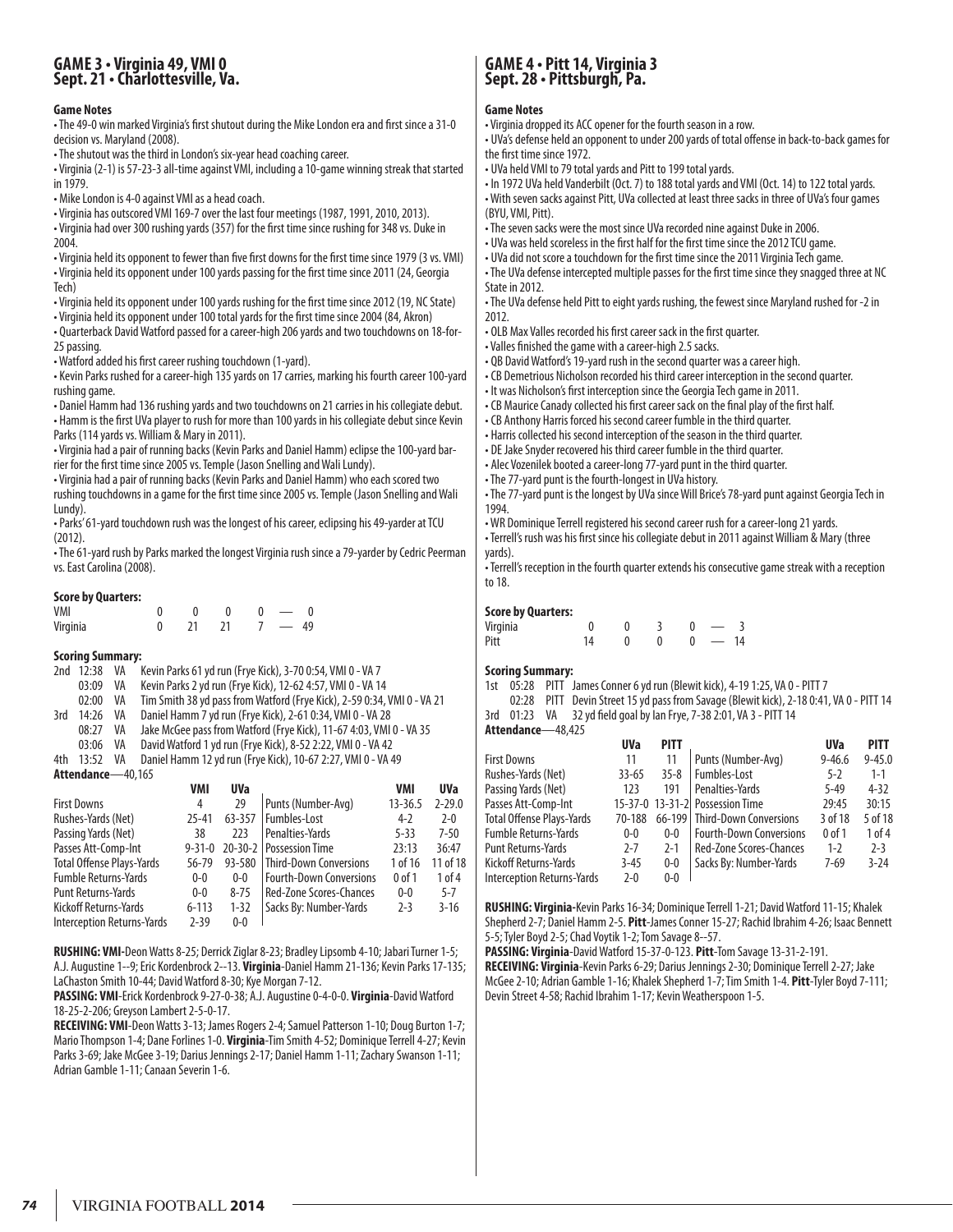### **GAME 5 • Ball State 48, Virginia 27 Oct. 5 • Charlottesville, Va.**

#### **Game Notes**

• Virginia rushed for 236 yards on 41 carries, marking the second of four times the Cavaliers rush for more than 200 yards in 2013.

• Kevin Parks had his fifth career 100-yard rushing game with a team-leading 104 yards on 16 carries with two touchdowns.

• Khalek Shepherd rushed for a career-best 71 yards on eight carries.

- Keeon Johnson had three catches for 46 yards in his collegiate debut.
- Senior Tim Smith returned his first career punt for 36 yards.
- Junior Alex Vozenilek went 2-for-2 on field goal in his collegiate debut as a placekicker.
- Junior Darius Jennings had a career-long 37-yard kickoff return in the first quarter.
- Jennings' reception streak ended at 17 games.

• Jackson Matteo was the first Virginia walk-on offensive lineman to start a game since Isaac Cain vs. TCU in 2009.

• Eric Smith was the fourth true freshman in UVa history to start at an offensive tackle position, joining D'Brickashaw Ferguson (2002 – LT), Brad Butler (2002 – RT) and Morgan Moses (2010  $- RT$ ).

• Brent Urban had a career-high 10 tackles.

• Henry Coley had a career-best 2.5 tackles for loss.

• Max Valles had a career-high two pass break-ups.

• Daquan Romero tied a career-high with two pass break-ups.

#### **Score by Quarters:**

| <b>Ball State</b> |    | 10 | 14 | $-48$      |  |
|-------------------|----|----|----|------------|--|
| Virginia          | 10 |    |    | $\sim$ $-$ |  |

#### **Scoring Summary:**

| 1st | 07:34             | VA  | Alec Vozenilek 39 yd field goal, 9-29 3:22, BSU 0 - VA 3                        |  |  |  |  |  |  |
|-----|-------------------|-----|---------------------------------------------------------------------------------|--|--|--|--|--|--|
|     | 06:00             | BSU | Jahwan Edwards 3 yd run (Secor kick), 5-83 1:34, BSU 7 - VA 3                   |  |  |  |  |  |  |
|     | 0329              | VA  | Kevin Parks 2 yd run (Vozenilek kick), 7-58 2:31, BSU 7 - VA 10                 |  |  |  |  |  |  |
| 2nd | 14:41             | VA  | David Watford 27 yd run (Vozenilek kick), 6-69 1:39, BSU 7 - VA 17              |  |  |  |  |  |  |
|     | 11:48             | BSU | Scott Secor 21 yd field goal, 10-71 2:53, BSU 10 - VA 17                        |  |  |  |  |  |  |
|     | 05:49             | BSU | Willie Snead 11 yd pass from Wenning (Secor kick), 10-79 4:12 BSU 17 - VA 17    |  |  |  |  |  |  |
| 3rd | 11:26             | BSU | Keith Wenning 1 yd run (Secor kick), 6-39 1:24, BSU 24 - VA 17                  |  |  |  |  |  |  |
|     | 07:09             | VA  | Kevin Parks 2 yd run (Vozenilek kick), 11-85 4:17, BSU 24 - VA 24               |  |  |  |  |  |  |
|     | 01:26             | BSU | Jahwan Edwards 32 yd run (Secor kick), 2-32 0:12, BSU 31 - VA 24                |  |  |  |  |  |  |
| 4th | 14:52             | BSU | Scott Secor 45 yd field goal, 6-11 1:26, BSU 34 - VA 24                         |  |  |  |  |  |  |
|     | 10:41             | VA  | Alec Vozenilek 38 yd field goal, 12-58 4:11, BSU 34 - VA 27                     |  |  |  |  |  |  |
|     | 10:02             | BSU | Jordan Williams 72 yd pass from Wenning (Secor kick), 2-75 0:39, BSU 41 - VA 27 |  |  |  |  |  |  |
|     | 05:15             | BSU | Jahwan Edwards 17 yd run (Secor kick), 6-48 2:25, BSU 48 - VA 27                |  |  |  |  |  |  |
|     | Attendance-38.228 |     |                                                                                 |  |  |  |  |  |  |

|                                   | <b>BSU</b> | <b>UVa</b> |                                 | <b>BSU</b> | <b>UVa</b> |
|-----------------------------------|------------|------------|---------------------------------|------------|------------|
| <b>First Downs</b>                | 29         | 22         | Punts (Number-Avg)              | $5 - 40.4$ | $4 - 45.0$ |
| Rushes-Yards (Net)                | 40-160     |            | 41-236   Fumbles-Lost           | $0 - 0$    | $3 - 3$    |
| Passing Yards (Net)               | 346        | 223        | Penalties-Yards                 | $1 - 15$   | $13-93$    |
| Passes Att-Comp-Int               |            |            | 23-41-1 22-42-1 Possession Time | 31:26      | 28:34      |
| <b>Total Offense Plays-Yards</b>  | 81-506     |            | 83-459   Third-Down Conversions | 5 of 14    | 8 of 18    |
| <b>Fumble Returns-Yards</b>       | $0-0$      | $0-0$      | <b>Fourth-Down Conversions</b>  | $0$ of $1$ | 1 of 3     |
| <b>Punt Returns-Yards</b>         | $1 - 5$    | $3 - 31$   | <b>Red-Zone Scores-Chances</b>  | $5 - 5$    | $3 - 3$    |
| Kickoff Returns-Yards             | $4 - 81$   | $8 - 155$  | Sacks By: Number-Yards          | $2 - 15$   | $1 - 7$    |
| <b>Interception Returns-Yards</b> | $1 - 0$    | $0-0$      |                                 |            |            |

**RUSHING: BSU-**Jahwan Edwards 24-155; Horactio Banks 10-13; Keith Wenning 4--3; TEAM 2--5. **Virginia**-Kevin Parks 16-104; Khalek Shepherd 8-71; David Watford 11-47; Taquan Mizzell 5-14; Darius Jennings 1-0.

**PASSING: BSU**-Keith Wenning 23-41-0-346. **Virginia**-David Watford 21-36-1-209; Greyson Lambert 1-5-0-14; TEAM 0-1-0-0.

**RECEIVING: BSU**-Jordan Williams 9-109; Willie Snead 6-104; Jamill Smith 3-48; Jahwan Edwards 3-22; Zane Fakes 1-13. **Virginia**-Taquan Mizzell 5-30; Khalek Shepherd 4-14; Keeon Johnson 3-46; Jake McGee 3-28; Kevin Parks 3-25; Tim Smith 1-46; Dominique Terrell 1-19; E.J. Scott 1-14; Billy Skorbacz 1-1.

# **GAME 6 • Maryland 27, Virginia 26 Oct. 12 • College Park, Md.**

#### **Game Notes**

- UVa's streak of three wins in a row at Byrd Stadium was snapped.
- CB Tim Harris made his first career start due to the injured Demetrious Nicholson.
- Nicholson started 30 games in a row before missing Maryland game with an injury. • With 242 rushing yards, UVa surpassed 200 rushing yards in game for the third of four times during the 2013 season.
- Jake McGee was the first UVa tight end to surpass 100 receiving yards since Tom Santi caught five balls for 128 yards against Minnesota on Dec. 30, 2005 in the Music City Bowl.

• WR Kyle Dockins secured his first collegiate reception on UVa's first drive of the game. • QB David Watford was credited with his first career reception after a pass attempt was batted back into his hands in the first quarter.

• Watford threw for 263 yards.

• Watford threw for over 200 yards for the third time in his career.

• DE Eli Harold forced his third career fumble and recovered his first career fumble all on his second quarter sack.

• In the fourth quarter TB Kevin Parks recorded his 20th career rushing yard, tying him with Charles Way (1991-94) for No. 10 all-time at UVa.

• With 112 rushing yards, Parks surpassed 100 rushing yards for the third time in 2013 and for the sixth time in his career.

• PK/P Alec Vozenilek booted four field goals, a career high.

• Vozenilek's four field goals were the most by a Cavalier since Robert Randolph kicked four at Indiana in 2011.

• Jake Snyder had a career-high three pass breakups.

#### **Score by Quarters:**

| Virginia | 10 |  | 26 |
|----------|----|--|----|
| Maryland |    |  |    |

#### **Scoring Summary:**

| 1st | 08:53              | VA |            |    | Alec Vozenilek 28 yd field goal, 4-2 1:19, VA 3 - MD 0                         |            |            |
|-----|--------------------|----|------------|----|--------------------------------------------------------------------------------|------------|------------|
|     | 01:18              | VA |            |    | Alec Vozenilek 18 yd field goal, 12-79 5:17, VA 6 - MD 0                       |            |            |
|     | 00:08              | MD |            |    | Brandon Ross 1 yd run (Craddock kick), 4-74 1:04, VA 6 - MD 7                  |            |            |
| 2nd | 06:40              | MD |            |    | Brandon Ross 7 yd run (Craddock kick), 6-88 2:20, VA 6 - MD 14                 |            |            |
|     | 04:33              | VA |            |    | Jake McGee 4 yd pass from Watford (Vozenilek kick), 6-81 2:01, VA 13 - MD 14   |            |            |
|     | 00:19              | VA |            |    | Alec Vozenilek 27 yd field goal, 9-63 1:27, VA 16 - MD 14                      |            |            |
| 3rd | 12:34              | MD |            |    | Brad Craddock 36 yd field goal, 8-58 2:26, VA 16 - MD 17                       |            |            |
|     | 02:00              | MD |            |    | Brad Craddock 32 yd field goal, 9-73 2:50, VA 16 - MD 20                       |            |            |
| 4th | 13:15              | VA |            |    | Kevin Parks 6 yd run (Vozenilek kick), 11-74 3:40, VA 23 - MD 20               |            |            |
|     | 07:11              | VA |            |    | Alec Vozenilek 26 yd field goal, 4-9 1:50, VA 26 - MD 20                       |            |            |
|     | 05:14              | MD |            |    | Dave Stinebaugh 12 yd pass from Rowe (Craddock kick), 6-69 1:50, VA 26 - MD 27 |            |            |
|     | Attendance-41,077  |    |            |    |                                                                                |            |            |
|     |                    |    | <b>UVa</b> | MD |                                                                                | <b>UVa</b> | MD         |
|     | <b>First Downs</b> |    | 29         | 19 | Punts (Number-Avg)                                                             | $7 - 39.1$ | $5 - 39.6$ |
|     | Rushes-Yards (Net) |    | 49-242     |    | 30-136 Fumbles-Lost                                                            | $0 - 0$    | $3 - 3$    |

| First Downs                       | 79        |       | 19 Punts (Number-Avg)           | 7-39.I     | 5-39.6     |
|-----------------------------------|-----------|-------|---------------------------------|------------|------------|
| Rushes-Yards (Net)                |           |       | 49-242 30-136 Fumbles-Lost      | $0 - 0$    | $3-3$      |
| Passing Yards (Net)               | 263       |       | 332   Penalties-Yards           | $5 - 38$   | $6 - 48$   |
| Passes Att-Comp-Int               |           |       | 27-44-0 18-34-0 Possession Time | 37:45      | 22:15      |
| Total Offense Plays-Yards         | 93-505    |       | 64-468 Third-Down Conversions   | 8 of 20    | 4 of 12    |
| Fumble Returns-Yards              | $0 - 0$   |       | 0-0   Fourth-Down Conversions   | $0$ of $0$ | $0$ of $0$ |
| Punt Returns-Yards                | $1 - 0$   |       | 2-0   Red-Zone Scores-Chances   | 6-6        | $5 - 6$    |
| Kickoff Returns-Yards             | $6 - 104$ |       | 5-105   Sacks By: Number-Yards  | $3 - 28$   | $0 - 0$    |
| <b>Interception Returns-Yards</b> | $0 - 0$   | $0-0$ |                                 |            |            |
|                                   |           |       |                                 |            |            |

**RUSHING: Virginia-**Kevin Parks 28-112; Khalek Shepherd 10-81; David Watford 7-34; Taquan Mizzell 3-13; E.J. Scott 1-2. **MD**-Brandon Ross 14-88; Albert Reid 3-41; Jacquille Veii 2-16; Kenneth Goins 2-6; Stefon Diggs 2--3; TEAM 2--4; Caleb Rowe 5--8.

**PASSING: Virginia**-David Watford 27-44-0-263. **MD**-Caleb Rowe 18-34-0-332. **RECEIVING: Virginia**-Jake McGee 8-114; Kevin Parks 5-50; Zachary Swanson 3-36; Khalek Shepherd 2-16; Keeon Johnson 2-12; Dominique Terrell 2-10; Darius Jennings 1-21; Tim Smith 1-6; Kyle Dockins 1-6; Taquan Mizzell 1--4; David Watford 1--4. **MD**-Stefon Diggs 6-96; Deon Long 4-98; Brandon Ross 3-81; Levern Jacobs 1-17; Amba Etta 1-13; Dave Stinebaugh 1-12; Nigel King 1-9; Jacquille Veii 1-6.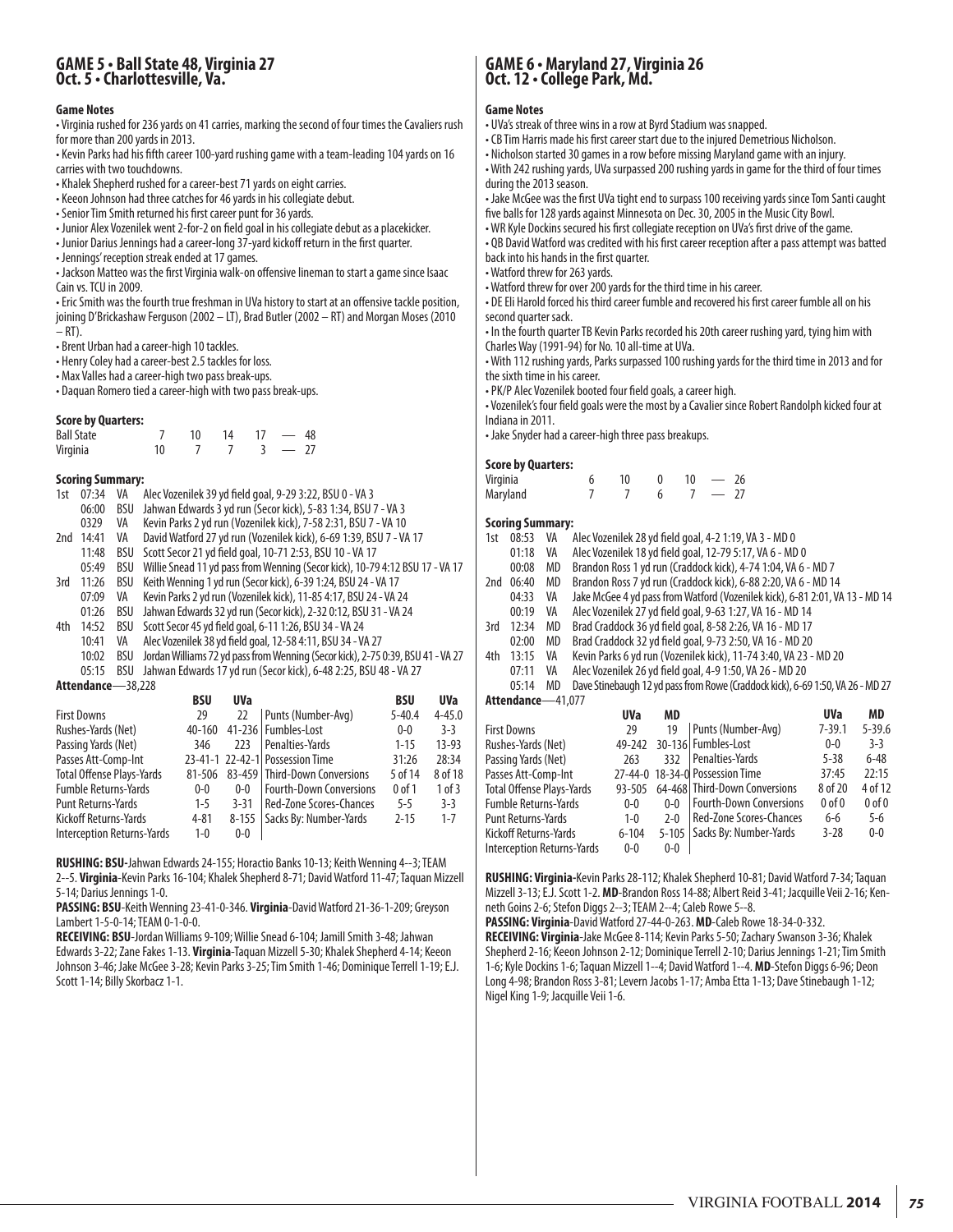### **GAME 7 • Duke 35, Virginia 22 Oct. 19 • Charlottesville, Va.**

#### **Game Notes**

#### • Virginia is 33-32 all-time vs. Duke.

- Virginia First Time Starters: Defense: Donte Wilkins (DT), Mike Moore (DE)
- UVa scored on its opening drive (11 plays, 78 yards, 3:29) for the first time in 2013.
- Quarterback David Watford was 20-of-38 for 263 yards with one touchdown and one interception.

• Watford had the fourth 200-yard passing game of his career.

• Kevin Parks became the 18th Cavalier to rush for 2,000 career yards by finishing the game with 50 yards on 15 carries with three touchdowns (one receiving).

• Parks' three overall touchdowns tied a career high (vs. William & Mary, 2011).

• Parks led the team with six catches for 88 yards receiving.

• Anthony Harris' third-quarter interception was his third of the 2013.

• Taquan Mizzell had a career-long 36-yard rush in the second quarter. He finished the game with a team-best 52 yards rushing on six carries.

• Tim Smith had a season-long 51-yard reception in the first quarter.

• Dominique Terrell had a streak of 20-straight games with a reception snapped. His streak began on Nov. 26, 2011 vs. Virginia Tech.

• Henry Coley had a career-high 14 tackles with a sack and two tackles-for-loss.

#### **Score by Quarters:**

| Duke     |  | 10 | 18 | 35 |
|----------|--|----|----|----|
| Virginia |  |    |    |    |

#### **Scoring Summary:**

1st 11:31 VA Kevin Parks 1 yd run (Vozenilek kick), 11-78 3:29, DU 0 - VA 7

00:32 VA Kevin Parks 1 yd run (Vozenilek kick), 4-56 1:18, DU 0 - VA 14

2nd 05:49 VA Kevin Parks 13 yd pass from Watford (Gooch rush), 7-77 3:16, DU 0 - VA 22

00:46 DU Jamison Crowder 6 yd pass from Boone (Martin kick), 8-62 1:46, DU 7 - VA 22

- 3rd 04:43 DU Ross Martin 25 yard field goal, 13-62 4:39, DU 10 VA 22
- 02:29 DU Brandon Connette 6 yd run (Martin kick), 3-53 0:48, DU 17 VA 22
- 4th 11:44 DU Braxton Deaver 47 yd pass from Connette (Reeves pass from Boone), 9-82 3:40, DU 25 VA 22 04:17 DU Braxton Deaver 24 yd pass from Boone (Martin kick), 9-73 3:20, DU 32 - VA 22 02:42 DU Ross Martin 32 yd field goal, 4-5 0:20, DU 35 - VA 22

**Attendance**—39,071

| DU       | <b>UVa</b>        |                                | DU                                                           | <b>UVa</b> |
|----------|-------------------|--------------------------------|--------------------------------------------------------------|------------|
| 22       | 22                | Punts (Number-Avg)             | $6 - 40.0$                                                   | $8 - 39.9$ |
| 44-180   |                   | Fumbles-Lost                   | $2 - 0$                                                      | $3-0$      |
| 292      | 263               | Penalties-Yards                | $8 - 70$                                                     | $6 - 35$   |
|          |                   | <b>Possession Time</b>         | 28:27                                                        | 31:33      |
| 84-472   |                   |                                | 4 of 16                                                      | 6 of 17    |
| $0-0$    | $0 - 0$           | <b>Fourth-Down Conversions</b> | 4 of 4                                                       | 1 of 2     |
|          | $2 - 5$           | <b>Red-Zone Scores-Chances</b> | $4 - 4$                                                      | $3-3$      |
|          |                   | Sacks By: Number-Yards         | $4 - 39$                                                     | $1-6$      |
| $1 - 16$ | $1 - 0$           |                                |                                                              |            |
|          | $0-0$<br>$1 - 40$ | $5 - 117$                      | 39-100<br>22-40-1 20-38-1<br>77-363   Third-Down Conversions |            |

**RUSHING: Duke-**Josh Snead 7-53; Jela Duncan 8-42; Shaquille 6-38; Anthony Boone 9-25; Juwan Thompson 4-17; Brandon Connette 8-9; TEAM 2--4. **Virginia**-Taquan Mizzell 6-52; Kevin Parks 15-50; Khalek Shepherd 3-10; Alec Vozenilek 1-10; Darius Jennings 1-4; David Watford 11--6; TEAM 2--20.

**PASSING: Duke**-Anthony Boone 21-39-1-245; Brandon Connette 1-1-0-47. **Virginia**-David Watford 20-38-1-263.

**RECEIVING: Duke**-Jamison 9-113; Brandon Braxton 4-35; Max McCaffrey 4-34; Braxton Deaver 3-96; Jela Duncan 1-10; Shaquille Powell 1-4. **Virginia**-Kevin Parks 6-88; Jake McGee 4-32; Zachary Swanson 3-28; Khalek Shepherd 3-25; Tim Smith 1-51; Keeon Johnson 1-25; Kyle Dockins 1-10; Taquan Mizzell 1-4.

# **GAME 8 • Georgia Tech 35, Virginia 25 Oct. 26 • Charlottesville, Va.**

#### **Game Notes**

• Georgia Tech had three players rush for over 100 yards (Zach Laskey -133, Robert Godhigh – 111 and David Sims – 107), marking only the second time in UVa history an opponent

accomplished the feat. Clemson in 1982 also had three players rush for over 100 yards with Cliff Austin (105), Chuck McSwain (103) and Jeff McCall (103).

• Quarterback David Watford had a career-high 376 passing yards. The 376 passing yards are the fourth-most in a game in UVa history.

• Watford completed a career-high 43 passes on a career-high 61 pass attempts.

• The 43 pass completions is a UVa record, breaking Matt Schaub's 41 completions against Georgia Tech in 2002.

• The 61 passing attempts is also a UVa record, breaking Matt Schaub's 58 attempts against Georgia Tech in 2002.

• Darius Jennings (13 catches) and Tim Smith (10 catches) became the first UVa receiving duo in program history to amass at least 10 catches in the same game.

• Jennings (119 yards) and Smith (151 yards) became the first UVa receiving duo to record over 100 receiving yards in the same since Jennings (136) and Perry Jones (100) did so in 2012 against Louisiana Tech.

• The 13 catches for Jennings were a career high.

• Jennings' 13 receptions were the most by a Cavalier since Mikell Simpson had 13 at Maryland in 2007.

• The 13 receptions are tied for the second-most in a game by a UVa player. Besides Jennings and Simpson, Alvin Pearman had 13 in 2003 against NC State and Heath Miller had 13 against Virginia Tech in 2003.

• Anthony Harris intercepted his fourth and fifth passes of the season.

• The two interceptions was the first multi-interception game by a Cavalier since Rodney McLeod had three at Maryland in 2011.

#### **Score by Quarters:**

| ---- <i>-,</i> -------<br>Georgia Tech |    | 14 | $\overline{\phantom{0}}$ | - 35 |
|----------------------------------------|----|----|--------------------------|------|
| Virginia                               | 10 |    | $\sim$                   | -25  |

#### **Scoring Summary:**

|     |                   |    | $\mathbf{H}$                                                                       | CТ | $\mathbf{m}$ |
|-----|-------------------|----|------------------------------------------------------------------------------------|----|--------------|
|     | Attendance-41,930 |    |                                                                                    |    |              |
|     | 01:55             | GT | David Sims 29 yd run (Butker kick), 5-75 1:28, GT 35 - VA 25                       |    |              |
| 25  |                   |    |                                                                                    |    |              |
|     | 03:23             | VA | Darius Jennings 12 yd pass from Watford (Vozenilek kick), 12-69 3:11, GT 28 - VA   |    |              |
|     | 12:46             | GT | Robert Godhigh 65 yd run (Butker kick), 4-79 1:59, GT 28 - VA 17                   |    |              |
| 4th | 14:45             | VA | Darius Jennings 5 yd pass from Watford (Vozenilek kick), 12-88 5:09, GT 21 - VA 17 |    |              |
| 3rd | 04:54             | GT | Zach Laskey 4 yd run (Butker kick), 5-62 1:59, GT 21 - VA 10                       |    |              |
|     | 04:24             | VA | Kevin Parks 6 yd run (Vozenilek kick), 10-73 3:17, GT 14 - VA 10                   |    |              |
|     | 07:41             | GT | Zach Laskey 7 yd run (Butker kick), 7-41 3:15, GT 14 - VA 3                        |    |              |
| 2nd | 10:56             | VA | Alec Vozenilek 18 yd field goal, 13-87 6:19, GT 7 - VA 3                           |    |              |
| 1st | 13:55             | GT | David Sims 36 yd run (Butker kick), 3-73 1:05, GT 7 - VA 0                         |    |              |

| Punts (Number-Avg)<br>$2 - 45.0$<br>First Downs<br>32<br>18                            | $5 - 35.4$<br>$4 - 0$ |
|----------------------------------------------------------------------------------------|-----------------------|
|                                                                                        |                       |
| 31-68   Fumbles-Lost<br>Rushes-Yards (Net)<br>$3-3$<br>52-394                          |                       |
| Penalties-Yards<br>$9 - 97$<br>Passing Yards (Net)<br>376<br>113                       | $5 - 45$              |
| 25:16<br>62-43-1 Possession Time<br>Passes Att-Comp-Int<br>$9 - 5 - 2$                 | 34:44                 |
| 93-444 Third-Down Conversions<br>7 of 12<br>Total Offense Plays-Yards<br>61-507        | 9 of 20               |
| <b>Fourth-Down Conversions</b><br>$0$ of $1$<br>Fumble Returns-Yards<br>$0-0$<br>$0-0$ | $2$ of $3$            |
| Red-Zone Scores-Chances<br>$2 - 2$<br>Punt Returns-Yards<br>$0 - 0$<br>$0 - 0$         | $4-6$                 |
| Sacks By: Number-Yards<br>$3 - 30$<br>$3 - 108$<br>Kickoff Returns-Yards<br>$4 - 53$   | $0 - 0$               |
| <b>Interception Returns-Yards</b><br>$1 - 12$<br>$2 - 0$                               |                       |

**RUSHING: Georgia Tech-**Zach Laskey 16-133; Robert Godhigh 5-111; David Sims 12-107; Synjyn Days 2-16; Justin Thomas 4-11; Charles Perkins 2-10; Deon Hill 2-10; B.J. Bostic 1-6; Tony Zenon 1--2; TEAM 3--4; Vad Lee 4--4. **Virginia**-Kevin Parks 13-54; Taquan Mizzell 3-16; Khalek Shepherd 6-15; David Watford 9--17.

**PASSING: Georgia Tech**-Vad Lee 3-5-1-75; 2-4-1-38. **Virginia**-David Watford 43-61-1-376. **RECEIVING: Georgia Tech**-DeAndre Smelter 2-37; Robert Godhigh 1-38; Zach Laskey 1-24; Darren Waller 1-14. **Virginia**-Darius Jennings 13-119; Tim Smith 10-151; Khalek Shepherd 7-40; Kevin Parks 4-15; Taquan Mizzell 3-13; Zachary Swanson 3-11; Canaan Severin 2-20; Keeon Johnson 1-7.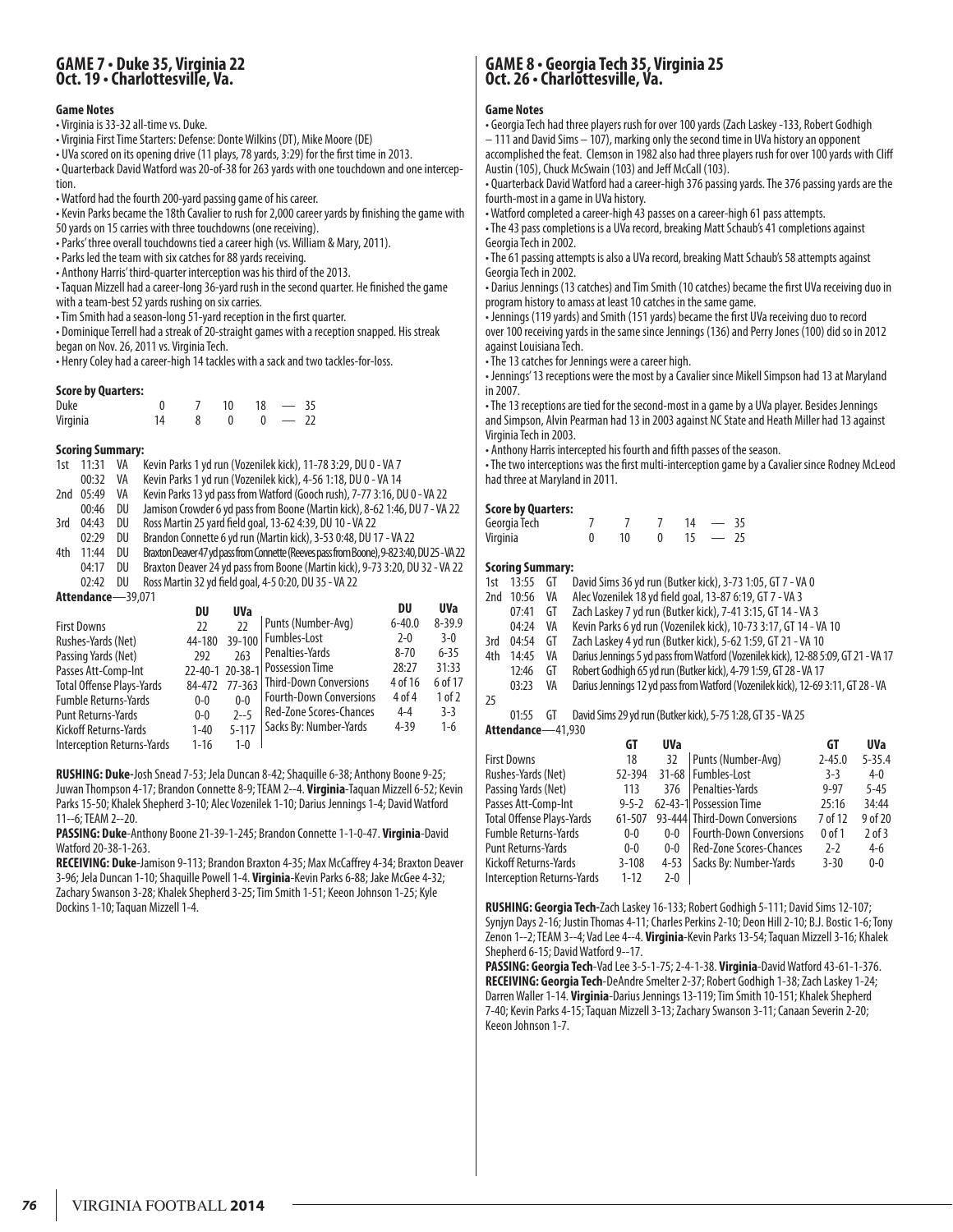### **GAME 9 • Clemson 59, Virginia 10 Nov. 2 • Charlottesville, Va.**

#### **Game Notes**

• Clemson QB Tajh Boyd's 96-yard touchdown pass completion to Sammy Watkins was the thirdlongest pass play by a Virginia opponent, trailing a 99-yard TD pass by South Carolina in 2003 and a 97-yard touchdown pass by Clemson in 1974.

• Clemson's 610 yards were the seventh-most allowed by Virginia in a single game in program history

• It was the first time Virginia allowed 600+ yards of total offense since allowing 627 against Georgia Tech in 2000

• Clemson's 435 passing yards was the fourth most in a single game by a Virginia opponent. It was the first time Virginia allowed 400+ passing yards since the 2008 Gator Bowl when Texas Tech had 407.

• Clemson's 34 completions tied for sixth-most by a Virginia opponent in a single game, matching Wake Forest in 1981 and BYU in 2000.

P Alec Vozenilek set a Virginia record with 522 punting yards, eclipsing the old mark of 464 set by Ryan Weigand vs. Wyoming in 2007.

• SS Anthony Harris grabbed his sixth interception of the season in the first quarter. It was the third-straight game in which Harris had an interception.

• WR Keeon Johnson had a career-high 77 receiving yards on a career-high five catches.

• CB Tim Harris had a career-high seven tackles as well as a pass breakup.

• DT David Dean tied a career high with seven tackles, including a sack.

#### **Score by Quarters:**

| Clemson  | 14 |  |                          |
|----------|----|--|--------------------------|
| Virginia |    |  | $\overline{\phantom{0}}$ |

#### **Scoring Summary:**

| 1st | 13:33             | CU  | Sammy Watkins 33 yd pass from Boyd (Catanzaro kick), 5-75 1:27, CU 7 - VA 0    |
|-----|-------------------|-----|--------------------------------------------------------------------------------|
|     | 05:00             | VA  | David Watford 6 yd run (Vozenilek kick) 10-54 4:04, CU 7 - VA 7                |
|     | 02:59             | CU  | C.J. Davidson 2 yd run (Catanzaro kick), 6-75 2:01, CU 14 - VA 7               |
| 2nd | 04:18             | CU  | Roderick McDowell 10 yd pass from Boyd (Catanzaro kick), 7-33 2:21, CU 21 - VA |
|     |                   |     |                                                                                |
|     | 01:29             | CU  | Roderick McDowell 25 yd run (Catanzaro kick), 5-50 1:14, CU 28 - VA 7          |
|     | 00:13             | CU  | Tajh Boyd 1 yd run (Catanzaro kick), 8-86 0:42, CU 35 - VA 7                   |
| 3rd | 10:58             | CU  | Sammy Watkins 96 yd pass from Boyd (Catanzaro kick), 3-91 1:23, CU 42 - VA     |
| 7   |                   |     |                                                                                |
|     | 08:55             | VA  | Alec Vozenilek 40 yd field goal, 8-52 2:03, CU 42 - VA 10                      |
| 4th | 12:37             | CU  | Chad Kelly 38 yd run (Lakip kick), 6-72 1:38, CU 49 - VA 10                    |
|     | 08:24             | CU  | Ammon Lakip 41 yd field goal, 9-36 2:44, CU 52 - VA 10                         |
|     | 03:05             | CU. | D.J. Howard 10 yd run (Lakip kick), 1-10 0:07, CU 59 - VA 10                   |
|     | Attendance-46,959 |     |                                                                                |

|                                   | CU       | <b>UVa</b> |                                 | CU         | <b>UVa</b>  |
|-----------------------------------|----------|------------|---------------------------------|------------|-------------|
| <b>First Downs</b>                | 26       | 13         | Punts (Number-Avg)              | $6 - 37.0$ | $12 - 43.5$ |
| Rushes-Yards (Net)                | 43-175   |            | 39-114   Fumbles-Lost           | $1 - 0$    | $2-1$       |
| Passing Yards (Net)               | 435      | 163        | Penalties-Yards                 | $3 - 25$   | $6 - 74$    |
| Passes Att-Comp-Int               |          |            | 45-34-1 46-19-2 Possession Time | 28:30      | 31:30       |
| <b>Total Offense Plays-Yards</b>  | 88-610   |            | 85-277   Third-Down Conversions | 6 of 17    | 6 of 22     |
| <b>Fumble Returns-Yards</b>       | $0 - 0$  | $0 - 0$    | <b>Fourth-Down Conversions</b>  | 1 of 2     | $0$ of $1$  |
| <b>Punt Returns-Yards</b>         | $4 - 41$ | $2-2$      | <b>Red-Zone Scores-Chances</b>  | $5-6$      | $1 - 1$     |
| Kickoff Returns-Yards             | $1 - 13$ | $3 - 59$   | Sacks By: Number-Yards          | $1 - 3$    | $2 - 24$    |
| <b>Interception Returns-Yards</b> | $2 - 52$ | $1 - 0$    |                                 |            |             |

**RUSHING: Clemson-**Roderick McDowell 12-70; Chad Kelly 7-56; D.J. Howard 9-32; C.J. Davidson 3-23; Cole Stoudt 3-23; TEAM 2--4; Tajh Boyd 7--25. **Virginia**-Kevin Parks 16-82; Taquan Mizzell 8-17; Khalek Shepherd 5-8; David Watford 7-8; Greyson Lambert 2-0; Darius Jennings 1--1.

**PASSING:Clemson**-Tajh Boyd 24-29-1-377; Cole Stoudt 5-9-0-31; Chad Kelly 5-7-0-27. **Virginia**-David Watford 16-35-1-130; Greyson Lambert 3-11-1-33.

**RECEIVING:Clemson**-Sammy Watkins 8-169; Martavis Bryant 5-72; Jordan Leggett 4-30; Mike Williams 3-39; Roderick McDowell 3-37; D.J. Howard 3-18; Germone Hopper 3-9, Adam Humphries 1-25; Wes Forbush 1-17; Stanton Seckinger 1-12; Daniel Rodriguez 1-5; Jay Jay McCullough 1-2. **Virginia**-Keeon Johnson 5-77; Taquan Mizzell 4-24; Kevin Parks 3-20; Darius Jennings 3-13; Canaan Severin 2-17; Jake McGee 2-12.

## **GAME 10 • North Carolina 45, Virginia 14 Nov. 9 • Chapel Hill, N.C.**

#### **Game Notes**

• With his first catch of the day, Darius Jennings reached 100 career catches. Jennings is the 17th different Cavalier to amass at least 100 career catches in program history.

• Kevin Parks' touchdown rush in the third quarter was his 10th of the season, surpassing his career-best nine from 2011.

• Parks had 100 yards rushing, his fourth 100-yard rushing game of 2013 and the seventh of his career.

• Anthony Harris picked off his seventh interception of 2013 in the third quarter and the the eighth of his career.

• The seven interceptions are the most by a UVa player since Ronde Barber led the ACC with eight in 1994.

- Connor Wingo-Reeves made his first collegiate catch for four yards in the fourth quarter.
- Greyson Lambert tossed his first career touchdown pass on a 23-yard scoring strike to Keeon Johnson in the fourth quarter.
- The touchdown score by Johnson was the first of his career.

• With 28 receiving yards, Jake McGee passed John Phillips (670) for No. 11 all-time at UVa among tight ends.

• Mizzell had a career-long 48-yard kick return in the fourth quarter.

#### **Score by Quarters:**

| <b>SCALE NA KAMILEISI</b> |    |  |    |    |  |    |  |  |  |  |
|---------------------------|----|--|----|----|--|----|--|--|--|--|
| Virginia                  |    |  |    |    |  |    |  |  |  |  |
| North Carolina            | 14 |  | 14 | 10 |  | 45 |  |  |  |  |

**Scoring Summary:**<br>1st 04:39 NC Quinshad Davis 8 yd pass from Williams (Moore kick), 12-86 3:54, VA 0 - NC 7 00:00 NC Marquise Williams 29 yd pass from Davis (Moore kick), 10-76 2:59, VA 0 - NC 14 2nd 05:42 NC Ryan Switzer 85 yd punt return (Moore kick), VA 0 - NC 21 3rd 12:04 NC Marquise Williams 3 yd run (Moore kick), 8-65 2:48, VA 0 - NC 28 04:43 VA Kevin Parks 8 yd run (Vozenilek kick), 9-68 3:43, VA 7 - NC 28 02:34 NC Dominique Green 62 yd interception return (Moore kick), VA 7 - NC 35 12:50 NC Khris Francis 15 yd pass from Williams (Moore kick), 4-22 0:59, VA 7 - NC 42<br>11:38 VA Keeon Johnson 23 yd pass from Lambert (Vozenilek kick), 4-50 1:03, VA 14 - NC 4 11:38 VA Keeon Johnson 23 yd pass from Lambert (Vozenilek kick), 4-50 1:03, VA 14 - NC 42 Thomas Moore 24 yd field goal, 6-53 1:19, VA 14 - NC 45 **Attendance**—50,00 **UVa UNC UVa UNC**

|                            | <b>UVa</b> | <b>UNC</b> |                                      | <b>UVa</b> | <b>UNC</b> |
|----------------------------|------------|------------|--------------------------------------|------------|------------|
| <b>First Downs</b>         | 19         | 19         | Punts (Number-Avg)                   | $8 - 40.6$ | $6 - 41.5$ |
| Rushes-Yards (Net)         | 40-112     |            | 41-201 Fumbles-Lost                  | $2 - 0$    | $1 - 0$    |
| Passing Yards (Net)        | 204        | 214        | Penalties-Yards                      | $5 - 45$   | $13 - 102$ |
| Passes Att-Comp-Int        |            |            | 43-22-2 29-16-1 Possession Time      | 33:32      | 26:28      |
| Total Offense Plays-Yards  |            |            | 83-316 70-415 Third-Down Conversions | 8 of 20    | 7 of 15    |
| Fumble Returns-Yards       | $0 - 0$    | $0 - 0$    | <b>Fourth-Down Conversions</b>       | $0$ of $3$ | $0$ of $0$ |
| Punt Returns-Yards         | $1 - 2$    | 4-111      | Red-Zone Scores-Chances              | $1 - 1$    | $4 - 5$    |
| Kickoff Returns-Yards      | $6 - 125$  | $3 - 75$   | Sacks By: Number-Yards               | $2 - 10$   | $3 - 19$   |
| Interception Returns-Yards | $1 - 21$   | $2 - 60$   |                                      |            |            |
|                            |            |            |                                      |            |            |

**RUSHING: Virginia-**Kevin Parks 24-100; Khalek Shepherd 4-11; Taquan Mizzell 3-9; Greyson Lambert 3--4; David Watford 6--4. **North Carolina**-Romar Morris 4-48; Marquise Williams 16-46; T.J. Logan 7-42; Khris Francis 6-35; A.J. Blue 3-26; Charles Brunson 2-4; Kanler Coker 2-0; Damien Washington 1-0.

**PASSING: Virginia**-David Watford 14-30-2-129; Greyson Lambert 8-13-0-75. **North Carolina**-Marquise Williams 15-28-1-185; Quinshad Davis 1-1-0-29.

**RECEIVING: Virginia**-Keeon Johnson 5-59; Taquan Mizzell 4-25; Jake McGee 3-28; Darius Jennings 2-41; Kevin Parks 2-0; Miles Gooch 1-17; Tim Smith 1-15; Khalek Shepherd 1-10; Dominique Terrell 1-5; Connor Wingo-Reeves 1-4; Rob Burns 1-0. **North Carolina**-Quinshad Davis 5-65; Bug Howard 2-33; Khris Francis 2-22; Eric Ebron 2-21; Sean Tapley 2-18; T.J. Logan 1-30; Marquise Williams 1-29; T.J. Thorpe 1--4.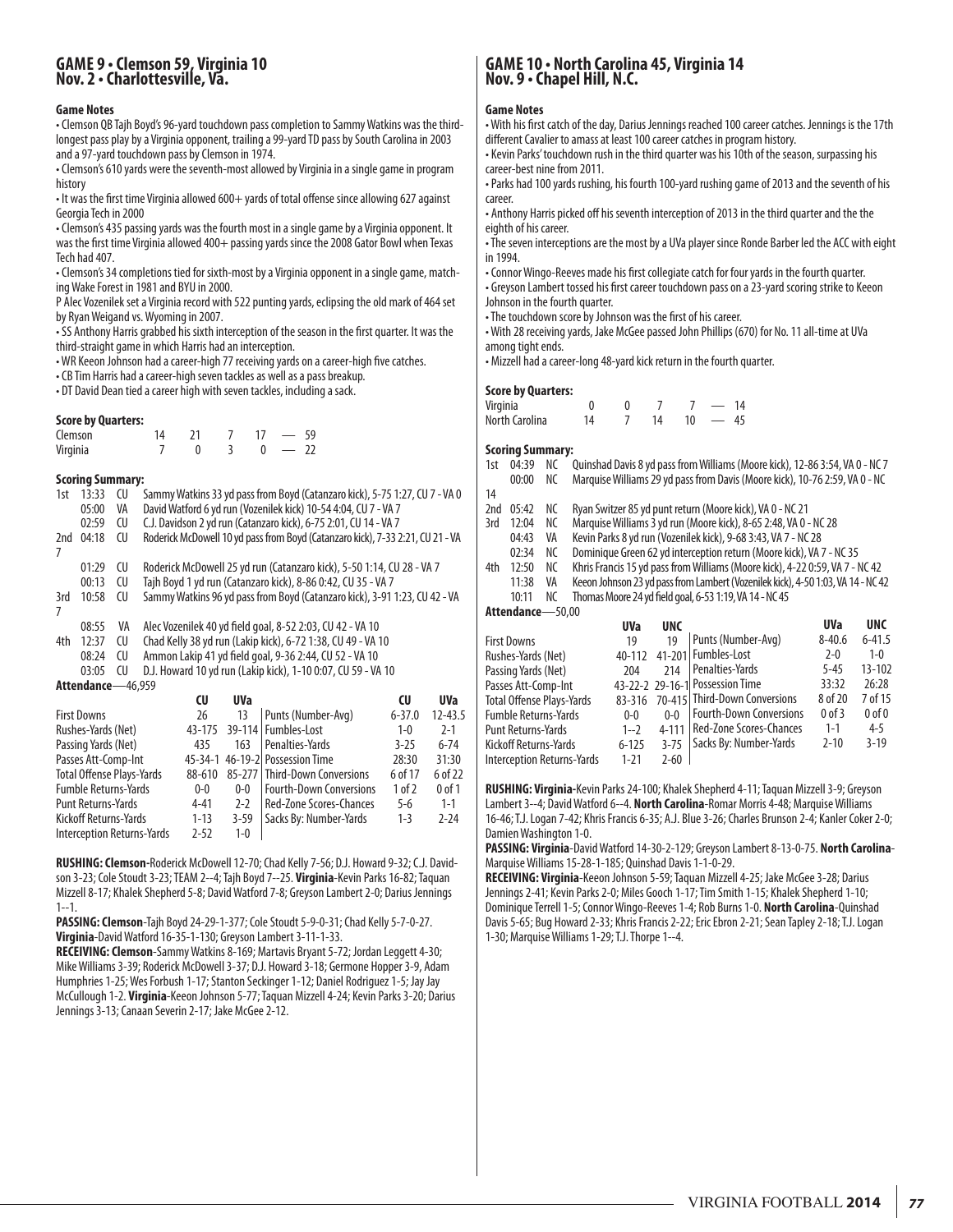### **GAME 11 • Miami 45, Virginia 26 Nov. 23 • Miami Gardens, Fla.**

#### **Game Notes**

• UVa yielded 28 points off of its four turnovers and scored zero points off its two forced turnovers.

• UVa's PAT that was blocked in the fourth quarter snapped the nation's longest streak of consecutive games without a missed extra point (69 games).

• UVa last missed an extra point against Richmond in 2008.

• UVa outgained Miami in total yards, 483-304.

• For the second time in the Mike London era, UVa lost a game when rushing for over 100 yards and holding its opponent under 100 yards rushing.

• Tim Smith returned his first punt for a career-long 45 yards.

• Smith's punt return was the longest by a Cavalier since Vic Hall returned a punt 67 yards against Duke in 2007.

• With 10 completions, David Watford broke Michael Rocco's UVa sophomore record (222) for completions.

• With 130 rushing yards, Kevin Parks rushed for over 100 yards for the fifth time in 2013 and the eighth time in his career.

• Parks had 73 rushing yards in the first quarter.

• Anthony Harris collected his eighth interception of the year and has recorded one pick in five straight games, a UVa record.

• Taquan Mizzell scored his first collegiate touchdown on a 10-yard pass from David Watford in the fourth quarter.

• Mizzell added his first career rushing touchdown on a seven-yard scamper in the fourth quarter.

• Mizzell had career highs in receptions (6) and receiving yards (45).

• Greyson Lambert notched career highs in completions (13), attempts (19) and passing yards (134).

• Kyle Dockins collected career highs in receptions (4) and receiving yards (48).

• DreQuan Hoskey collected a career-high eight tackles.

#### **Score by Quarters:**

| Virginia |  |    |    | $\overline{\phantom{m}}$ | 26   |
|----------|--|----|----|--------------------------|------|
| Miami    |  | 10 | 14 | $\overline{\phantom{0}}$ | - 45 |

#### **Scoring Summary:**

1st 14:54 UM Tracy Howard 19 yd interception return (Goudis kick), VA 0 - UM 7

06:05 VA Alec Vozenilek 33 yd field goal, 7-15 2:48, VA 3 - UM 7 Stacy Coley 62 yd pass from Morris (Goudis kick), 4-75 0:40, VA 3 - UM 14

01:51 VA Kevin Parks 24 yd run (Vozenilek kick), 8-75 3:34, VA 10 - UM 14

2nd 08:46 VA Alec Vozenilek 25 yd field goal, 11-74 4:31, VA 13 - UM 14

00:17 UM D. Crawford 1 yd run (Goudis kick), 3-3 0:49, VA 13 - UM 21

3rd 11:12 UM Matt Goudis 33 yd field goal, 9-64 3:48, VA 13 - UM 24

- 00:25 UM Allen Hurns 26 yd pass from Morris (Goudis kick), 4-59 2:27, VA 13 UM 31
- 4th 12:51 VA Taquan Mizzell 10 yd pass from Watford (Vozenilek kick), 6-75 2:34, VA 20 UM 31
	- 07:21 UM D. Crawford 5 yd run (Goudis kick), 2-16 0:40, VA 20 UM 38
	- 05:10 UM David Gilbert 72 yd fumble return (Goudis kick), VA 20 UM 45

02:02 VA Taquan Mizzell 7 yd run (Vozenilek kick blocked), 9-75 3:08, VA 26 - UM 45 **Attendance**—44,732

| UVa        | UM       |                                |                                                                                                                                | UM             |
|------------|----------|--------------------------------|--------------------------------------------------------------------------------------------------------------------------------|----------------|
| 28         | 11       | Punts (Number-Avg)             | $6 - 41.8$                                                                                                                     | $7 - 49.1$     |
| $46 - 243$ | $75-90$  | Fumbles-Lost                   | $1 - 1$                                                                                                                        | $2 - 1$        |
| 240        | 214      |                                | $10 - 61$                                                                                                                      | $7 - 70$       |
|            |          |                                | 37:49                                                                                                                          | 22:11          |
| 91-483     |          |                                | 11 of 20                                                                                                                       | 5 of 14        |
| $0 - 0$    | $1 - 72$ | <b>Fourth-Down Conversions</b> | $0$ of $0$                                                                                                                     | 0 <sub>0</sub> |
| $4 - 39$   | $0 - 0$  |                                | $4-6$                                                                                                                          | $4 - 4$        |
| $2 - 41$   | $3 - 60$ | Sacks By: Number-Yards         | $1 - 5$                                                                                                                        | $1 - 10$       |
| $1 - 11$   |          |                                |                                                                                                                                |                |
|            |          |                                | Penalties-Yards<br>45-23-3 27-13-1 Possession Time<br>52-304 Third-Down Conversions<br>  Red-Zone Scores-Chances <br>$3 - 114$ | <b>UVa</b>     |

**RUSHING: Virginia-**Kevin Parks 26-130; David Watford 9-46; Khalek Shepherd 4-37; Taquan Mizzell 4-33; Darius Jennings 1-16; TEAM 1--1; Greyson Lambert 1--18. **Miami**-D. Crawford 16-55; E. Clements 4-20; Gus Edwards 3-16; Stephen Morris 2--1.

**PASSING: Virginia**-David Watford 10-25-3-106; Greyson Lambert 13-19-0-134. **Miami**-Stephen Morris 13-26-1-214; Ryan Williams 0-1-0-0.

**RECEIVING: Virginia**-Taquan Mizzell 6-45; Kyle Dockins 4-48; Jake McGee 3-25; Darius Jennings 3-18; Keeon Johnson 2-51; Tim Smith 2-24; Zachary Swanson 2-23; Kevin Parks 1-6. **Miami**-Allen Hurns 6-126; Stacy Coley 5-81; D. Crawford 2-7.

# **GAME 12 • Virginia Tech 16, Virginia 6 Nov. 30 • Charlottesville, Va.**

#### **Game Notes**

• Kevin Parks rushed for 105 yards, reaching the century mark for the sixth time in 2013 and the eighth time in his career. He was just one of three running backs to gain 100 yards against Virginia Tech in 2013.

• Parks became the first Cavalier to rush for over 100 yards in three straight games since Cedric Peerman in 2007. Peerman: Duke (137), North Carolina (186) and Georgia Tech (138). Parks; North Carolina (100), Miami (130) and Virginia Tech (105).

• Parks finished the 2013 season with 1,031 yards, which ranks No. 12 all-time at UVa for a season.

• Parks is the first Cavalier to rush for over 1,000 yards in a season since Alvin Pearman rushed for 1,037 yards in 2004.

• Parks concludes the 2013 season with 2,474 career rushing yards which places him No. 8 alltime in career rushing yards in the UVa annals.

• Parks extends his consecutive game streak with a catch to 11 games.

• Eli Harold recorded a career-high 3.0 sacks.

• Harold is the first Cavalier to have 3.0 sacks since Clint Sintim at Duke in 2008.

• UVa kicker Alec Vozenilek ended the season by converting his final six field goal attempts.

• Virginia lost 10 games in a season for the first time since 1981.

• With DreQuan Hoskey's interception, UVa has recorded a pick in six straight games.

#### **Score by Quarters:**

| יכום או עשמו נכוג. |    |  |    |
|--------------------|----|--|----|
| Virginia Tech      | 10 |  | 16 |
| Virginia           |    |  |    |

#### **Scoring Summary:**

1st 09:45 VT Eric Kristensen 22 yd field goal, 11-78 5:15, VT 3 - VA 0

- 06:14 VA Alec Vozenilek 36 yd field goal, 8-57 3:31, VT 3 VA 3
- 02:59 VT Eric Kristensen 30 yd field goal, 8-57 3:15, VT 6 VA 3
- 2nd 12:05 VA Alec Vozenilek 29 yd field goal, 13-69 5:54, VT 6 VA 6
	- 02:32 VT Eric Kristensen 38 yd field goal, 11-67 5:04, VT 9 VA 6

00:21 VT Trey Edmunds 26 yd pass from Logan Thomas, 7-65 0:43, VT 16 - VA 6<br>**Adance**—52 069

| Attendance-52,069 |  |
|-------------------|--|
|-------------------|--|

|                                   | VT         | <b>UVa</b> |                                 | VT         | <b>UVa</b> |
|-----------------------------------|------------|------------|---------------------------------|------------|------------|
| First Downs                       | 21         | 15         | Punts (Number-Avg)              | $5 - 44.0$ | $6 - 38.2$ |
| Rushes-Yards (Net)                | $42 - 126$ |            | 27-109   Fumbles-Lost           | $1 - 1$    | $0 - 0$    |
| Passing Yards (Net)               | 238        | 176        | Penalties-Yards                 | $7 - 54$   | $9 - 83$   |
| Passes Att-Comp-Int               |            |            | 30-14-1 40-17-1 Possession Time | 34:09      | 25:51      |
| Total Offense Plays-Yards         | 72-364     |            | 67-285   Third-Down Conversions | 4 of 14    | 5 of 16    |
| <b>Fumble Returns-Yards</b>       | $0 - 0$    | $0 - 0$    | <b>Fourth-Down Conversions</b>  | $0$ of $1$ | $0$ of $2$ |
| Punt Returns-Yards                | $2 - 9$    | $4 - 13$   | Red-Zone Scores-Chances         | $2 - 2$    | $2 - 2$    |
| Kickoff Returns-Yards             | $3 - 66$   | $4 - 54$   | Sacks By: Number-Yards          | $3 - 33$   | $5 - 49$   |
| <b>Interception Returns-Yards</b> | $1 - 0$    | $1 - 0$    |                                 |            |            |
|                                   |            |            |                                 |            |            |

**RUSHING: Virginia Tech-**Trey Edmunds 11-93; J.C. Coleman 14-57; Sam Rogers 1-3; TEAM 1--1; Logan Thomas 15--26. **Virginia**-Kevin Parks 17-105; David Watford 7-37; Greyson Lambert 3--33.

**PASSING: Virginia Tech**-Logan Thomas 13-29-1-229; Sam Rogers 1-1-0-9. **Virginia**-David Watford 13-23-0-122; Greyson Lambert 4-16-1-54; TEAM 0-1-0-0.

**RECEIVING: Virginia Tech**-Demitri Knowles 4-101; Willie Byrn 3-37; D.J. Cole 2-35; Trey Edmunds 1-26; Joshua Stanford 1-15; Kalvin Cline 1-12; Logan Thomas 1-9; Chris Mangus 1-3. **Virginia**-Jake McGee 4-65; Kevin Parks 3-18; Kyle Dockins 2-32; Darius Jennings 2-21; Dominique Terrell 1-11; Taquan Mizzell 1-9; E.J. Scott 1-6; Billy Skrobacz 1-6; Keeon Johnson 1-5; Khalek Shepherd 1-3.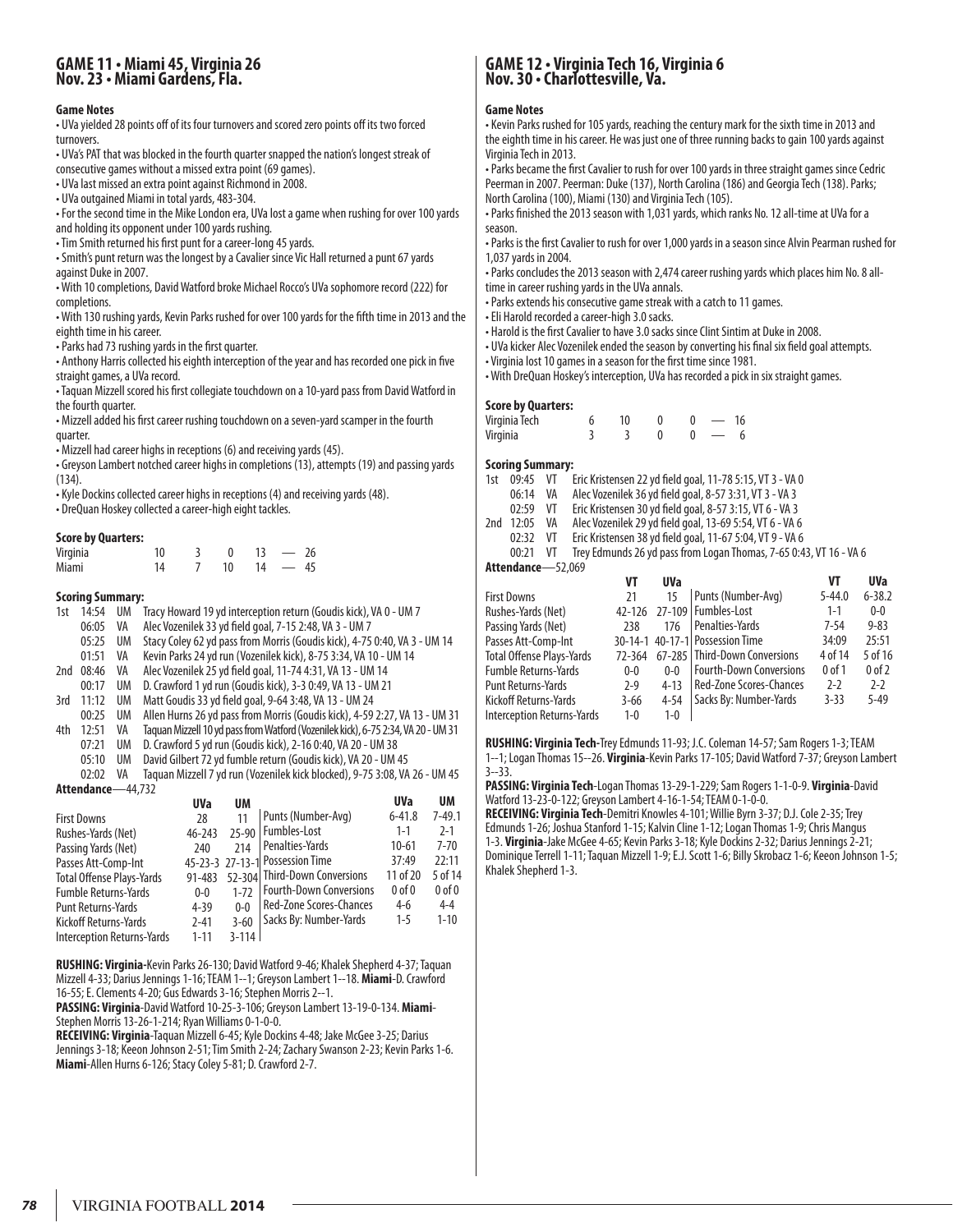# THE LAST TIME ...

#### **A VIRGINIA PLAYER HAD…**

**200 yards rushing:** 223, Alvin Pearman vs. Duke, 2004 **150 yards rushing:** 173, Cedric Peerman vs. East Carolina, 2008 **100 yards rushing:** 105, Kevin Parks vs. Virginia Tech, 2013 **30 carries:** 30, Cedric Peerman vs. North Carolina, 2007 **25 carries:** 26, Kevin Parks at Miami, 2013 **4 TDs rushing:** 4, Keith Payne vs. Richmond, 2010 **3 TDs rushing:** 3, Kevin Parks vs. William & Mary, 2011 **2 TDs rushing:** 2, Kevin Parks vs. Duke, 2013 **3 TDs rushing by a QB:** 3, Shawn Moore vs. Georgia Tech, 1990 **2 TDs rushing by a QB:** 2, Jameel Sewell at Southern Miss, 2009 **QB rushed for 100 yards:** 104, Jameel Sewell vs. Virginia Tech, 2009 **2 rushers with 100+ yards:** Daniel Hamm (136) and Kevin Parks (135) vs. VMI, 2013 **2 rushers with 2 TDs:** Daniel Hamm (2), Kevin Parks (2) vs. VMI, 2013 **50+ yard run:** 61 (TD), Kevin Parks vs. VMI, 2013 **10+ receptions:** 13, Darius Jennings & 10, Tim Smith vs. Georgia Tech, 2013 **200 yards receiving:** 239, Dontrelle Inman at Duke, 2010 **150 yards receiving:** 151, Tim Smith vs. Georgia Tech, 2013 **100 yards receiving:** 151, Tim Smith & 119, Darius Jennings vs. Georgia Tech, 2013 **3 TDs receiving:** 3, Tyrone Davis vs. Navy, 1994 **2 TDs receiving:** 2, Darius Jennings vs. Georgia Tech, 2013 **2 receivers with 100 yards receiving:** Tim Smith (151) and Darius Jennings (119) vs. Georgia Tech, 2013 **2 receivers with 2 TDs:** Ryan Sawyer (2), Heath Miller (2) vs. Wake Forest, 2002 **70+ yard pass play:** 73 (TD), Khalek Shepherd from Michael Rocco vs. La Tech, 2012 **An OL caught a pass:** Elton Brown vs. Florida State, 2004 **Attempted 50 passes:** 61, David Watford vs. Georgia Tech, 2013 **Attempted 40 passes:** 61, David Watford vs. Georgia Tech, 2013 **Completed 40 passes:** 43, David Watford vs. Georgia Tech, 2013 **Completed 30 passes:** 43, David Watford vs. Georgia Tech, 2013 **Completed 25 passes:** 43, David Watford vs. Georgia Tech, 2013 **400 yards passing:** 417, Marc Verica at Duke, 2010 **300 yards passing:** 376, David Watford vs. Georgia Tech, 2013 **250 yards passing:** 376, David Watford vs. Georgia Tech, 2013 **Consecutive 300-yard passing games:**Michael Rocco vs. Auburn (312) and Richmond (311), 2011-12 **6 TD passes:** 6, Dan Ellis vs. Duke, 2000 **5 TD passes:** 5, Matt Schaub vs. Akron, 2002 **4 TD passes:** 4, Michael Rocco vs. Miami, 2012 **3 TD passes:** 4, Michael Rocco vs. Miami, 2012 **A non-QB threw a TD pass:** Perry Jones (TB) 36 yards to Tim Smith vs. La Tech, 2012 **Threw 3+ interceptions:** 3, David Watford at Miami, 2013 **300 yards total offense:** 359, David Watford vs. Georgia Tech, 2013 **200 All-purpose yards:** 204, Kevin Parks vs. VMI, 2013 **Intercepted 3 passes:** 3, Rodney McLeod, at Maryland, 2011 **Intercepted 2 passes:** 2, Anthony Harris, vs. Georgia Tech, 2013 **INT by a lineman:** Eli Harold at NC State, 2012 **INT by a linebacker:** Darnell Carter at Georgia Tech, 2010 **INT at or behind line of scrimmage:** Eli Harold at NC State, 2012 **INT Return for a TD:** 54 yards, Chase Minnifield vs. Duke, 2011 **2 INTs for Touchdowns:** 2, Randy Neal vs. Virginia Tech, 1992 **2 players with INTs for TD:** Muffin Curry and Tony Franklin vs. W. Mich., 2003 **4 sacks:** 4, Jamie Sharper vs. North Carolina, 1996 **3 sacks:** 3, Eli Harold vs. Virginia Tech, 2013 **4+ TFLs:** 4, Brent Urban at Pitt, 2013 **15+ Tackles:** 15, Steve Greer vs. Penn State, 2012 **4+ PBUs:** 4, Drequan Hoskey vs Wake Forest, 2012 **Defensive Extra Point:** Joe Crocker vs. NC State, 1994 Fumble recovery for TD: Brent Urban at Virginia Tech, 2012 (16 yards) **Five Field Goals:** 5, Chris Gould vs. North Carolina, 2007 **Four Field Goals:** 4, Alec Vozenilek at Maryland, 2013 **Three Field Goals:** 4, Alec Vozenilek at Maryland, 2013 **Missed a PAT:** Alec Vozenilek at Miami, 2013 **Blocked a Punt:** DreQuan Hoskey vs VMI, 2013 **Blocked Punt for a Touchdown:** Trey Womack blocked punt and Bill Schautz returned it 20 yards for TD at Miami, 2009 **Blocked a Field Goal:** Matt Conrath vs. Duke, 2011 **Blocked a PAT Attempt:** Brent Urban vs. Oregon, 2013 Punt return for TD: Alvin Pearman vs. Temple, 2004 (70 yards) **Kickoff return for TD:** Terence Fells-Danzer vs. Eastern Michigan, 2010 (70 yards) **Two-point conversion:** Khalek Shepherd from David Watford (pass) vs. Georgia Tech, 2013

#### **VIRGINIA…**

**Scored 60 points:** 62-14 vs. NC State, 1997 **Scored 50 points:** 51-3 vs. Temple, 2005 **Scored 40 points:** 49-0 vs. VMI, 2013 **Scored 30 points:** 49-0 vs. VMI, 2013 **Defeated a ranked team:** 14-13 at No. 23 Florida State, 2011 **Defeated a ranked team on the road:** 14-13 at No. 23 Florida State, 2011 **Recorded a Shutout:** 49-0 vs. VMI, 2013 **Recorded a Shutout vs. ACC:** 31-0 vs. Maryland, 2008 **Was Shut out:** by Virginia Tech, 2011 (38-0) **Scoreless first half:** at North Carolina, 2013 **Scoreless second half:** vs. Virginia Tech, 2013 **Did not score a TD:** vs. Virginia Tech, 2013 **Did not score an offensive TD:** vs. Virginia Tech, 2013 **Had 300 rushing yards:** 357 vs. VMI, 2013 **Had 200 rushing yards:** 243 at Miami, 2013 **Had fewer than 100 rushing yards:** 68 vs Georgia Tech, 2013 **Had negative yards rushing:** -3 vs. Wyoming, 2007 **Had 200 yards passing:** 240 at Miami, 2013 **Had 300 yards passing:** 376 vs. Georgia Tech, 2013 **Had 400 yards passing:** 480 vs. La Tech, 2012 **Attempted 50 passes:** 62 vs. Georgia Tech, 2013 **Completed 40 passes:** 43 vs. Georgia Tech, 2013 **Passed for 5 touchdowns or more:** 5, vs. La Tech, 2012 **Had fewer than 100 yards passing:** 75 at Miami, 2009 **Had 600 yards of total offense:** 625 vs. La Tech, 2012 **Had 500 yards of total offense:** 505 at Maryland, 2013 **Had 400 yards of total offense:** 483 at Miami, 2013 **Had fewer than 100 yards of total offense:** 90 vs. Maryland, 1980 **Had consecutive games, 500 yards of total offense:** 2004, Temple (504), North Carolina (549), Akron (522) **Kicked 5 field goals:** 5 vs. North Carolina, 2007 **Had 6 or more sacks in a game:** 7 at Pitt, 2013 **Had 10 or more TFL in a game:** 13 at Pitt, 2013 **Missed extra point kick:** at Miami, 2013 **Had a FG attempt blocked:** vs. Maryland, 2012 **Had successful two-point conversion:** vs. Georgia Tech, 2013 **Forced 5 or more turnovers:** vs. Georgia Tech, 2013 **Had 5 or more turnovers:** 5 at Maryland, 2011 **Blocked 2 punts in a game:** 2 at Miami, 2009 **Blocked 2 kicks in a game:** 2 vs. Richmond, 2008 **Did not punt:** vs. Duke, 1989 **Had no turnovers:** at Maryland, 2013 **Overtime game:** Idaho, 2011 **Recorded a Safety:** vs. BYU, 2013 **Was not penalized:** Maryland, 2004 **100+ penalty yards:** 145 vs. La Tech, 2012 **10+ penalties:** 10 at Miami, 2013 **Trailed after three quarters, but rallied to win:** vs. Miami, 2012 **Did not lose a fumble:** vs. Virginia Tech, 2013 **90+ offensive plays:** 91 at Miami, 2013 **45 or fewer plays:** 44 vs. Georgia Tech, 2009